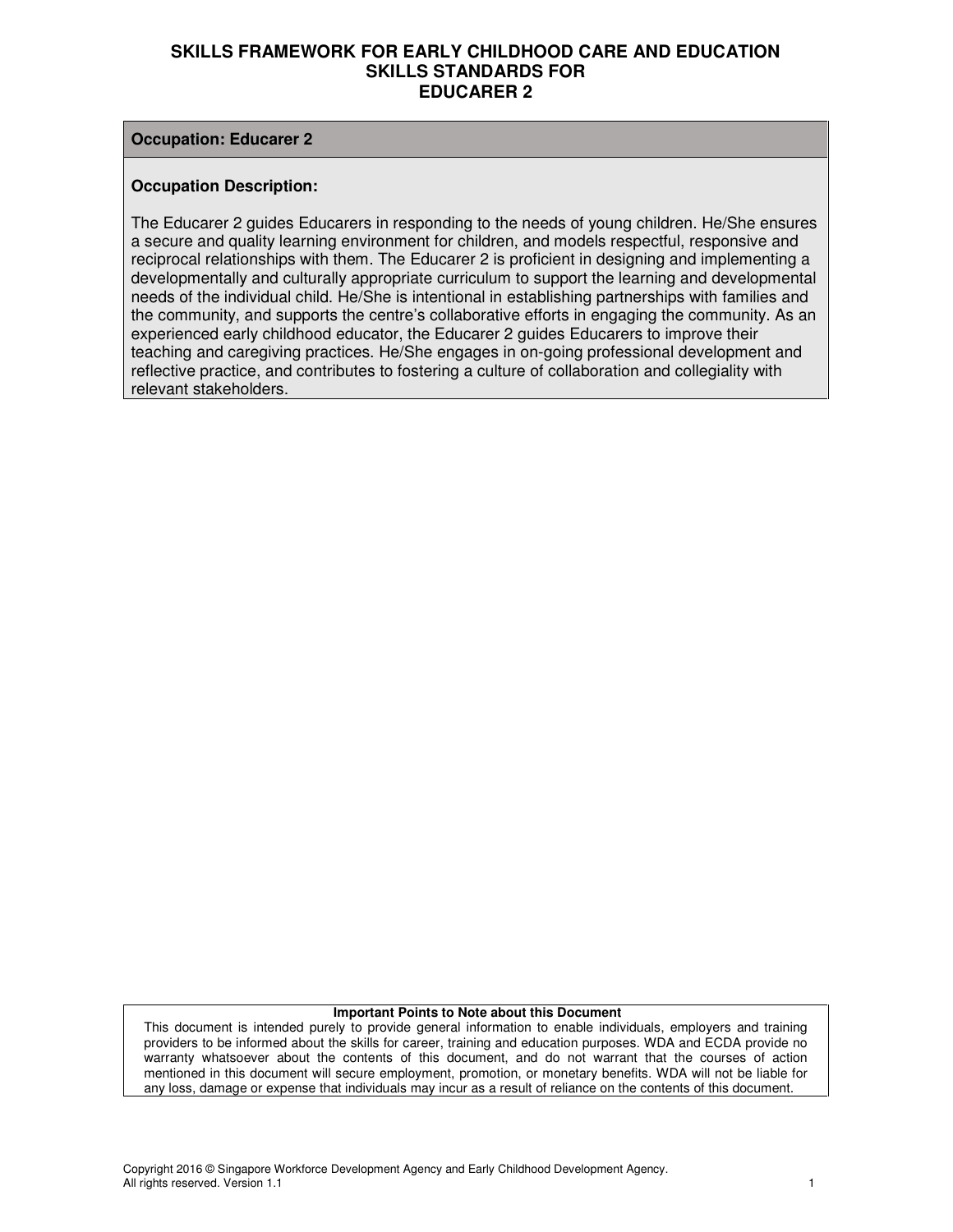The skills expected of the Educarer 2 are summarised below:

| <b>Skill Category*</b>                                |                                                              | <b>Skills</b>                                                                                                                                                       |  |
|-------------------------------------------------------|--------------------------------------------------------------|---------------------------------------------------------------------------------------------------------------------------------------------------------------------|--|
|                                                       | <b>Child Development</b><br>ECC-DCH-4001-1.1                 | Apply Understanding of How Children (birth to age 3)<br>Learn and Develop (Educarer 2)                                                                              |  |
|                                                       | <b>Curriculum and Pedagogy</b><br>ECC-DCH-4002-1.1           | Integrate Developmentally Appropriate Teaching,<br>Learning and Care-giving Approaches Aligned to<br><b>Curriculum Frameworks</b>                                   |  |
|                                                       | ECC-DCH-4003-1.1                                             | Refine Strategies to Observe and Document<br>Children's Learning                                                                                                    |  |
| Developing the<br><b>Child</b><br><b>Holistically</b> | ECC-DCH-4004-1.1                                             | Engage Children Meaningfully through the<br>Customisation of Curriculum and Use of Appropriate<br>Pedagogy (Educarer 2)                                             |  |
|                                                       | ECC-DCH-4005-1.1                                             | Implement Differentiated Teaching and Learning<br>Strategies to Meet the Diverse Needs of Children<br>(Educarer 2)                                                  |  |
|                                                       | ECC-DCH-4006-1.1                                             | Integrate Respectfulness, Responsiveness and<br>Reciprocity within the Curriculum (Educarer 2)                                                                      |  |
|                                                       | <b>Learning Environment</b>                                  | ECC-DCH-4007-1.1 Design Quality Learning Environments (Educarer 2)                                                                                                  |  |
|                                                       | <b>Interactions and Relationships</b>                        |                                                                                                                                                                     |  |
|                                                       |                                                              | <b>ECC-DCH-4008-1.1</b> Guide Educarers to Foster Respectful, Responsive<br>and Reciprocal Interactions and Relationships with<br>Each Child within a Group Setting |  |
|                                                       | ECC-DCH-4009-1.1                                             | Guide Educarers to Support Children's Development<br>of Secure Attachments through Warm, Consistent and<br>Nurturing Care-giving                                    |  |
|                                                       | <b>Health, Safety and Nutrition</b>                          |                                                                                                                                                                     |  |
|                                                       | ECC-DCH-4010-1.1                                             | Implement Appropriate Course of Action for the<br>Protection of Children (Educarer 2)                                                                               |  |
|                                                       | ECC-DCH-4011-1.1                                             | Establish a Safe and Healthy Environment within the<br>Centre                                                                                                       |  |
| Collaborating                                         | <b>Family and Community Partnerships</b><br>ECC-CFC-4001-1.1 | Establish Home-Centre Partnerships (Educarer 2)                                                                                                                     |  |
| with Families<br>and Community                        | ECC-CFC-4002-1.1                                             | Co-lead Collaborative Projects with Community<br>Stakeholders (Educarer 2)                                                                                          |  |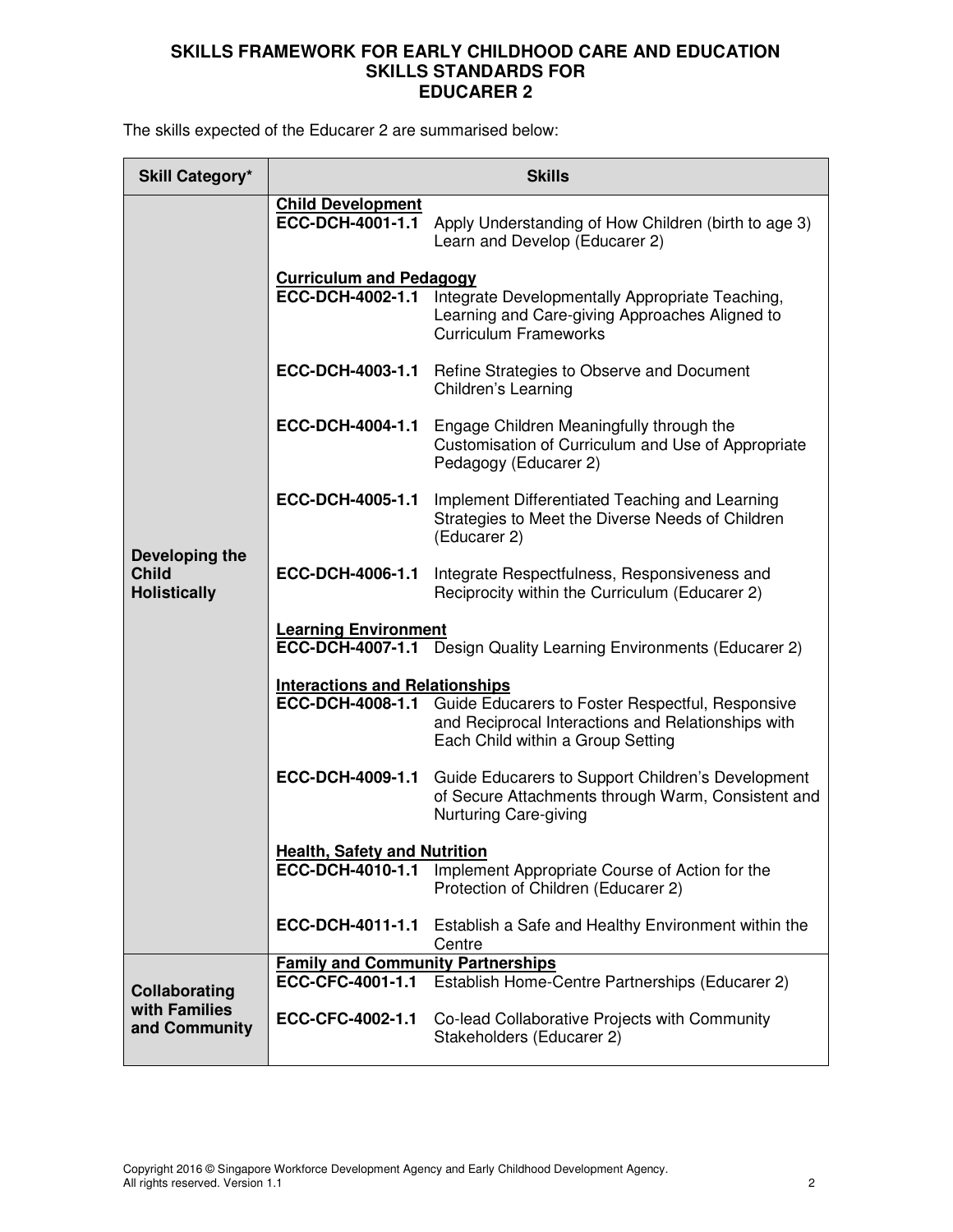| <b>Skill Category*</b>                               | <b>Skills</b>                                   |                                                                                                                                                   |  |  |
|------------------------------------------------------|-------------------------------------------------|---------------------------------------------------------------------------------------------------------------------------------------------------|--|--|
|                                                      | <b>Professional Mastery</b><br>ECC-BPC-4001-1.1 | Guide Colleagues to Engage in Continuous Learning<br>and Reflective Practice (Educarer 2)                                                         |  |  |
|                                                      | ECC-BPC-4002-1.1                                | Contribute to Fostering a Culture of Continuous<br>Learning (Educarer 2)                                                                          |  |  |
| <b>Building</b><br>Professional                      | <b>BM-SPI-303E-1</b>                            | Measure and Plan Own Performance and Behaviour                                                                                                    |  |  |
| <b>Capacity</b>                                      | <b>ES-ACE-101G-1</b>                            | Solve Problems and Make Decisions at Operations<br>Level                                                                                          |  |  |
|                                                      | <b>Professional Values and Ethics</b>           |                                                                                                                                                   |  |  |
|                                                      | ECC-BPC-4003-1.1                                | Articulate What Constitutes Ethical Behaviour and<br>Professionalism When Interacting with Families,<br>Colleagues and the Community (Educarer 2) |  |  |
|                                                      | <b>Teamwork and Collaboration</b>               |                                                                                                                                                   |  |  |
|                                                      | ECC-BOC-4001-1.1                                | Contribute to Fostering a Culture of Collaboration<br>(Educarer 2)                                                                                |  |  |
| <b>Building</b><br>Organisational<br><b>Capacity</b> | <b>ES-IP-102G-1</b>                             | Work in a Team                                                                                                                                    |  |  |
|                                                      | <b>Visioning and Planning</b>                   |                                                                                                                                                   |  |  |
|                                                      |                                                 | <b>ECC-BOC-4002-1.1</b> Uphold the Vision, Mission and Values of Centre<br>Educarer 2)                                                            |  |  |

\* The definition of the ECCE Skill Category can be found in Annex 1.

The required performance needed to demonstrate achievement of each skill is further developed in terms of the 5 domains (Knowledge and Analysis, Application and Adaptation, Innovation and Value Creation, Social Intelligence and Ethics, and Learning to Learn), and the critical circumstances and contexts that the skill may be demonstrated (Range of Application). The detailed definitions of the 5 domains can be found in Annex 1.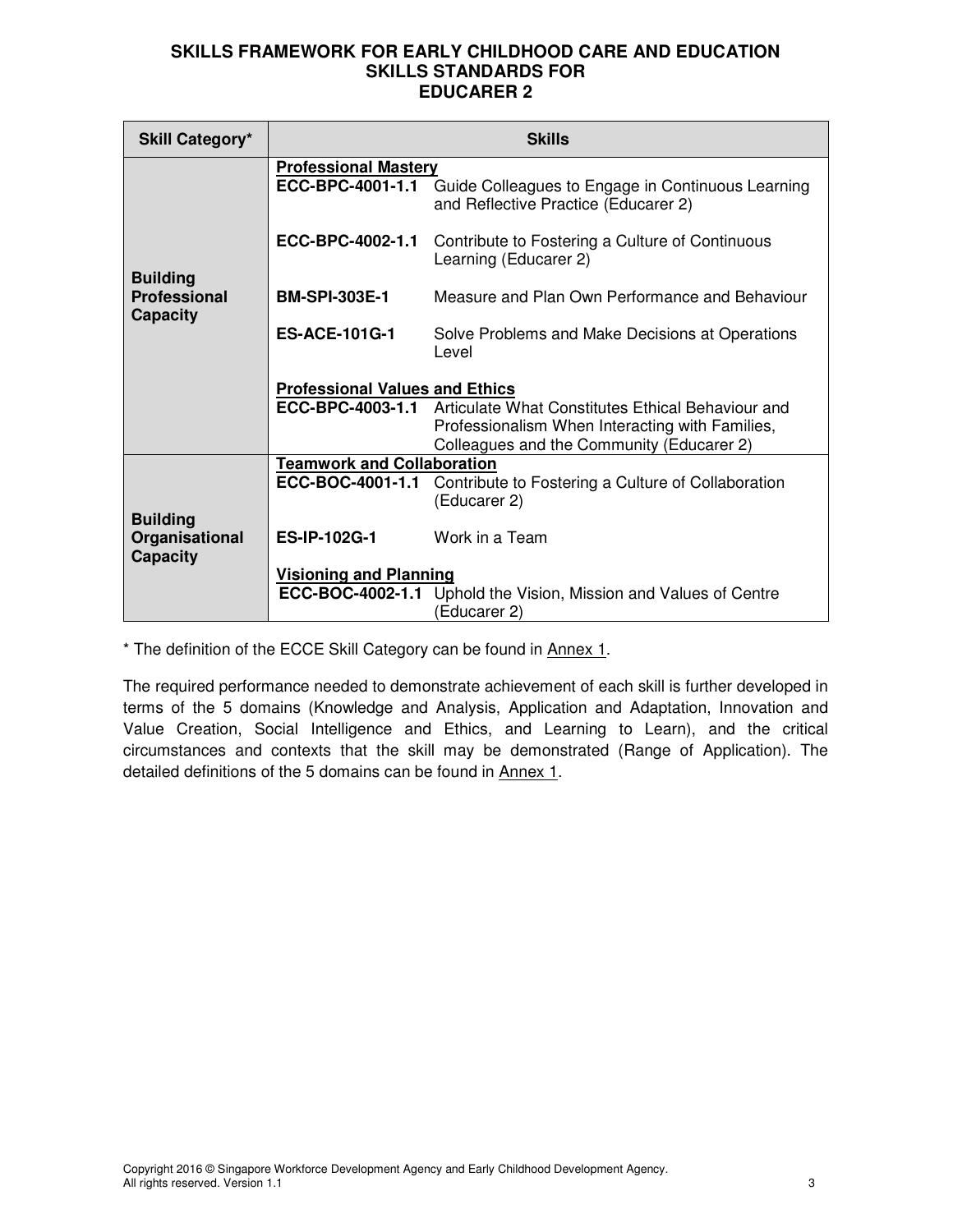| <b>Skill Code</b>                                                                                                                                                                                                             | ECC-DCH-4001-1.1                                                                                                                                                                                                                                                                                                                                                                                                                                             | <b>Skill Category</b>                                          | Developing the Child<br>Holistically                                                                                                                                                                                                                                                                                                                |
|-------------------------------------------------------------------------------------------------------------------------------------------------------------------------------------------------------------------------------|--------------------------------------------------------------------------------------------------------------------------------------------------------------------------------------------------------------------------------------------------------------------------------------------------------------------------------------------------------------------------------------------------------------------------------------------------------------|----------------------------------------------------------------|-----------------------------------------------------------------------------------------------------------------------------------------------------------------------------------------------------------------------------------------------------------------------------------------------------------------------------------------------------|
|                                                                                                                                                                                                                               |                                                                                                                                                                                                                                                                                                                                                                                                                                                              | <b>Skill Sub-Category</b><br>(where applicable)                | <b>Child Development</b>                                                                                                                                                                                                                                                                                                                            |
| <b>Skill</b>                                                                                                                                                                                                                  | Develop (Educarer 2)                                                                                                                                                                                                                                                                                                                                                                                                                                         |                                                                | Apply Understanding of How Children (birth to age 3) Learn and                                                                                                                                                                                                                                                                                      |
| <b>Skill Description</b>                                                                                                                                                                                                      | This skill describes the ability to apply contemporary theories, current<br>research and literature to inform child observation and planning, as well<br>as support the growth, well-being, learning and development of each<br>child. It also involves analysing classroom curriculum to ensure relevance<br>developmental<br>theory<br>current<br>and<br>research,<br>and<br>sharing<br>to<br>understanding of child developmental stages with colleagues. |                                                                |                                                                                                                                                                                                                                                                                                                                                     |
| Knowledge and<br><b>Analysis</b><br>It refers to gathering,<br>cognitive processing,<br>integration and inspection<br>of facts and information<br>required to perform the<br>work tasks and activities.                       | The ability to understand:<br>development and growth<br>$\bullet$<br>development of healthy habits<br>$\bullet$<br>development<br>development                                                                                                                                                                                                                                                                                                                | development and learning (birth to age 3)                      | Contemporary explanations of how environments influence early brain<br>The importance of young children's emotional well-being and<br>Factors that contribute to children's growth, well-being, learning and<br>Strengths-based views on the differences between typical and atypical<br>Current research and key trends on children's learning and |
| <b>Application and</b><br><b>Adaptation</b><br>It refers to the ability to<br>perform the work tasks<br>and activities required of<br>the occupation, and the<br>ability to react to and<br>manage the changes at<br>work.    | The ability to:<br>$\bullet$<br>children                                                                                                                                                                                                                                                                                                                                                                                                                     | the growth, well-being, learning and development of each child | Apply knowledge of contemporary theories and literature to support<br>Apply knowledge of current research and key trends to inform child<br>observation and planning for individuals as well as a specific group of                                                                                                                                 |
| <b>Innovation and</b><br><b>Value Creation</b><br>It refers to the ability to<br>generate purposive ideas<br>to improve work<br>performance and/or<br>enhance business values<br>that are aligned to<br>organisational goals. | The ability to:<br>theory and current research                                                                                                                                                                                                                                                                                                                                                                                                               |                                                                | Analyse classroom curriculum to ensure relevance to developmental                                                                                                                                                                                                                                                                                   |
| <b>Social Intelligence</b><br>and Ethics<br>It refers to the ability to<br>use affective factors in<br>leadership, relationship<br>and diversity<br>management guided by<br>professional codes of<br>ethics.                  | The ability to:                                                                                                                                                                                                                                                                                                                                                                                                                                              |                                                                | Share understanding of child developmental stages with colleagues                                                                                                                                                                                                                                                                                   |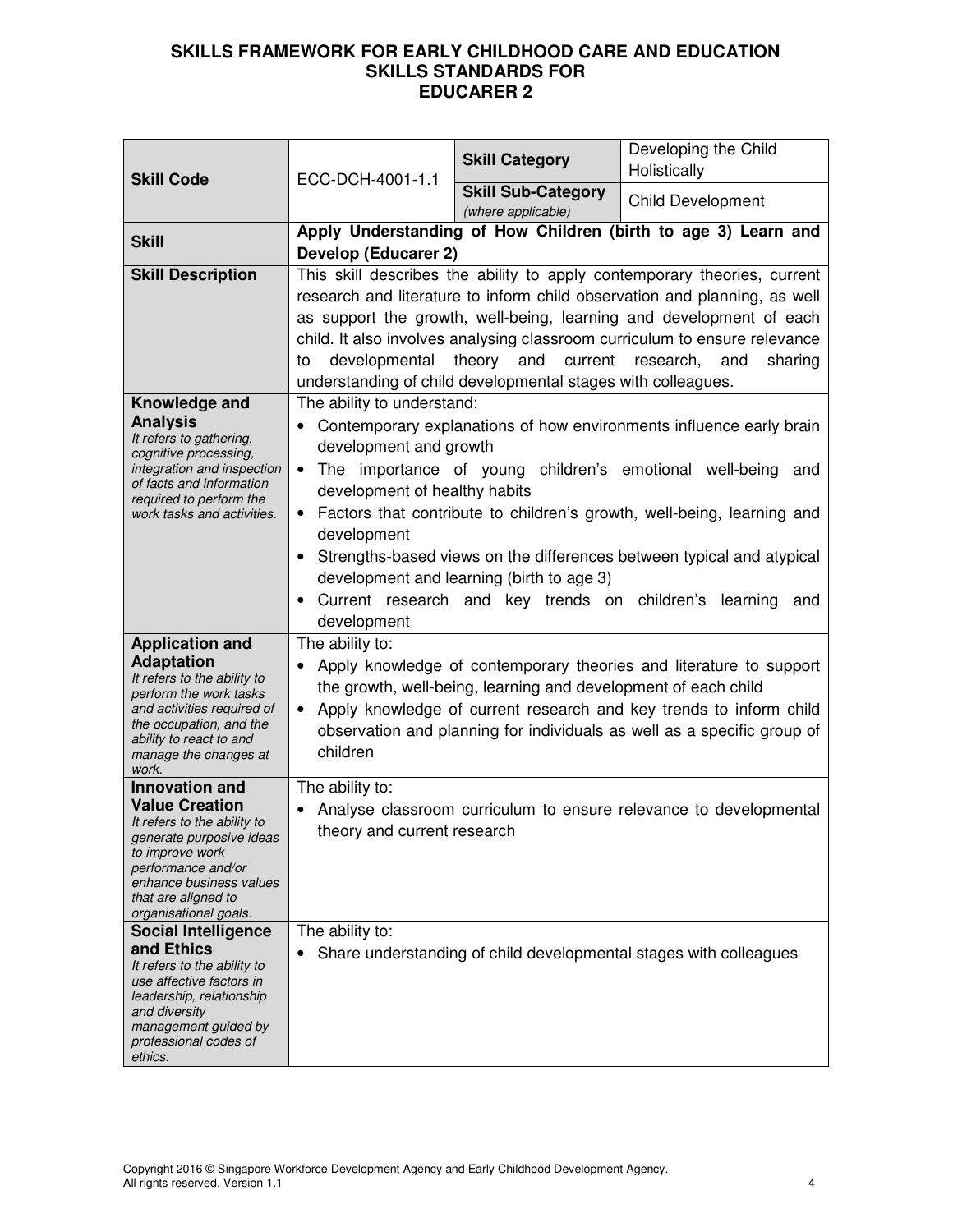| <b>Learning to Learn</b><br>It refers to the ability to<br>develop and improve<br>one's self within and<br>outside of one's area of<br>work.              | N/A                                                                                                                                                                                                                                                                                                                                                                                                                                                                                                                                      |
|-----------------------------------------------------------------------------------------------------------------------------------------------------------|------------------------------------------------------------------------------------------------------------------------------------------------------------------------------------------------------------------------------------------------------------------------------------------------------------------------------------------------------------------------------------------------------------------------------------------------------------------------------------------------------------------------------------------|
| Range of<br><b>Application</b><br>(where applicable)<br>It refers to the critical<br>circumstances and<br>contexts that the skill<br>may be demonstrated. | Strengths-based views on the differences between typical and atypical<br>development and learning may include, but are not limited to:<br>• Understanding that children's learning is dynamic, complex and<br>holistic<br>• Understanding that children demonstrate their learning in different<br>ways<br>Starting with what is present (rather than absent), and writing about<br>what works for the child<br>Acknowledging that all children have strengths and abilities, and grow<br>and develop from their strengths and abilities |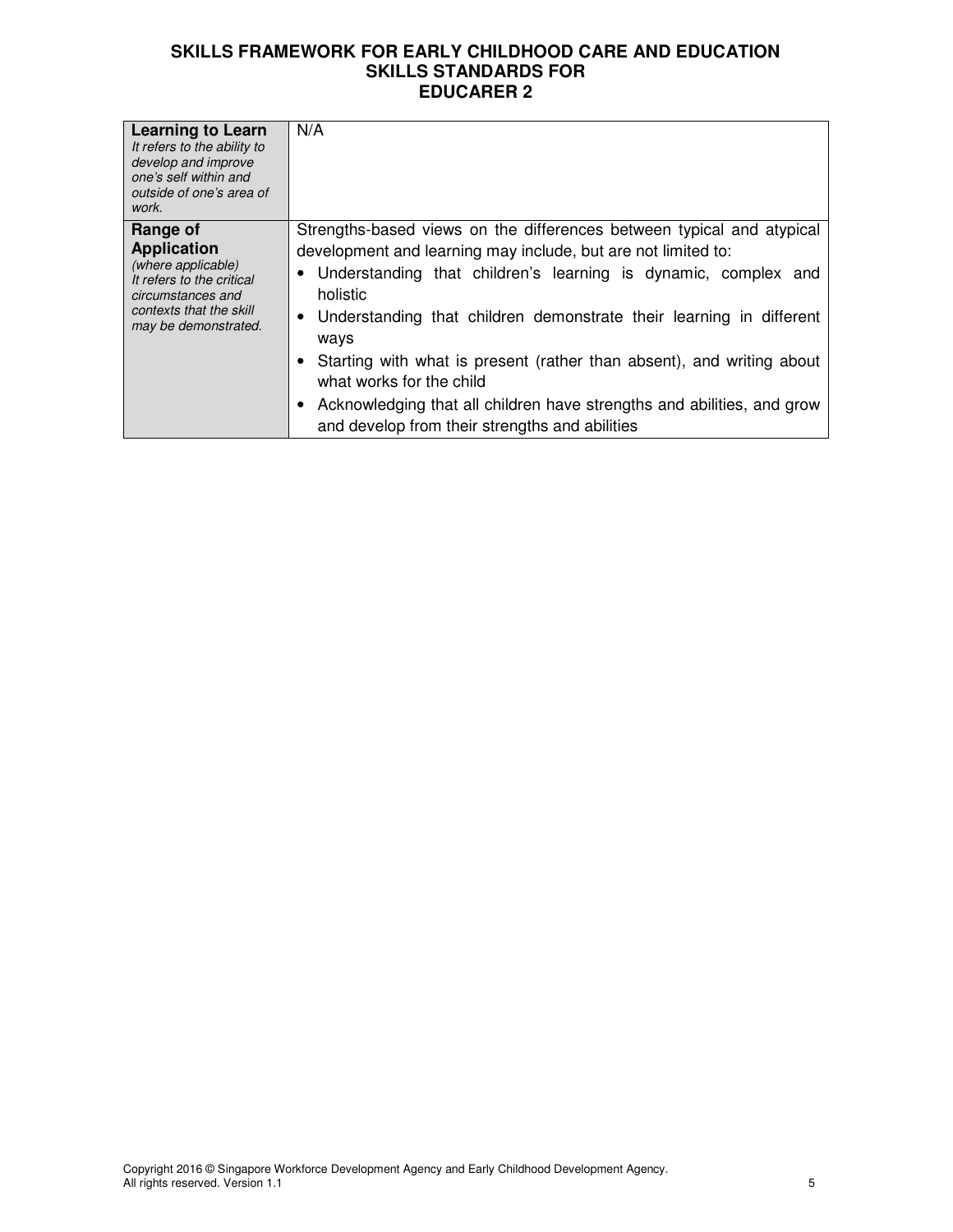|                                                                                                                                                                                                                               | ECC-DCH-4002-1.1<br><b>Skill Code</b>                                                                                                                                                                                                                                                                                                                                                                                                                                                                                                                                                                                                                                                                                                                                 | <b>Skill Category</b>                                                                             | Developing the Child<br>Holistically                                                                                                    |
|-------------------------------------------------------------------------------------------------------------------------------------------------------------------------------------------------------------------------------|-----------------------------------------------------------------------------------------------------------------------------------------------------------------------------------------------------------------------------------------------------------------------------------------------------------------------------------------------------------------------------------------------------------------------------------------------------------------------------------------------------------------------------------------------------------------------------------------------------------------------------------------------------------------------------------------------------------------------------------------------------------------------|---------------------------------------------------------------------------------------------------|-----------------------------------------------------------------------------------------------------------------------------------------|
|                                                                                                                                                                                                                               |                                                                                                                                                                                                                                                                                                                                                                                                                                                                                                                                                                                                                                                                                                                                                                       | <b>Skill Sub-Category</b><br>(where applicable)                                                   | Curriculum and Pedagogy                                                                                                                 |
| <b>Skill</b><br><b>Skill Description</b><br>Knowledge and<br><b>Analysis</b><br>It refers to gathering,                                                                                                                       | Integrate Developmentally Appropriate Teaching, Learning and<br><b>Care-giving Approaches Aligned to Curriculum Frameworks</b><br>This skill describes the ability to apply strategies to meaningfully integrate<br>teaching, learning and care-giving approaches with daily classroom<br>practice. It includes evaluating and aligning daily classroom practice to<br>the centre's philosophy and refining the classroom programme to further<br>support the holistic development of children. It also involves collaboration<br>with families and colleagues to ensure teaching, learning and care-giving<br>approaches are aligned to the needs of the child.<br>The ability to understand:<br>The importance of integrating developmentally appropriate teaching, |                                                                                                   |                                                                                                                                         |
| cognitive processing,<br>integration and inspection<br>of facts and information<br>required to perform the<br>work tasks and activities.                                                                                      | learning and care-giving approaches with daily routines, particularly<br>for the needs of young children<br>Strategies to meaningfully integrate teaching, learning and care-giving<br>approaches with daily classroom practice<br>Current research and key trends in early childhood education<br>$\bullet$<br>pedagogy, and teaching and learning approaches                                                                                                                                                                                                                                                                                                                                                                                                        |                                                                                                   |                                                                                                                                         |
| <b>Application and</b><br><b>Adaptation</b><br>It refers to the ability to<br>perform the work tasks<br>and activities required of<br>the occupation, and the<br>ability to react to and<br>manage the changes at<br>work.    | The ability to:<br>Evaluate and align daily classroom practice to the centre's philosophy<br>Apply knowledge of child development, pedagogy, and the children to<br>plan appropriate learning goals for each child within a group setting<br>Apply knowledge of early childhood education pedagogy and current<br>research to support and refine teaching, learning and care-giving<br>approaches                                                                                                                                                                                                                                                                                                                                                                     |                                                                                                   |                                                                                                                                         |
| <b>Innovation and</b><br><b>Value Creation</b><br>It refers to the ability to<br>generate purposive ideas<br>to improve work<br>performance and/or<br>enhance business values<br>that are aligned to<br>organisational goals. | The ability to:<br>development of children                                                                                                                                                                                                                                                                                                                                                                                                                                                                                                                                                                                                                                                                                                                            |                                                                                                   | Refine the classroom programme to further support the holistic                                                                          |
| <b>Social Intelligence</b><br>and Ethics<br>It refers to the ability to<br>use affective factors in<br>leadership, relationship<br>and diversity<br>management guided by<br>professional codes of<br>ethics.                  | The ability to:<br>$\bullet$                                                                                                                                                                                                                                                                                                                                                                                                                                                                                                                                                                                                                                                                                                                                          | approaches are aligned to the needs of the child<br>teaching, learning and care-giving approaches | Collaborate with families to ensure teaching, learning and care-giving<br>Collaborate with colleagues to plan and implement appropriate |
| <b>Learning to Learn</b><br>It refers to the ability to<br>develop and improve<br>one's self within and<br>outside of one's area of<br>work.                                                                                  | N/A                                                                                                                                                                                                                                                                                                                                                                                                                                                                                                                                                                                                                                                                                                                                                                   |                                                                                                   |                                                                                                                                         |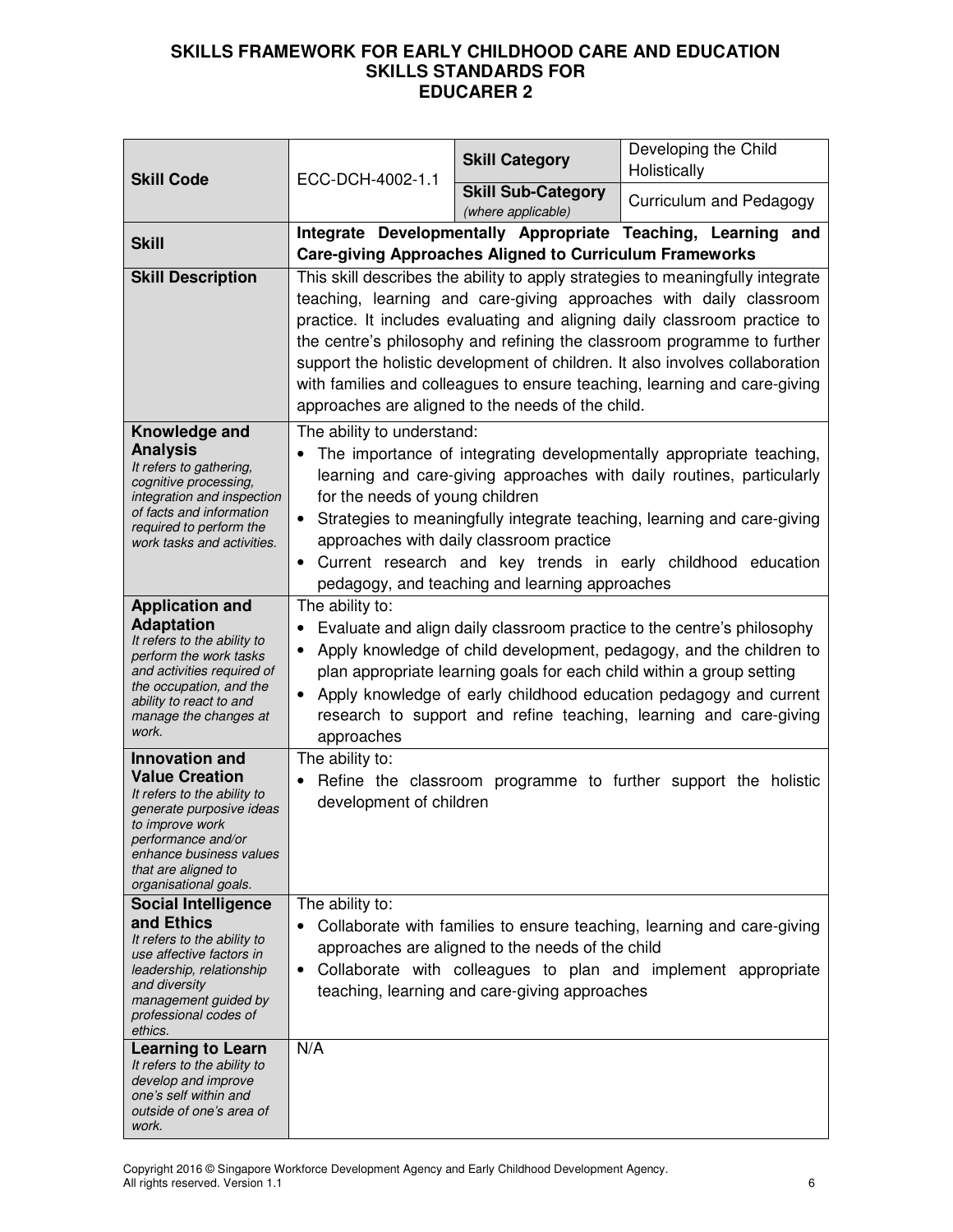| <b>Range of</b><br><b>Application</b><br>(where applicable)<br>It refers to the critical<br>circumstances and<br>contexts that the skill<br>may be demonstrated. | Strategies to meaningfully integrate teaching, learning and care-giving<br>practices with daily classroom practice may include, but are not limited to:<br>Monitoring and adapting daily schedule that is appropriate for young<br>children<br>• Observing children's interests and modifying curriculum and activities<br>appropriately |
|------------------------------------------------------------------------------------------------------------------------------------------------------------------|------------------------------------------------------------------------------------------------------------------------------------------------------------------------------------------------------------------------------------------------------------------------------------------------------------------------------------------|
|                                                                                                                                                                  | Scaffolding children's development through routines and activities                                                                                                                                                                                                                                                                       |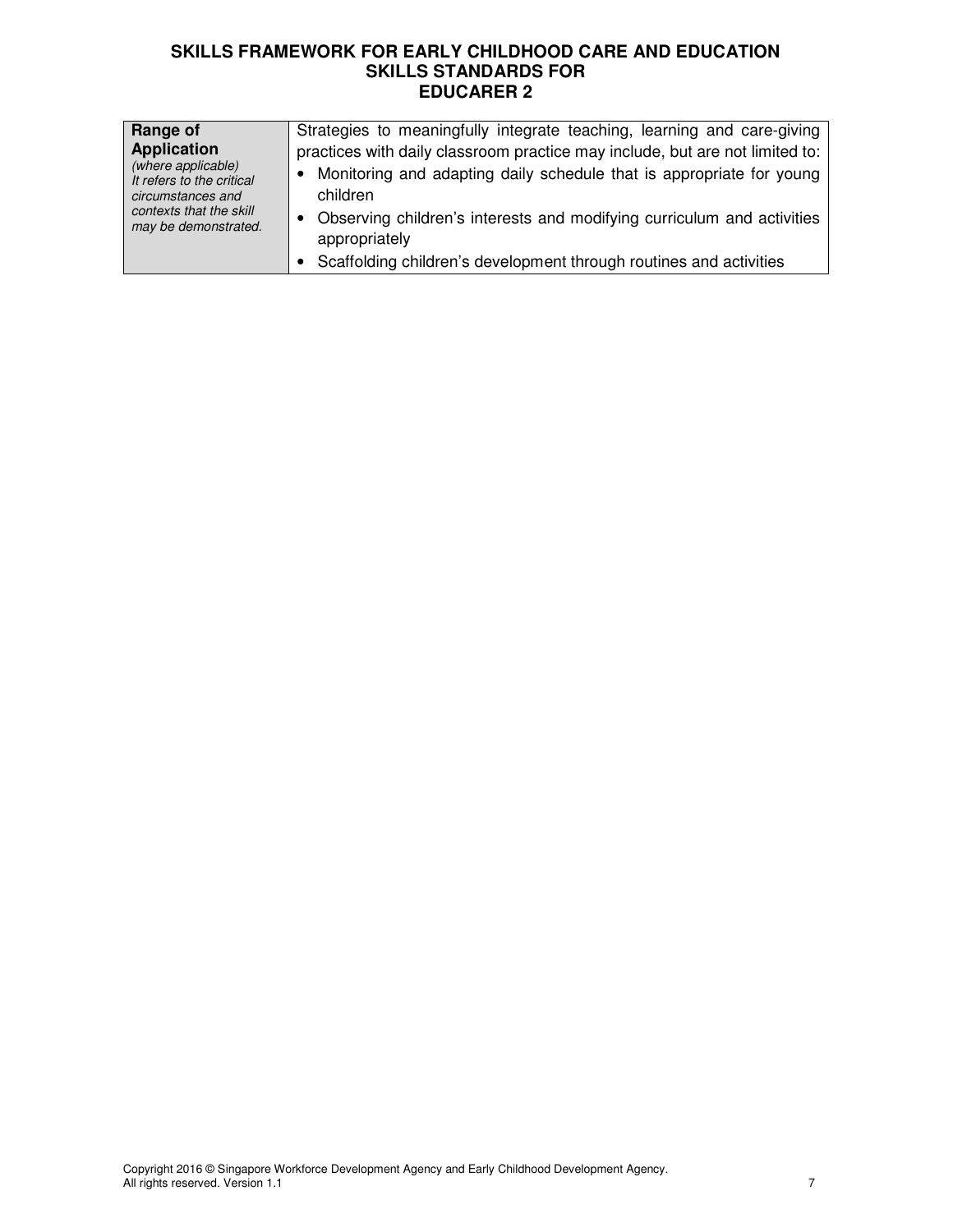| <b>Skill Code</b>                                                            | ECC-DCH-4003-1.1                                                              | <b>Skill Category</b>                                          | Developing the Child<br>Holistically                                      |  |
|------------------------------------------------------------------------------|-------------------------------------------------------------------------------|----------------------------------------------------------------|---------------------------------------------------------------------------|--|
|                                                                              |                                                                               | <b>Skill Sub-Category</b><br>(where applicable)                | Curriculum and Pedagogy                                                   |  |
| <b>Skill</b>                                                                 |                                                                               |                                                                | Refine Strategies to Observe and Document Children's Learning             |  |
| <b>Skill Description</b>                                                     |                                                                               |                                                                | This skill describes the ability to refine strategies to observe and      |  |
|                                                                              |                                                                               |                                                                | document children's learning through applying the guiding principles for  |  |
|                                                                              |                                                                               |                                                                | observation and documentation, identifying a focus and using relevant     |  |
|                                                                              |                                                                               |                                                                | techniques. It includes analysing data collected from observation and     |  |
|                                                                              |                                                                               |                                                                | documentation of children's learning to assess teaching effectiveness     |  |
|                                                                              |                                                                               |                                                                | and effective planning. It also involves engaging in peer observation and |  |
|                                                                              |                                                                               | observation and documentation sessions with colleagues.        | documentation, as well as discussing strategies for planning intentional  |  |
| Knowledge and                                                                | The ability to understand:                                                    |                                                                |                                                                           |  |
| <b>Analysis</b>                                                              |                                                                               |                                                                | Guiding principles for observation and documentation of children's        |  |
| It refers to gathering,                                                      | learning                                                                      |                                                                |                                                                           |  |
| cognitive processing,<br>integration and inspection                          | $\bullet$                                                                     | How to identify a focus for observation of children's learning |                                                                           |  |
| of facts and information                                                     |                                                                               |                                                                | How to analyse and reflect on data collected from observation and         |  |
| required to perform the<br>work tasks and activities.                        | documentation of children's learning                                          |                                                                |                                                                           |  |
|                                                                              | $\bullet$                                                                     |                                                                | How to use data collected from observation and documentation of           |  |
|                                                                              |                                                                               | children's learning for effective planning                     |                                                                           |  |
| <b>Application and</b>                                                       | The ability to:                                                               |                                                                |                                                                           |  |
| <b>Adaptation</b>                                                            |                                                                               |                                                                | Apply the guiding principles for observation and documentation of         |  |
| It refers to the ability to<br>children's learning<br>perform the work tasks |                                                                               |                                                                |                                                                           |  |
| and activities required of<br>the occupation, and the                        | Identify a focus for observation and documentation of children's<br>$\bullet$ |                                                                |                                                                           |  |
| ability to react to and                                                      | learning                                                                      |                                                                |                                                                           |  |
| manage the changes at<br>work.                                               | $\bullet$                                                                     |                                                                | Conduct observation and documentation of children's learning using        |  |
|                                                                              |                                                                               | relevant techniques based on the identified focus              |                                                                           |  |
|                                                                              | ٠<br>assess teaching effectiveness                                            |                                                                | Analyse observation and documentation of children's learning to           |  |
|                                                                              |                                                                               |                                                                | Use data collected from observation and documentation of children's       |  |
|                                                                              | learning for effective planning                                               |                                                                |                                                                           |  |
| <b>Innovation and</b>                                                        | N/A                                                                           |                                                                |                                                                           |  |
| <b>Value Creation</b>                                                        |                                                                               |                                                                |                                                                           |  |
| It refers to the ability to<br>generate purposive ideas                      |                                                                               |                                                                |                                                                           |  |
| to improve work                                                              |                                                                               |                                                                |                                                                           |  |
| performance and/or<br>enhance business values                                |                                                                               |                                                                |                                                                           |  |
| that are aligned to<br>organisational goals.                                 |                                                                               |                                                                |                                                                           |  |
| <b>Social Intelligence</b>                                                   | The ability to:                                                               |                                                                |                                                                           |  |
| and Ethics                                                                   |                                                                               |                                                                | Discuss with colleagues strategies for planning intentional observation   |  |
| It refers to the ability to<br>use affective factors in                      | and documentation sessions                                                    |                                                                |                                                                           |  |
| leadership, relationship                                                     | ٠                                                                             |                                                                | Engage in peer classroom observation and documentation and                |  |
| and diversity<br>management guided by                                        | discuss findings with colleagues                                              |                                                                |                                                                           |  |
| professional codes of                                                        |                                                                               |                                                                |                                                                           |  |
| ethics.                                                                      |                                                                               |                                                                |                                                                           |  |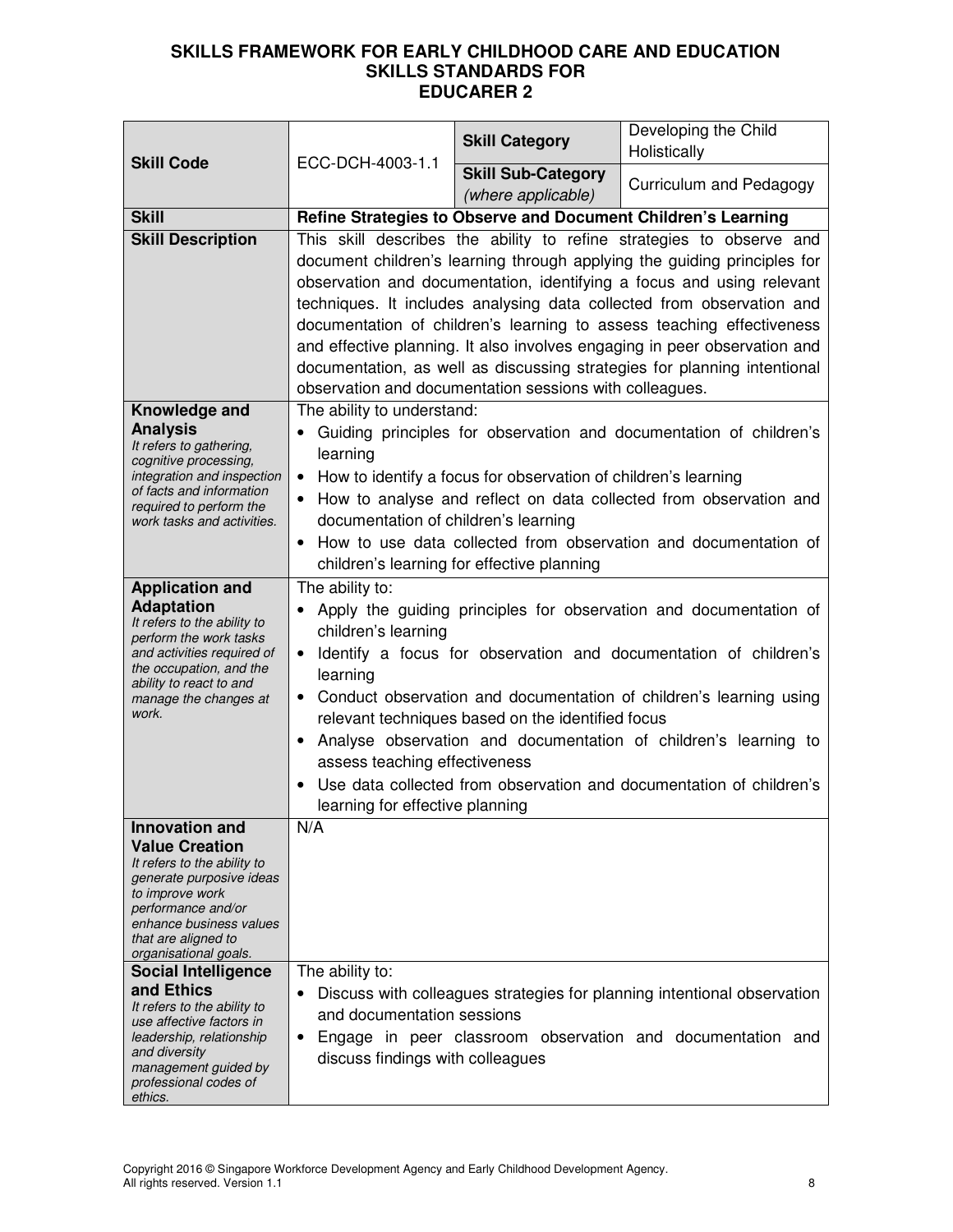| <b>Learning to Learn</b><br>It refers to the ability to<br>develop and improve<br>one's self within and<br>outside of one's area of<br>work.              | N/A                                                                                                                                                                                                                                                                                                                                                                                                     |
|-----------------------------------------------------------------------------------------------------------------------------------------------------------|---------------------------------------------------------------------------------------------------------------------------------------------------------------------------------------------------------------------------------------------------------------------------------------------------------------------------------------------------------------------------------------------------------|
| Range of<br><b>Application</b><br>(where applicable)<br>It refers to the critical<br>circumstances and<br>contexts that the skill<br>may be demonstrated. | Guiding principles for observation of children's learning may include, but<br>are not limited to:<br>Be intentional about focus of observation and choice of documentation<br>Understand tools for observation and documentation of children's<br>$\bullet$<br>learning<br>Plan observations with a clear focus linked to objectives<br>Know the appropriate uses of observation and documentation data |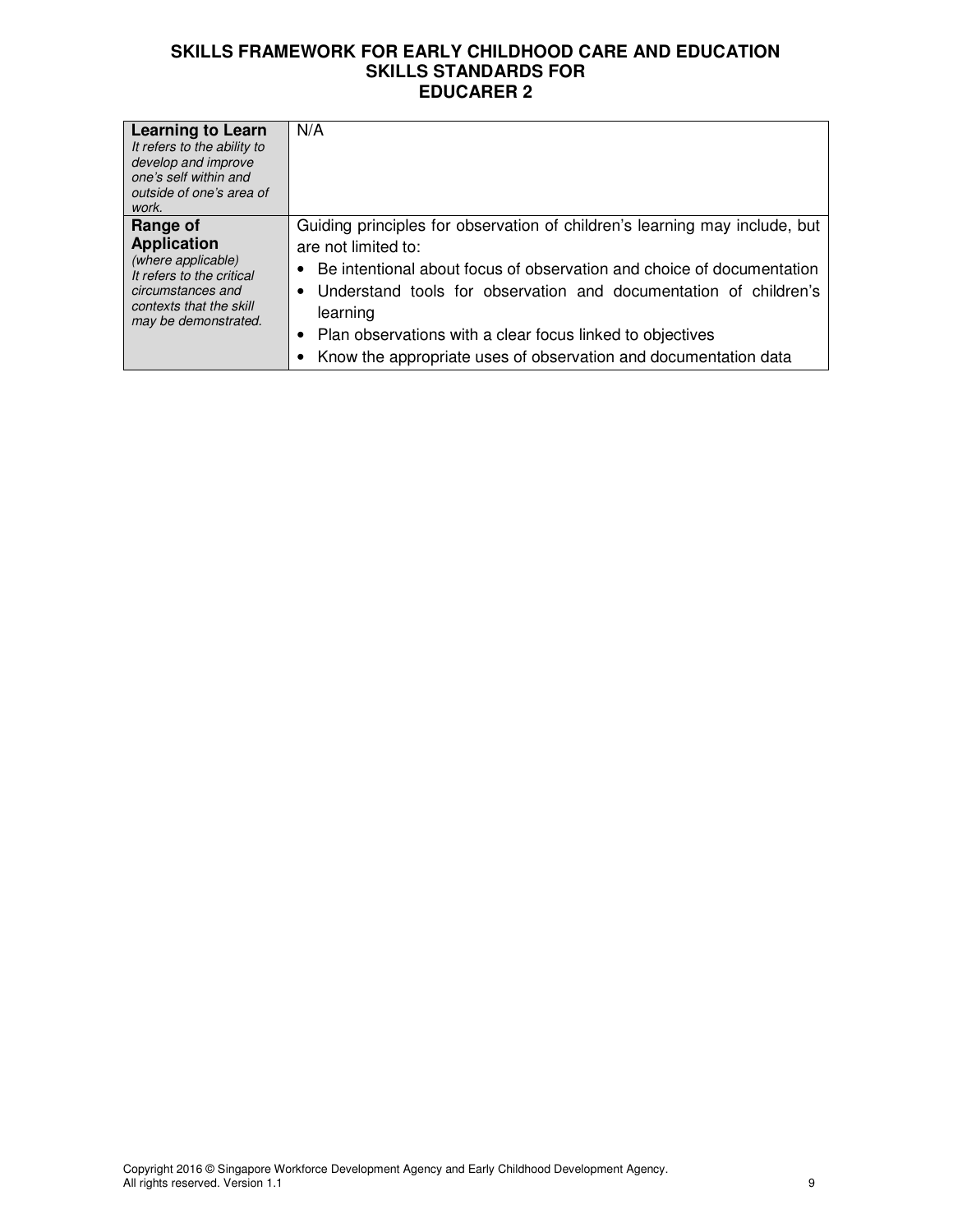| <b>Skill Code</b>                                                                                                                                                                                                                                           | ECC-DCH-4004-1.1                                                                                                                                                                                                                                                                                                                                                                                                                                    | <b>Skill Category</b>                                                                                                                                                             | Developing the Child<br>Holistically                                                                                                                                                                                                                                                                               |  |
|-------------------------------------------------------------------------------------------------------------------------------------------------------------------------------------------------------------------------------------------------------------|-----------------------------------------------------------------------------------------------------------------------------------------------------------------------------------------------------------------------------------------------------------------------------------------------------------------------------------------------------------------------------------------------------------------------------------------------------|-----------------------------------------------------------------------------------------------------------------------------------------------------------------------------------|--------------------------------------------------------------------------------------------------------------------------------------------------------------------------------------------------------------------------------------------------------------------------------------------------------------------|--|
|                                                                                                                                                                                                                                                             |                                                                                                                                                                                                                                                                                                                                                                                                                                                     | <b>Skill Sub-Category</b><br>(where applicable)                                                                                                                                   | Curriculum and Pedagogy                                                                                                                                                                                                                                                                                            |  |
| <b>Skill</b>                                                                                                                                                                                                                                                |                                                                                                                                                                                                                                                                                                                                                                                                                                                     | <b>Curriculum and Use of Appropriate Pedagogy (Educarer 2)</b>                                                                                                                    | Engage Children Meaningfully through the Customisation of                                                                                                                                                                                                                                                          |  |
| <b>Skill Description</b>                                                                                                                                                                                                                                    | This skill describes the ability to adapt curricula to meet learning goals<br>and objectives and the needs of children. It includes co-designing<br>activities with clear goals and objectives that are in line with the<br>curriculum to engage children meaningfully and support their holistic<br>development, as well as reviewing the alignment of curriculum to the<br>Curriculum Frameworks currently utilised in Singapore with colleagues. |                                                                                                                                                                                   |                                                                                                                                                                                                                                                                                                                    |  |
| Knowledge and<br><b>Analysis</b><br>It refers to gathering,<br>cognitive processing,<br>integration and inspection<br>of facts and information<br>required to perform the<br>work tasks and activities.                                                     | The ability to understand:<br>$\bullet$<br>$\bullet$<br>teaching and learning approaches<br>development<br>Guiding principles<br>$\bullet$<br>programmes                                                                                                                                                                                                                                                                                            | The objectives of centre's curricula and programmes<br>to<br>develop and<br>• Process of customising curricula and programmes<br>Indicators of effective curricula and programmes | The relevant Curriculum Frameworks currently utilised in Singapore<br>Current research and key trends on early childhood pedagogy and<br>• How curricula and programmes can support children's holistic<br>implement<br>curricula<br>and<br>• Learning styles and developmental needs of children in the classroom |  |
| <b>Application and</b><br><b>Adaptation</b><br>It refers to the ability to<br>perform the work tasks<br>and activities required of<br>the occupation, and the<br>ability to react to and<br>manage the changes at<br>work.                                  | The ability to:<br>children in the classroom                                                                                                                                                                                                                                                                                                                                                                                                        | the curriculum to engage children meaningfully<br>currently utilised in Singapore with colleagues                                                                                 | Adapt curricula to meet learning goals and objectives and the needs of<br>• Co-design activities with clear goals and objectives that are in line with<br>Review the alignment of curriculum to the Curriculum Frameworks                                                                                          |  |
| <b>Innovation and</b><br><b>Value Creation</b><br>It refers to the ability to<br>generate purposive ideas<br>to improve work<br>performance and/or<br>enhance business values<br>that are aligned to<br>organisational goals.<br><b>Social Intelligence</b> | N/A<br>N/A                                                                                                                                                                                                                                                                                                                                                                                                                                          |                                                                                                                                                                                   |                                                                                                                                                                                                                                                                                                                    |  |
| and Ethics<br>It refers to the ability to<br>use affective factors in<br>leadership, relationship<br>and diversity<br>management guided by<br>professional codes of<br>ethics.                                                                              |                                                                                                                                                                                                                                                                                                                                                                                                                                                     |                                                                                                                                                                                   |                                                                                                                                                                                                                                                                                                                    |  |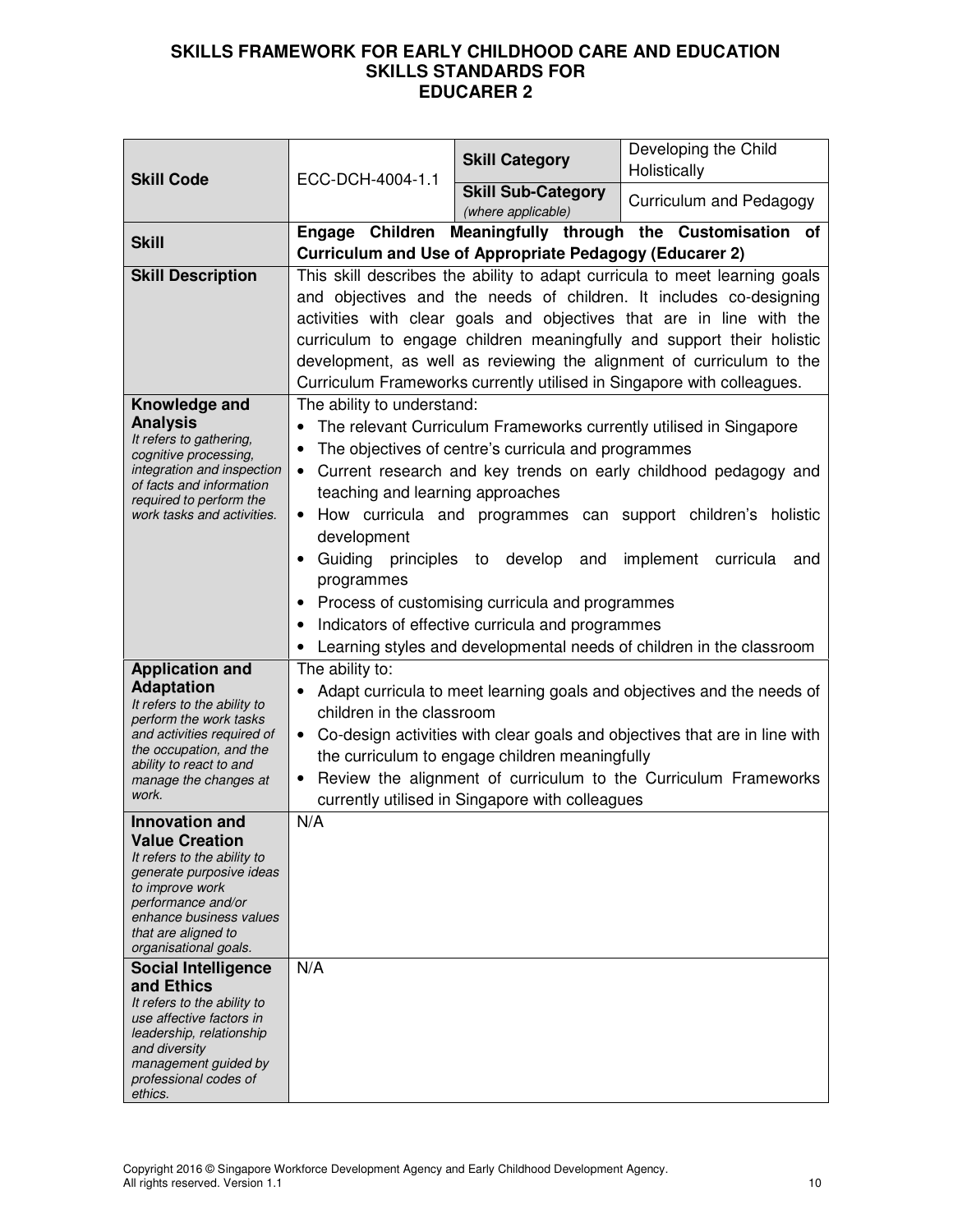| <b>Learning to Learn</b><br>It refers to the ability to<br>develop and improve<br>one's self within and<br>outside of one's area of<br>work.              | N/A                                                                                                                                                                                                                                                                                                                                                                                                                                                                                                                                                                                                                                                                                                                                                                                                                                                                                       |
|-----------------------------------------------------------------------------------------------------------------------------------------------------------|-------------------------------------------------------------------------------------------------------------------------------------------------------------------------------------------------------------------------------------------------------------------------------------------------------------------------------------------------------------------------------------------------------------------------------------------------------------------------------------------------------------------------------------------------------------------------------------------------------------------------------------------------------------------------------------------------------------------------------------------------------------------------------------------------------------------------------------------------------------------------------------------|
| Range of<br><b>Application</b><br>(where applicable)<br>It refers to the critical<br>circumstances and<br>contexts that the skill<br>may be demonstrated. | The guiding principles to develop and implement curricula and<br>programmes must include, but are not limited to:<br>• Providing children with stimulating and developmentally appropriate<br>experiences, and positive relationships with other children<br>Adapting the learning environment to ensure that children can engage<br>in safe and positive interactions<br>Including opportunities for children to engage in open-ended and<br>guided play experiences<br>Demonstrating<br>children's<br>respect for factors that<br>influence<br>development<br>Selecting content that helps children develop a deeper appreciation<br>and understanding of the world around them<br>Ensuring children's stages of development, needs and interests are at<br>the centre of the curriculum and children have daily opportunities to<br>make choices and explore topics that interest them |
|                                                                                                                                                           | Indicators of effective curricula and programmes may include, but are not<br>limited to:<br>Articulation of clear goals<br>Active and engaged children<br>Evidence-based curriculum that is developmentally appropriate for<br>children<br>Building on children's prior learning and experiences<br>Alignment to learning standards and appropriate assessments of<br>children's learning                                                                                                                                                                                                                                                                                                                                                                                                                                                                                                 |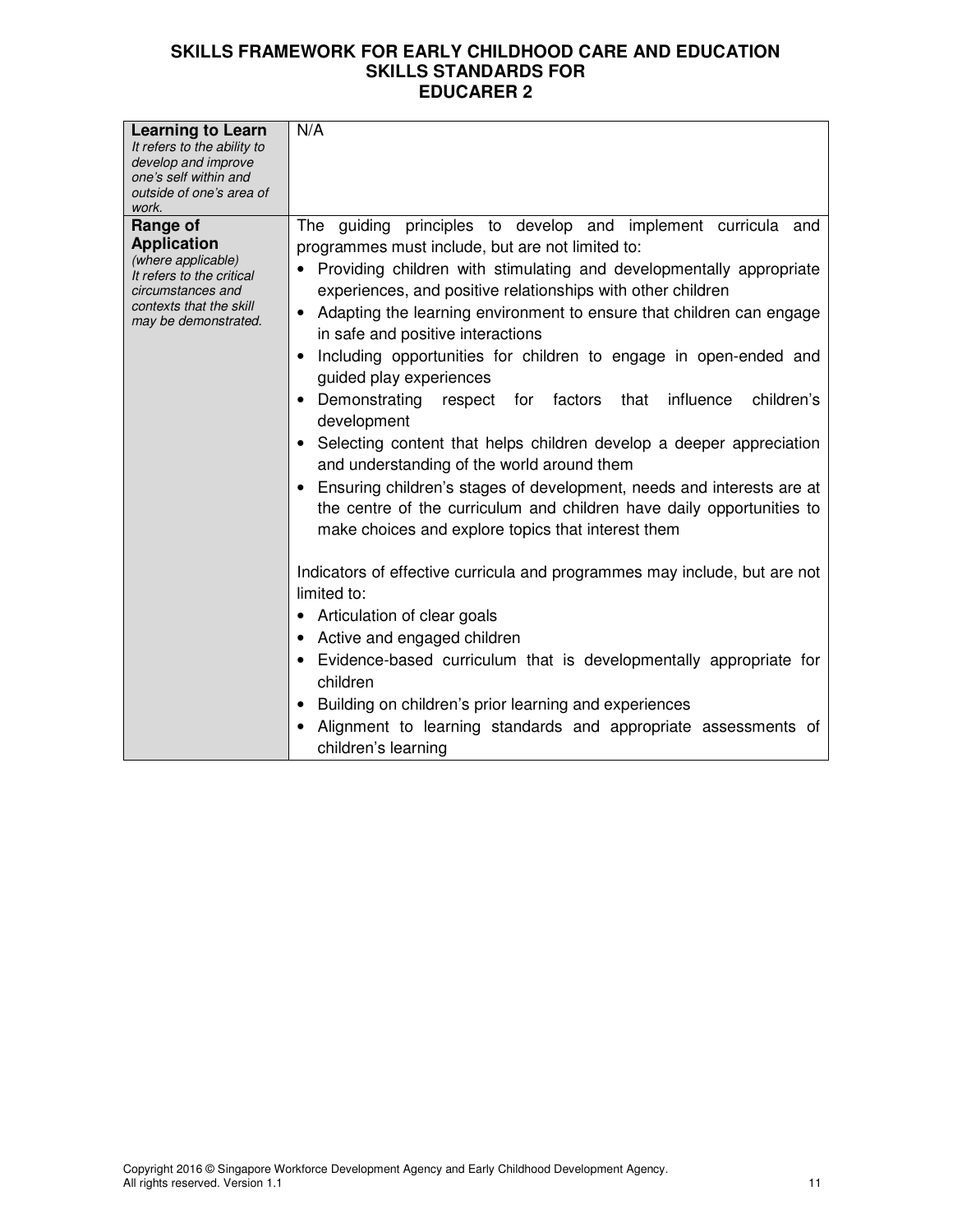| <b>Skill Code</b>                                                                                                                                                                                                             | ECC-DCH-4005-1.1                                                             | <b>Skill Category</b>                                                                                                   | Developing the Child<br>Holistically                                                                                                                     |
|-------------------------------------------------------------------------------------------------------------------------------------------------------------------------------------------------------------------------------|------------------------------------------------------------------------------|-------------------------------------------------------------------------------------------------------------------------|----------------------------------------------------------------------------------------------------------------------------------------------------------|
|                                                                                                                                                                                                                               |                                                                              | <b>Skill Sub-Category</b><br>(where applicable)                                                                         | Curriculum and Pedagogy                                                                                                                                  |
| <b>Skill</b>                                                                                                                                                                                                                  |                                                                              | the Diverse Needs of Children (Educarer 2)                                                                              | Implement Differentiated Teaching and Learning Strategies to Meet                                                                                        |
| <b>Skill Description</b>                                                                                                                                                                                                      |                                                                              |                                                                                                                         | This skill describes the ability to plan, implement and refine differentiated<br>teaching and learning strategies to meet the diverse needs of children. |
| Knowledge and<br><b>Analysis</b><br>It refers to gathering,<br>cognitive processing,<br>integration and inspection<br>of facts and information<br>required to perform the<br>work tasks and activities.                       | The ability to understand:<br>The diverse needs of children<br>children<br>٠ | Strategies to refine differentiated teaching and learning strategies                                                    | Forms of support and resources needed to meet the diverse needs of<br>Planning for effective differentiated teaching and learning strategies             |
| <b>Application and</b><br><b>Adaptation</b><br>It refers to the ability to<br>perform the work tasks<br>and activities required of<br>the occupation, and the<br>ability to react to and<br>manage the changes at<br>work.    | The ability to:<br>diverse needs of children                                 |                                                                                                                         | Refine differentiated teaching and learning strategies to suit the                                                                                       |
| <b>Innovation and</b><br><b>Value Creation</b><br>It refers to the ability to<br>generate purposive ideas<br>to improve work<br>performance and/or<br>enhance business values<br>that are aligned to<br>organisational goals. | N/A                                                                          |                                                                                                                         |                                                                                                                                                          |
| <b>Social Intelligence</b><br>and Ethics<br>It refers to the ability to<br>use affective factors in<br>leadership, relationship<br>and diversity<br>management guided by<br>professional codes of<br>ethics.                  | N/A                                                                          |                                                                                                                         |                                                                                                                                                          |
| <b>Learning to Learn</b><br>It refers to the ability to<br>develop and improve<br>one's self within and<br>outside of one's area of<br>work.                                                                                  | The ability to:<br>$\bullet$<br>activities                                   |                                                                                                                         | Reflect on effectiveness of teaching and learning methods and                                                                                            |
| Range of<br><b>Application</b><br>(where applicable)<br>It refers to the critical<br>circumstances and<br>contexts that the skill<br>may be demonstrated.                                                                     | Learning abilities<br>٠<br>Learning styles                                   | The diverse needs of children may include, but are not limited to:<br>Culture, language, religion and family background | Medical, behavioural, developmental, learning or mental health issues                                                                                    |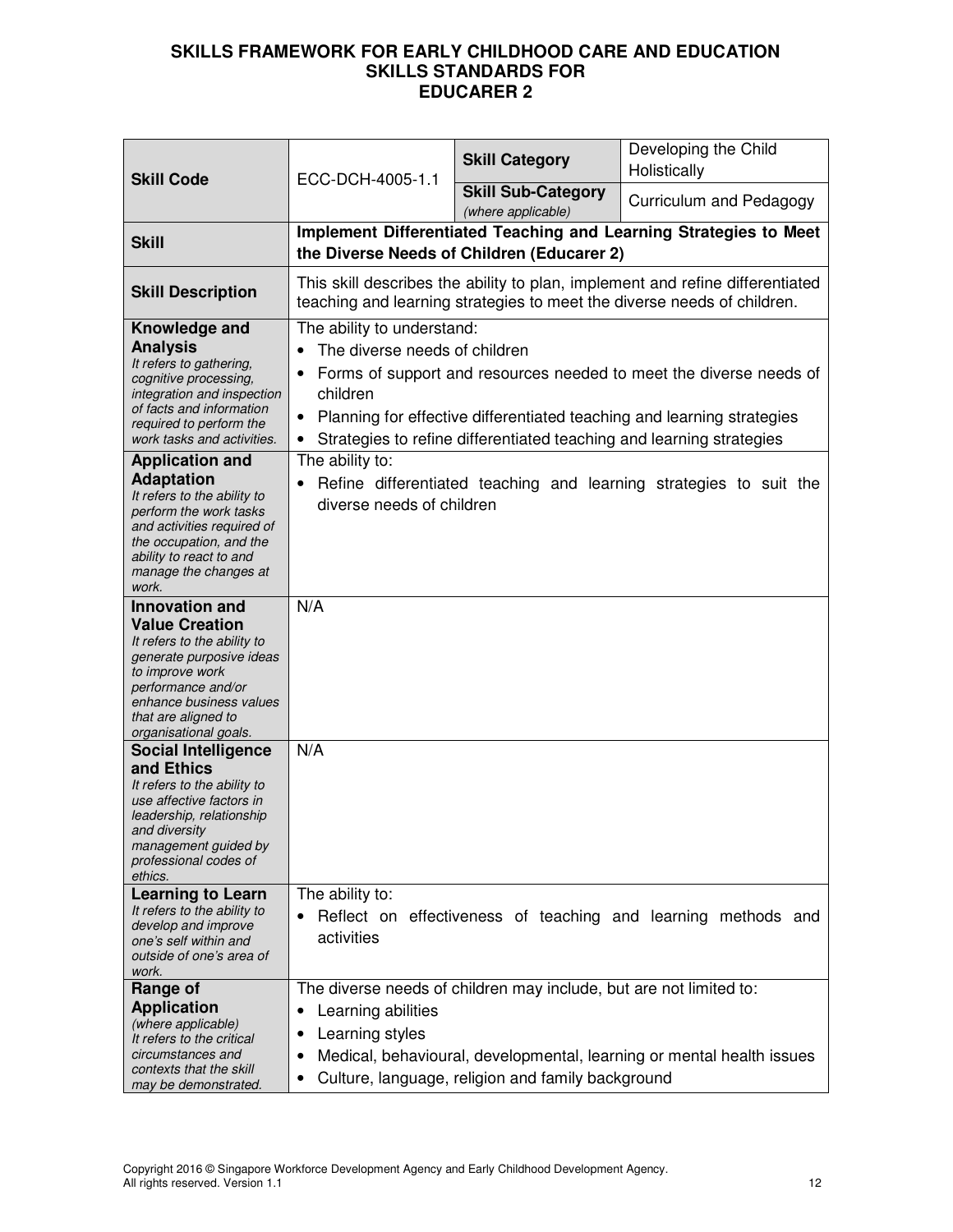| <b>Skill Code</b><br>ECC-DCH-4006-1.1                                                                                                                                                                                         | <b>Skill Category</b>                                                                                                                                                                                                                                                                                                                                                                                                                                                                                                                                  | Developing the Child<br>Holistically                                                          |                                                                                                                                                                                                                  |
|-------------------------------------------------------------------------------------------------------------------------------------------------------------------------------------------------------------------------------|--------------------------------------------------------------------------------------------------------------------------------------------------------------------------------------------------------------------------------------------------------------------------------------------------------------------------------------------------------------------------------------------------------------------------------------------------------------------------------------------------------------------------------------------------------|-----------------------------------------------------------------------------------------------|------------------------------------------------------------------------------------------------------------------------------------------------------------------------------------------------------------------|
|                                                                                                                                                                                                                               |                                                                                                                                                                                                                                                                                                                                                                                                                                                                                                                                                        | <b>Skill Sub-Category</b><br>(where applicable)                                               | Curriculum and Pedagogy                                                                                                                                                                                          |
| <b>Skill</b>                                                                                                                                                                                                                  | the Curriculum (Educarer 2)                                                                                                                                                                                                                                                                                                                                                                                                                                                                                                                            |                                                                                               | Integrate Respectfulness, Responsiveness and Reciprocity within                                                                                                                                                  |
| <b>Skill Description</b>                                                                                                                                                                                                      | This skill describes the ability to co-develop and deliver classroom<br>curriculum that integrates respectfulness, responsiveness and reciprocity,<br>as well as model and help colleagues acquire skills to integrate these into<br>experiences and classroom activities. It also includes reflecting on the<br>commitment to establish and maintain respectful relationships and<br>responsive engagement with children in the design and delivery of<br>activities with an awareness and sensitivity to the cultural diversity<br>amongst children. |                                                                                               |                                                                                                                                                                                                                  |
| Knowledge and<br><b>Analysis</b><br>It refers to gathering,<br>cognitive processing,<br>integration and inspection<br>of facts and information<br>required to perform the<br>work tasks and activities.                       | The ability to understand:<br>Strategies to nurture sense of security, emotional stability, confidence<br>and independence in young children<br>Strategies to plan a curriculum that integrates respectfulness,<br>responsiveness and reciprocity<br>• A variety of positive guidance techniques                                                                                                                                                                                                                                                       |                                                                                               |                                                                                                                                                                                                                  |
| <b>Application and</b><br><b>Adaptation</b><br>It refers to the ability to<br>perform the work tasks<br>and activities required of<br>the occupation, and the<br>ability to react to and<br>manage the changes at<br>work.    | The ability to:                                                                                                                                                                                                                                                                                                                                                                                                                                                                                                                                        | Co-develop and deliver classroom curriculum<br>respectfulness, responsiveness and reciprocity | that<br>integrates                                                                                                                                                                                               |
| <b>Innovation and</b><br><b>Value Creation</b><br>It refers to the ability to<br>generate purposive ideas<br>to improve work<br>performance and/or<br>enhance business values<br>that are aligned to<br>organisational goals. | N/A                                                                                                                                                                                                                                                                                                                                                                                                                                                                                                                                                    |                                                                                               |                                                                                                                                                                                                                  |
| <b>Social Intelligence</b><br>and Ethics<br>It refers to the ability to<br>use affective factors in<br>leadership, relationship<br>and diversity<br>management guided by<br>professional codes of<br>ethics.                  | The ability to:<br>activities<br>٠<br>language and religious background                                                                                                                                                                                                                                                                                                                                                                                                                                                                                |                                                                                               | Model and help colleagues acquire skills to integrate respectfulness,<br>responsiveness and reciprocity into experiences and classroom<br>Display awareness and sensitivity to diversity in children's cultural, |
| <b>Learning to Learn</b><br>It refers to the ability to<br>develop and improve<br>one's self within and<br>outside of one's area of<br>work.                                                                                  | The ability to:<br>Reflect the<br>and delivery of activities                                                                                                                                                                                                                                                                                                                                                                                                                                                                                           | commitment to establish                                                                       | and<br>maintain respectful<br>relationships and responsive engagement with children in the design                                                                                                                |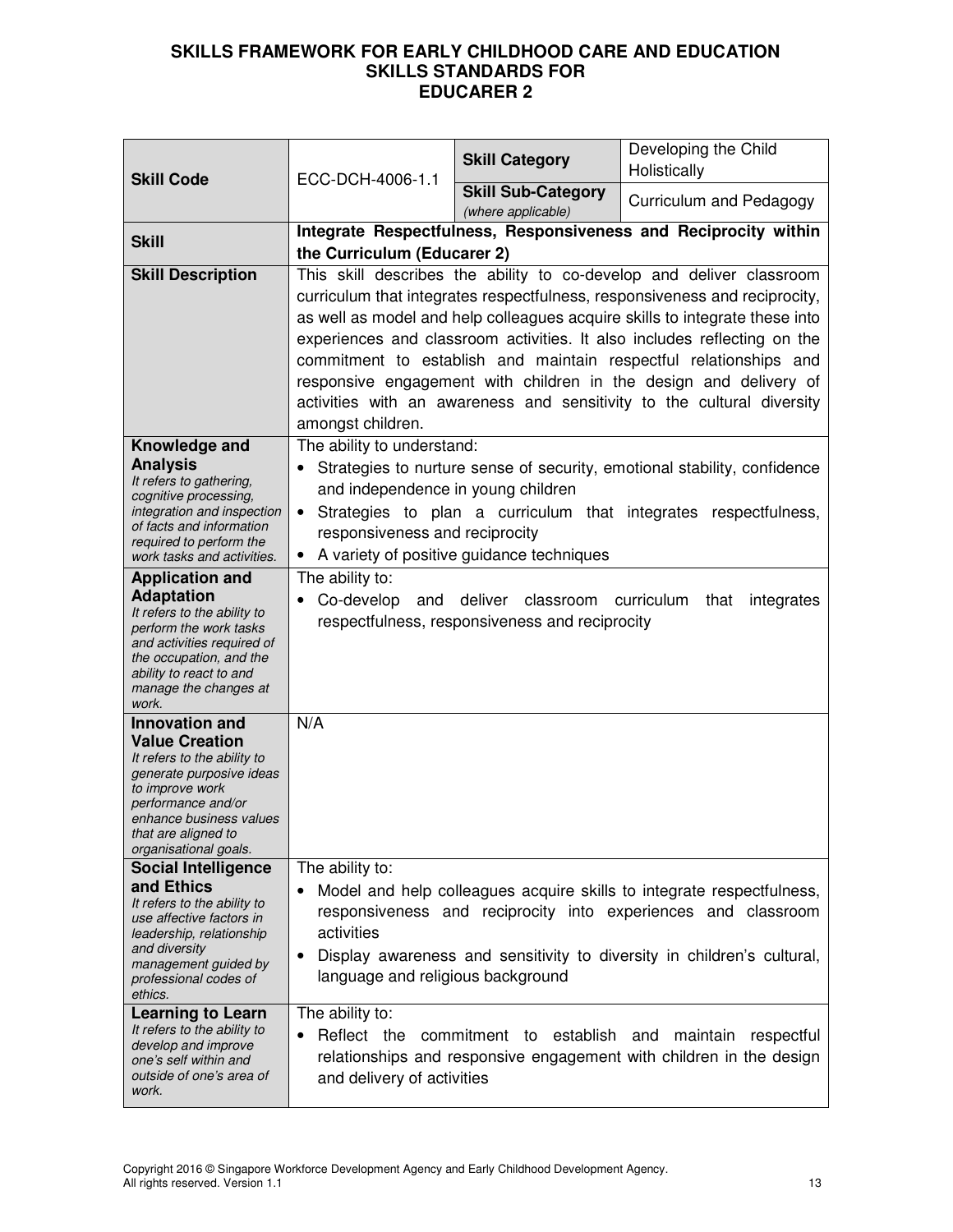| Range of<br><b>Application</b><br>(where applicable)<br>It refers to the critical<br>circumstances and<br>contexts that the skill<br>may be demonstrated. | Positive guidance techniques must include, but are not limited to:<br>Positive verbal and non-verbal communication, such as:<br>• Encouragement, praise and acknowledgement, where appropriate<br>• Listening attentively to children, trying to understand what they<br>want to communicate<br>Offering appropriate choices<br>Facilitating problem solving with children<br>Modelling appropriate behaviour<br>Maintaining consistency in actions, boundaries and behaviours |
|-----------------------------------------------------------------------------------------------------------------------------------------------------------|--------------------------------------------------------------------------------------------------------------------------------------------------------------------------------------------------------------------------------------------------------------------------------------------------------------------------------------------------------------------------------------------------------------------------------------------------------------------------------|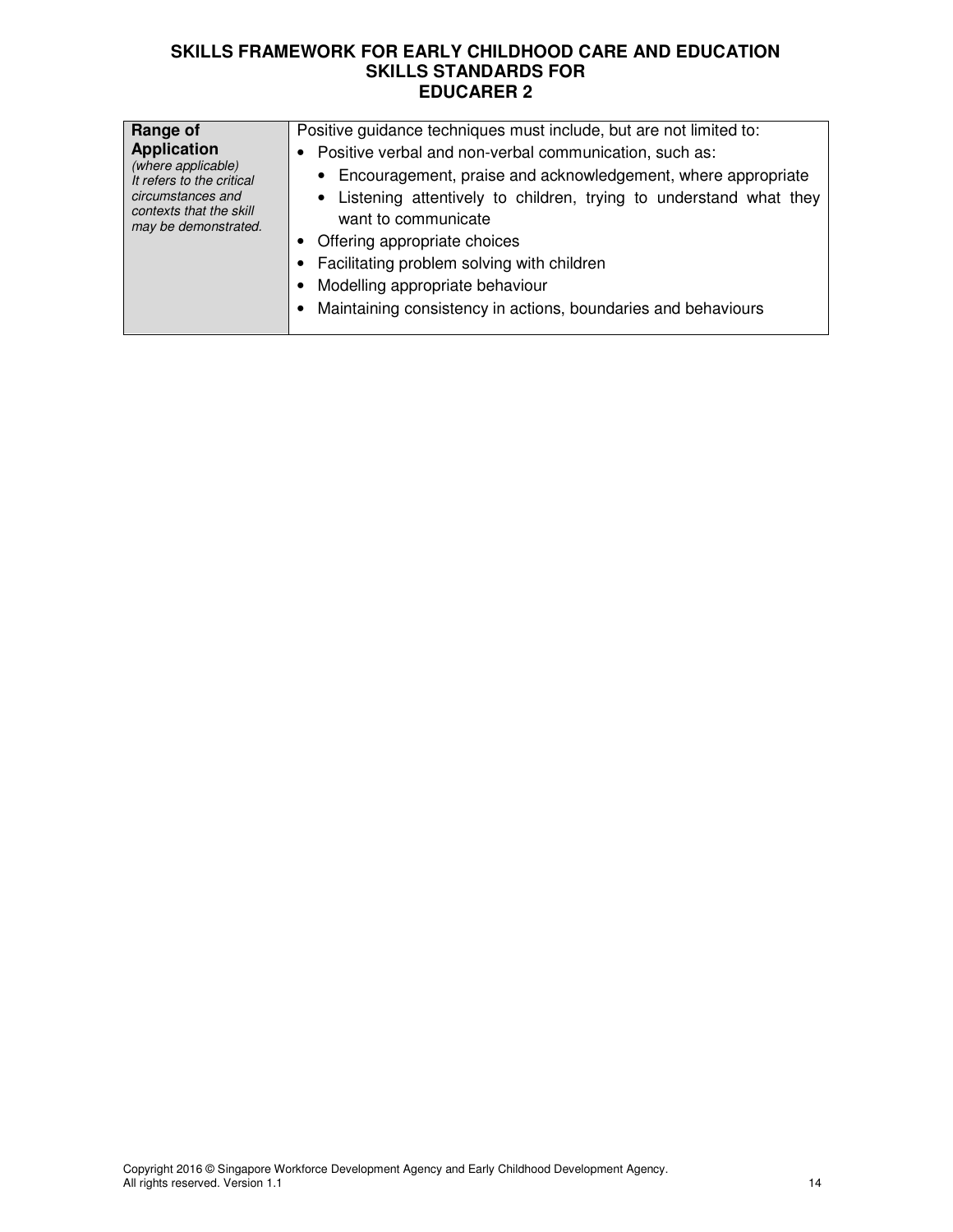| <b>Skill Code</b>                                                                                                                                                                                                             | ECC-DCH-4007-1.1                                             | <b>Skill Category</b>                                                                                                                                                                                                                   | Developing the Child<br>Holistically                                                                                                                                                                                                                                                                        |
|-------------------------------------------------------------------------------------------------------------------------------------------------------------------------------------------------------------------------------|--------------------------------------------------------------|-----------------------------------------------------------------------------------------------------------------------------------------------------------------------------------------------------------------------------------------|-------------------------------------------------------------------------------------------------------------------------------------------------------------------------------------------------------------------------------------------------------------------------------------------------------------|
|                                                                                                                                                                                                                               |                                                              | <b>Skill Sub-Category</b><br>(where applicable)                                                                                                                                                                                         | <b>Learning Environment</b>                                                                                                                                                                                                                                                                                 |
| <b>Skill</b>                                                                                                                                                                                                                  |                                                              | <b>Design Quality Learning Environments (Educarer 2)</b>                                                                                                                                                                                |                                                                                                                                                                                                                                                                                                             |
| <b>Skill Description</b>                                                                                                                                                                                                      |                                                              | that build the child's confidence. It involves using<br>feedback from colleagues, children and families.                                                                                                                                | This skill describes the ability to create positive learning environments<br>a range of<br>developmentally appropriate materials and resources to create a<br>stimulating and safe learning environment. It also includes evaluating the<br>effectiveness of and improving the learning environment through |
| Knowledge and<br><b>Analysis</b><br>It refers to gathering,<br>cognitive processing,<br>integration and inspection<br>of facts and information<br>required to perform the<br>work tasks and activities.                       | The ability to understand:<br>$\bullet$<br>in their learning | Importance of quality learning environments<br>Features of a quality learning environment<br>Strategies to scaffold children's learning and build self-esteem<br>create a stimulating and safe learning environment                     | The role of the learning environment to engage and motivate children<br>A range of developmentally appropriate materials and resources to                                                                                                                                                                   |
| <b>Application and</b><br><b>Adaptation</b><br>It refers to the ability to<br>perform the work tasks<br>and activities required of<br>the occupation, and the<br>ability to react to and<br>manage the changes at<br>work.    | The ability to:<br>٠                                         | the child's confidence to face risks and challenges<br>• Utilise a range of developmentally appropriate materials<br>resources to create a stimulating and safe learning environment<br>Evaluate effectiveness of learning environments | Create positive indoor and outdoor learning environments which build<br>and                                                                                                                                                                                                                                 |
| <b>Innovation and</b><br><b>Value Creation</b><br>It refers to the ability to<br>generate purposive ideas<br>to improve work<br>performance and/or<br>enhance business values<br>that are aligned to<br>organisational goals. | The ability to:<br>challenging for children                  | Design a learning environment that supports integrated learning                                                                                                                                                                         | Design a learning environment that is engaging, stimulating and                                                                                                                                                                                                                                             |
| <b>Social Intelligence</b>                                                                                                                                                                                                    | The ability to:                                              |                                                                                                                                                                                                                                         |                                                                                                                                                                                                                                                                                                             |
| and Ethics<br>It refers to the ability to<br>use affective factors in<br>leadership, relationship<br>and diversity<br>management guided by<br>professional codes of<br>ethics.                                                | improve the learning environment                             |                                                                                                                                                                                                                                         | Engage in conversations with colleagues, children and families to                                                                                                                                                                                                                                           |
| <b>Learning to Learn</b><br>It refers to the ability to<br>develop and improve<br>one's self within and<br>outside of one's area of<br>work.                                                                                  | N/A                                                          |                                                                                                                                                                                                                                         |                                                                                                                                                                                                                                                                                                             |
| Range of<br><b>Application</b><br>(where applicable)<br>It refers to the critical                                                                                                                                             | limited to:<br>• Responsive to children's needs              |                                                                                                                                                                                                                                         | Features of a quality learning environment must include, but are not                                                                                                                                                                                                                                        |

Copyright 2016 © Singapore Workforce Development Agency and Early Childhood Development Agency. All rights reserved. Version 1.1 15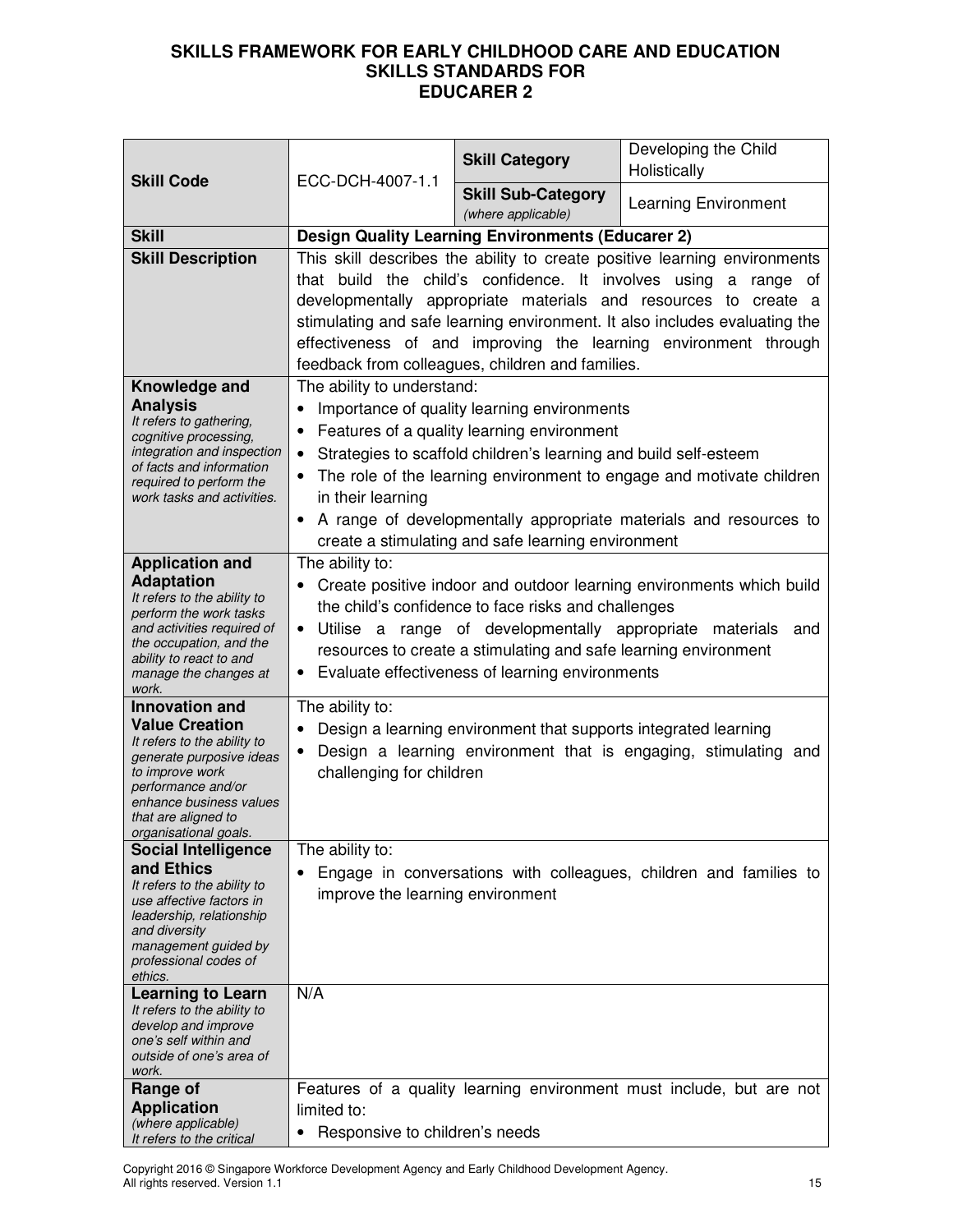| circumstances and       | $\bullet$ Enhance children's learning meaningfully and creatively |
|-------------------------|-------------------------------------------------------------------|
| contexts that the skill |                                                                   |
| may be demonstrated.    | Provide opportunities for critical thinking and engagement        |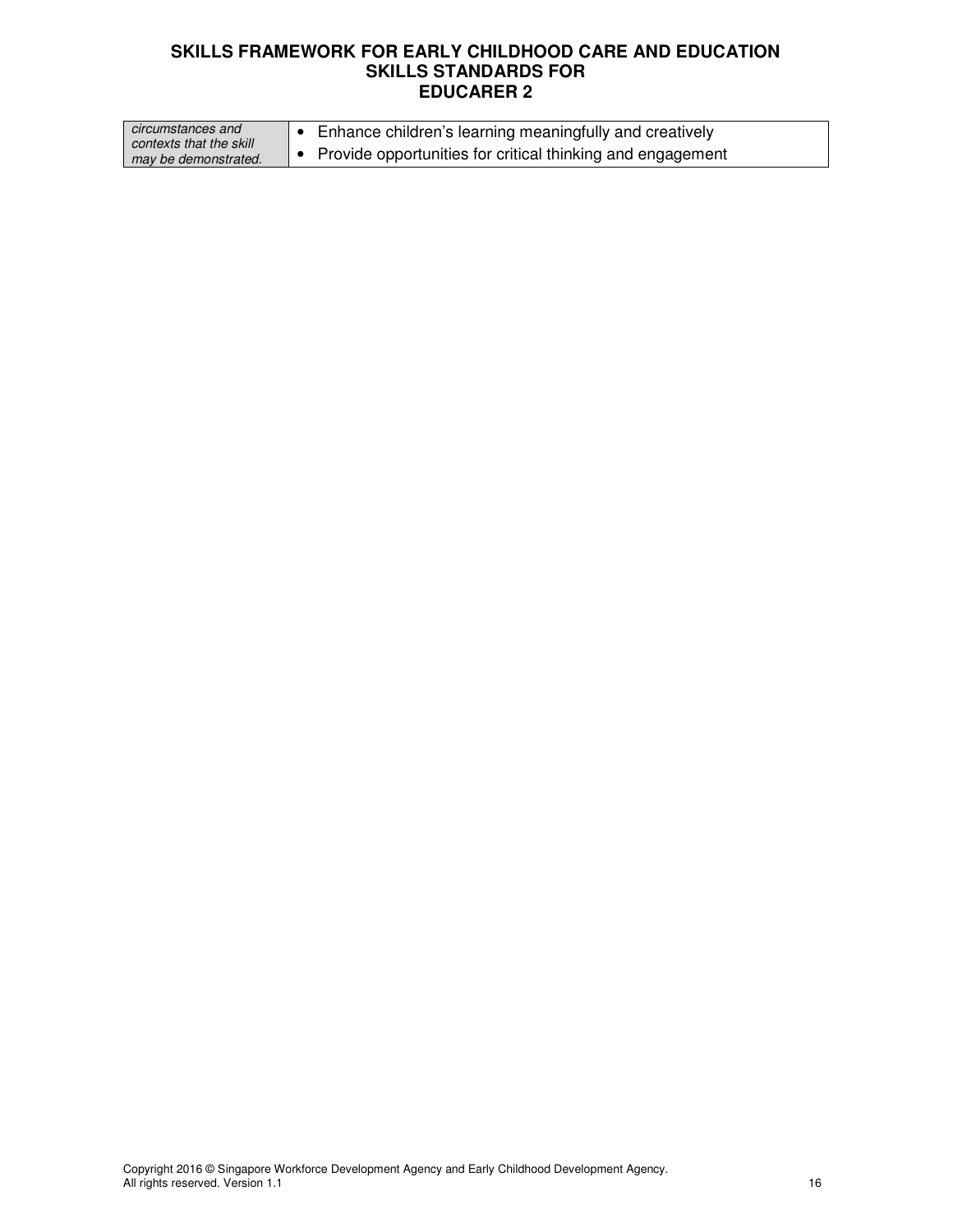|                                                       |                                                                                                                | <b>Skill Category</b>                                                                            | Developing the Child                                                                                                                                 |  |
|-------------------------------------------------------|----------------------------------------------------------------------------------------------------------------|--------------------------------------------------------------------------------------------------|------------------------------------------------------------------------------------------------------------------------------------------------------|--|
| <b>Skill Code</b>                                     | ECC-DCH-4008-1.1                                                                                               |                                                                                                  | Holistically                                                                                                                                         |  |
|                                                       |                                                                                                                | <b>Skill Sub-Category</b>                                                                        | Interactions and                                                                                                                                     |  |
|                                                       |                                                                                                                | (where applicable)                                                                               | Relationships                                                                                                                                        |  |
|                                                       |                                                                                                                |                                                                                                  | Guide Educarers to Foster Respectful, Responsive and Reciprocal                                                                                      |  |
| <b>Skill</b>                                          | Interactions and Relationships with Each Child within a Group                                                  |                                                                                                  |                                                                                                                                                      |  |
|                                                       |                                                                                                                | <b>Setting</b><br>This skill describes the ability to guide Educarers in acquiring the skills to |                                                                                                                                                      |  |
| <b>Skill Description</b>                              |                                                                                                                |                                                                                                  |                                                                                                                                                      |  |
|                                                       |                                                                                                                |                                                                                                  | foster respectful, responsive, and reciprocal relationships with each child<br>within a group setting. This includes guiding Educarers in developing |  |
|                                                       |                                                                                                                |                                                                                                  | skills for interacting with children in ways that respect diversity of their                                                                         |  |
|                                                       |                                                                                                                |                                                                                                  | backgrounds. It also involves guiding Educarers in creating and                                                                                      |  |
|                                                       | maintaining<br>a                                                                                               | nurturing environment characterised                                                              | trusting<br>by                                                                                                                                       |  |
|                                                       |                                                                                                                |                                                                                                  | relationships, as well as in utilising appropriate verbal and non-verbal                                                                             |  |
|                                                       | communication techniques with children.                                                                        |                                                                                                  |                                                                                                                                                      |  |
| Knowledge and                                         | The ability to understand:                                                                                     |                                                                                                  |                                                                                                                                                      |  |
| <b>Analysis</b>                                       |                                                                                                                |                                                                                                  | The impact of respectful, responsive, and reciprocal interactions and                                                                                |  |
| It refers to gathering,<br>cognitive processing,      |                                                                                                                | relationships on healthy child development                                                       |                                                                                                                                                      |  |
| integration and inspection                            | $\bullet$                                                                                                      |                                                                                                  | The unique personalities, temperaments, strengths and interests of                                                                                   |  |
| of facts and information<br>required to perform the   | each child                                                                                                     |                                                                                                  |                                                                                                                                                      |  |
| work tasks and activities.                            |                                                                                                                |                                                                                                  | Strategies to interact with children in ways that respect diversity of                                                                               |  |
|                                                       | cultures, languages and religions                                                                              |                                                                                                  |                                                                                                                                                      |  |
|                                                       | • Strategies to guide colleagues in their daily practice                                                       |                                                                                                  |                                                                                                                                                      |  |
| <b>Application and</b>                                | The ability to:                                                                                                |                                                                                                  |                                                                                                                                                      |  |
| <b>Adaptation</b><br>It refers to the ability to      | Guide Educarers in acquiring skills for fostering respectful, responsive,                                      |                                                                                                  |                                                                                                                                                      |  |
| perform the work tasks                                | and reciprocal or secure and trusting relationships with children                                              |                                                                                                  |                                                                                                                                                      |  |
| and activities required of<br>the occupation, and the | Interact with each child based on their unique personalities,<br>$\bullet$                                     |                                                                                                  |                                                                                                                                                      |  |
| ability to react to and<br>manage the changes at      | temperaments, strengths and interests<br>Guide Educarers in developing skills for interacting with children in |                                                                                                  |                                                                                                                                                      |  |
| work.                                                 |                                                                                                                | ways that respect diversity of cultures, languages, and religions                                |                                                                                                                                                      |  |
|                                                       |                                                                                                                |                                                                                                  | Guide Educarers in creating and maintaining a nurturing emotional                                                                                    |  |
|                                                       |                                                                                                                |                                                                                                  | and interactional environment characterised by trusting relationships                                                                                |  |
|                                                       |                                                                                                                |                                                                                                  | Guide Educarers in utilising appropriate verbal and non-verbal                                                                                       |  |
|                                                       |                                                                                                                | communication techniques with children                                                           |                                                                                                                                                      |  |
| Innovation and                                        | N/A                                                                                                            |                                                                                                  |                                                                                                                                                      |  |
| <b>Value Creation</b><br>It refers to the ability to  |                                                                                                                |                                                                                                  |                                                                                                                                                      |  |
| generate purposive ideas                              |                                                                                                                |                                                                                                  |                                                                                                                                                      |  |
| to improve work<br>performance and/or                 |                                                                                                                |                                                                                                  |                                                                                                                                                      |  |
| enhance business values                               |                                                                                                                |                                                                                                  |                                                                                                                                                      |  |
| that are aligned to                                   |                                                                                                                |                                                                                                  |                                                                                                                                                      |  |
| organisational goals.                                 |                                                                                                                |                                                                                                  |                                                                                                                                                      |  |
| <b>Social Intelligence</b><br>and Ethics              | N/A                                                                                                            |                                                                                                  |                                                                                                                                                      |  |
| It refers to the ability to                           |                                                                                                                |                                                                                                  |                                                                                                                                                      |  |
| use affective factors in<br>leadership, relationship  |                                                                                                                |                                                                                                  |                                                                                                                                                      |  |
| and diversity                                         |                                                                                                                |                                                                                                  |                                                                                                                                                      |  |
| management guided by<br>professional codes of         |                                                                                                                |                                                                                                  |                                                                                                                                                      |  |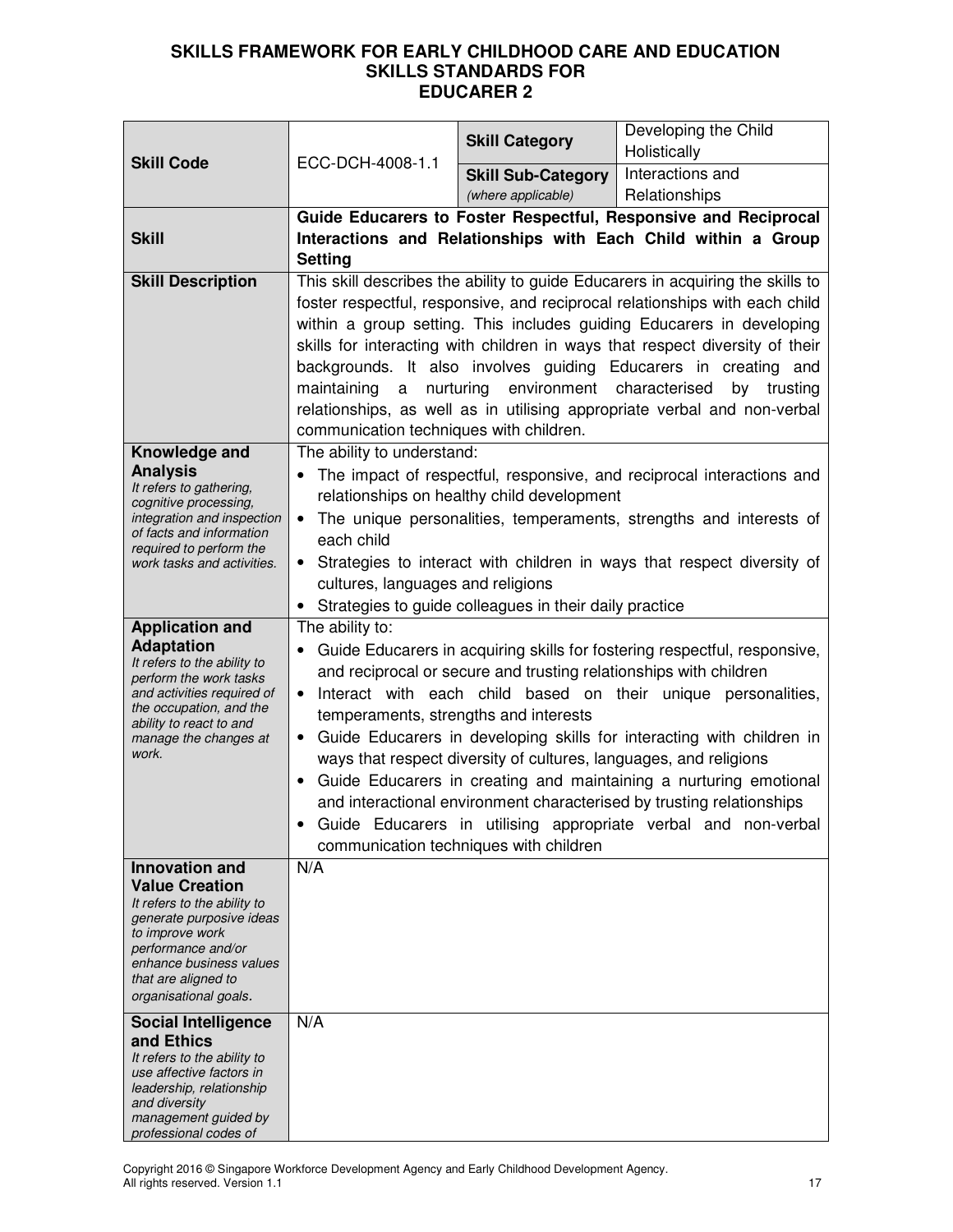| ethics.                                                                                                                                                   |                                                                                                                                                                                                                                                                              |
|-----------------------------------------------------------------------------------------------------------------------------------------------------------|------------------------------------------------------------------------------------------------------------------------------------------------------------------------------------------------------------------------------------------------------------------------------|
| <b>Learning to Learn</b><br>It refers to the ability to<br>develop and improve<br>one's self within and<br>outside of one's area of<br>work.              | The ability to:<br>Guide Educarers to reflect on effectiveness of fostering respectful,<br>$\bullet$<br>responsive and reciprocal interactions and relationships with each<br>child within a group setting                                                                   |
| Range of<br><b>Application</b><br>(where applicable)<br>It refers to the critical<br>circumstances and<br>contexts that the skill<br>may be demonstrated. | Strategies to interact with children in ways that respect all cultures,<br>languages and religions may include, but are not limited to:<br>Being open-minded and flexible<br>Displaying positive body language<br>Making effort to understand a child's culture and religion |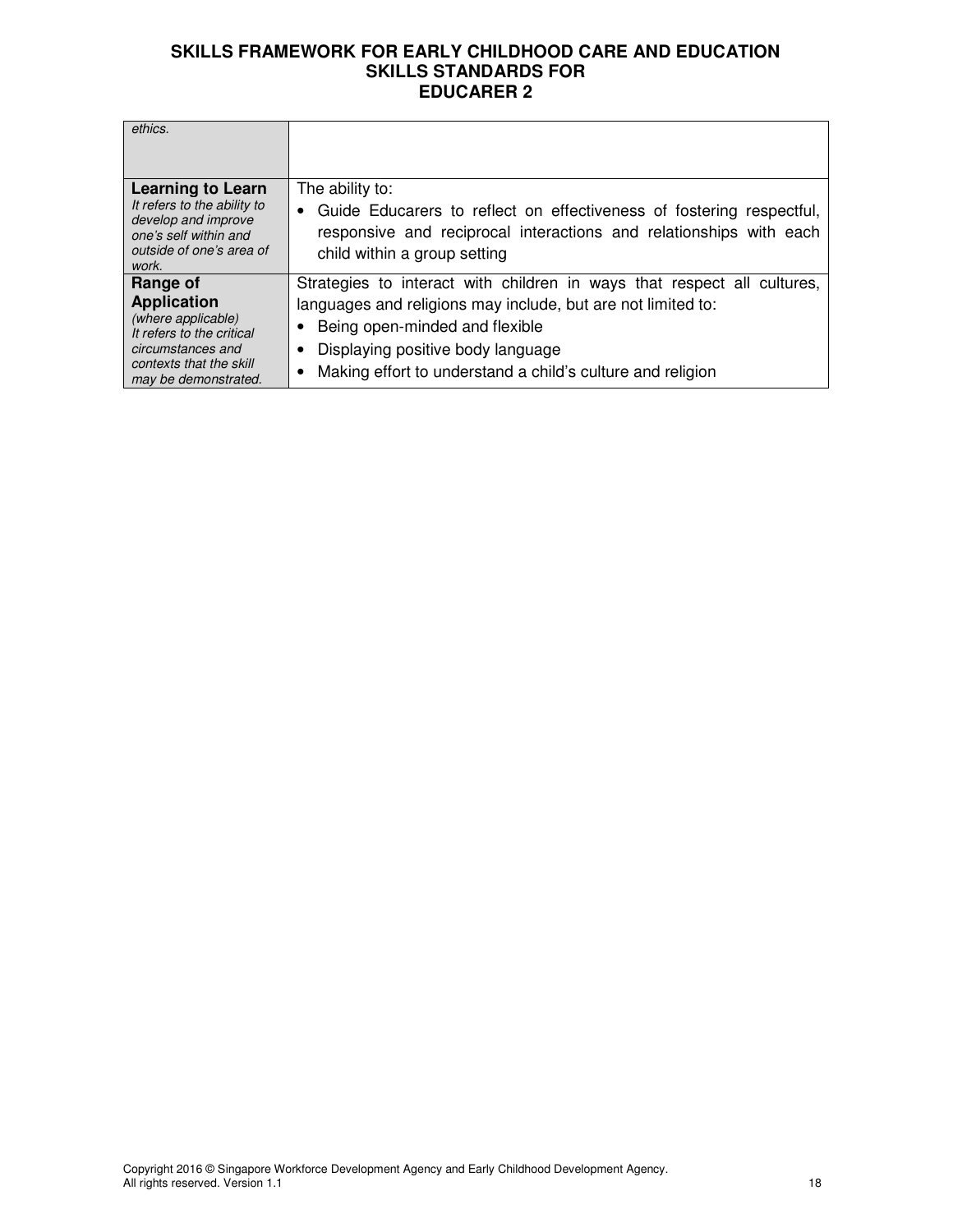| <b>Skill Code</b>                                                                                                                                                                                | ECC-DCH-4009-1.1                                                                                                                                                                                                                                                                                                                                                                                                                                                                                                                                                                                                                                                                                | <b>Skill Category</b>                                          | Developing the Child<br>Holistically                                                                                                                                                                                                                                                                                                                                                                                                                        |
|--------------------------------------------------------------------------------------------------------------------------------------------------------------------------------------------------|-------------------------------------------------------------------------------------------------------------------------------------------------------------------------------------------------------------------------------------------------------------------------------------------------------------------------------------------------------------------------------------------------------------------------------------------------------------------------------------------------------------------------------------------------------------------------------------------------------------------------------------------------------------------------------------------------|----------------------------------------------------------------|-------------------------------------------------------------------------------------------------------------------------------------------------------------------------------------------------------------------------------------------------------------------------------------------------------------------------------------------------------------------------------------------------------------------------------------------------------------|
|                                                                                                                                                                                                  |                                                                                                                                                                                                                                                                                                                                                                                                                                                                                                                                                                                                                                                                                                 | <b>Skill Sub-Category</b><br>(where applicable)                | Interactions and<br>Relationships                                                                                                                                                                                                                                                                                                                                                                                                                           |
| <b>Skill</b>                                                                                                                                                                                     |                                                                                                                                                                                                                                                                                                                                                                                                                                                                                                                                                                                                                                                                                                 |                                                                | Guide Educarers to Support Children's Development of Secure                                                                                                                                                                                                                                                                                                                                                                                                 |
|                                                                                                                                                                                                  |                                                                                                                                                                                                                                                                                                                                                                                                                                                                                                                                                                                                                                                                                                 |                                                                | Attachments through Warm, Consistent and Nurturing Care-giving                                                                                                                                                                                                                                                                                                                                                                                              |
| <b>Skill Description</b>                                                                                                                                                                         | care for children.                                                                                                                                                                                                                                                                                                                                                                                                                                                                                                                                                                                                                                                                              |                                                                | This skill describes the ability to guide Educarers in using daily care-<br>giving activities as opportunities to develop and enhance secure<br>attachments between adult and child. This includes guiding Educarers to<br>respond promptly, appropriately, patiently, and consistently to children's<br>needs, cues and signals, to display warm and nurturing care-giving, to<br>manage separation anxiety, as well as provide and maintain continuity of |
| Knowledge and                                                                                                                                                                                    | The ability to understand:                                                                                                                                                                                                                                                                                                                                                                                                                                                                                                                                                                                                                                                                      |                                                                |                                                                                                                                                                                                                                                                                                                                                                                                                                                             |
| <b>Analysis</b><br>It refers to gathering,                                                                                                                                                       | ٠                                                                                                                                                                                                                                                                                                                                                                                                                                                                                                                                                                                                                                                                                               | Strategies to provide predictability for young children        |                                                                                                                                                                                                                                                                                                                                                                                                                                                             |
| cognitive processing,                                                                                                                                                                            | $\bullet$                                                                                                                                                                                                                                                                                                                                                                                                                                                                                                                                                                                                                                                                                       | The attachment patterns of each child within the group setting |                                                                                                                                                                                                                                                                                                                                                                                                                                                             |
| integration and inspection<br>of facts and information                                                                                                                                           | How to manage separation anxiety<br>$\bullet$                                                                                                                                                                                                                                                                                                                                                                                                                                                                                                                                                                                                                                                   |                                                                |                                                                                                                                                                                                                                                                                                                                                                                                                                                             |
| required to perform the<br>work tasks and activities.                                                                                                                                            |                                                                                                                                                                                                                                                                                                                                                                                                                                                                                                                                                                                                                                                                                                 | Strategies to guide colleagues in their daily practice         |                                                                                                                                                                                                                                                                                                                                                                                                                                                             |
| <b>Application and</b>                                                                                                                                                                           | The ability to:                                                                                                                                                                                                                                                                                                                                                                                                                                                                                                                                                                                                                                                                                 |                                                                |                                                                                                                                                                                                                                                                                                                                                                                                                                                             |
| <b>Adaptation</b><br>It refers to the ability to<br>perform the work tasks<br>and activities required of<br>the occupation, and the<br>ability to react to and<br>manage the changes at<br>work. | Guide Educarers in responding promptly, appropriately, patiently, and<br>consistently to children's needs, cues and signals<br>Guide Educarers in displaying warm and nurturing care-giving<br>$\bullet$<br>Guide Educarers in using daily care-giving activities as opportunities<br>٠<br>to enhance secure attachment between adult and child<br>Guide Educarers in providing and maintaining regular and predictable<br>$\bullet$<br>daily routines and activities that are flexible to accommodate the<br>moods and interests of children<br>Guide Educarers in providing and maintaining continuity of care for<br>$\bullet$<br>children<br>Guide Educarers in managing separation anxiety |                                                                |                                                                                                                                                                                                                                                                                                                                                                                                                                                             |
| <b>Innovation and</b>                                                                                                                                                                            | N/A                                                                                                                                                                                                                                                                                                                                                                                                                                                                                                                                                                                                                                                                                             |                                                                |                                                                                                                                                                                                                                                                                                                                                                                                                                                             |
| <b>Value Creation</b><br>It refers to the ability to                                                                                                                                             |                                                                                                                                                                                                                                                                                                                                                                                                                                                                                                                                                                                                                                                                                                 |                                                                |                                                                                                                                                                                                                                                                                                                                                                                                                                                             |
| generate purposive ideas<br>to improve work                                                                                                                                                      |                                                                                                                                                                                                                                                                                                                                                                                                                                                                                                                                                                                                                                                                                                 |                                                                |                                                                                                                                                                                                                                                                                                                                                                                                                                                             |
| performance and/or                                                                                                                                                                               |                                                                                                                                                                                                                                                                                                                                                                                                                                                                                                                                                                                                                                                                                                 |                                                                |                                                                                                                                                                                                                                                                                                                                                                                                                                                             |
| enhance business values<br>that are aligned to                                                                                                                                                   |                                                                                                                                                                                                                                                                                                                                                                                                                                                                                                                                                                                                                                                                                                 |                                                                |                                                                                                                                                                                                                                                                                                                                                                                                                                                             |
| organisational goals.                                                                                                                                                                            |                                                                                                                                                                                                                                                                                                                                                                                                                                                                                                                                                                                                                                                                                                 |                                                                |                                                                                                                                                                                                                                                                                                                                                                                                                                                             |
| <b>Social Intelligence</b><br>and Ethics                                                                                                                                                         | N/A                                                                                                                                                                                                                                                                                                                                                                                                                                                                                                                                                                                                                                                                                             |                                                                |                                                                                                                                                                                                                                                                                                                                                                                                                                                             |
| It refers to the ability to                                                                                                                                                                      |                                                                                                                                                                                                                                                                                                                                                                                                                                                                                                                                                                                                                                                                                                 |                                                                |                                                                                                                                                                                                                                                                                                                                                                                                                                                             |
| use affective factors in<br>leadership, relationship                                                                                                                                             |                                                                                                                                                                                                                                                                                                                                                                                                                                                                                                                                                                                                                                                                                                 |                                                                |                                                                                                                                                                                                                                                                                                                                                                                                                                                             |
| and diversity                                                                                                                                                                                    |                                                                                                                                                                                                                                                                                                                                                                                                                                                                                                                                                                                                                                                                                                 |                                                                |                                                                                                                                                                                                                                                                                                                                                                                                                                                             |
| management guided by<br>professional codes of                                                                                                                                                    |                                                                                                                                                                                                                                                                                                                                                                                                                                                                                                                                                                                                                                                                                                 |                                                                |                                                                                                                                                                                                                                                                                                                                                                                                                                                             |
| ethics.                                                                                                                                                                                          |                                                                                                                                                                                                                                                                                                                                                                                                                                                                                                                                                                                                                                                                                                 |                                                                |                                                                                                                                                                                                                                                                                                                                                                                                                                                             |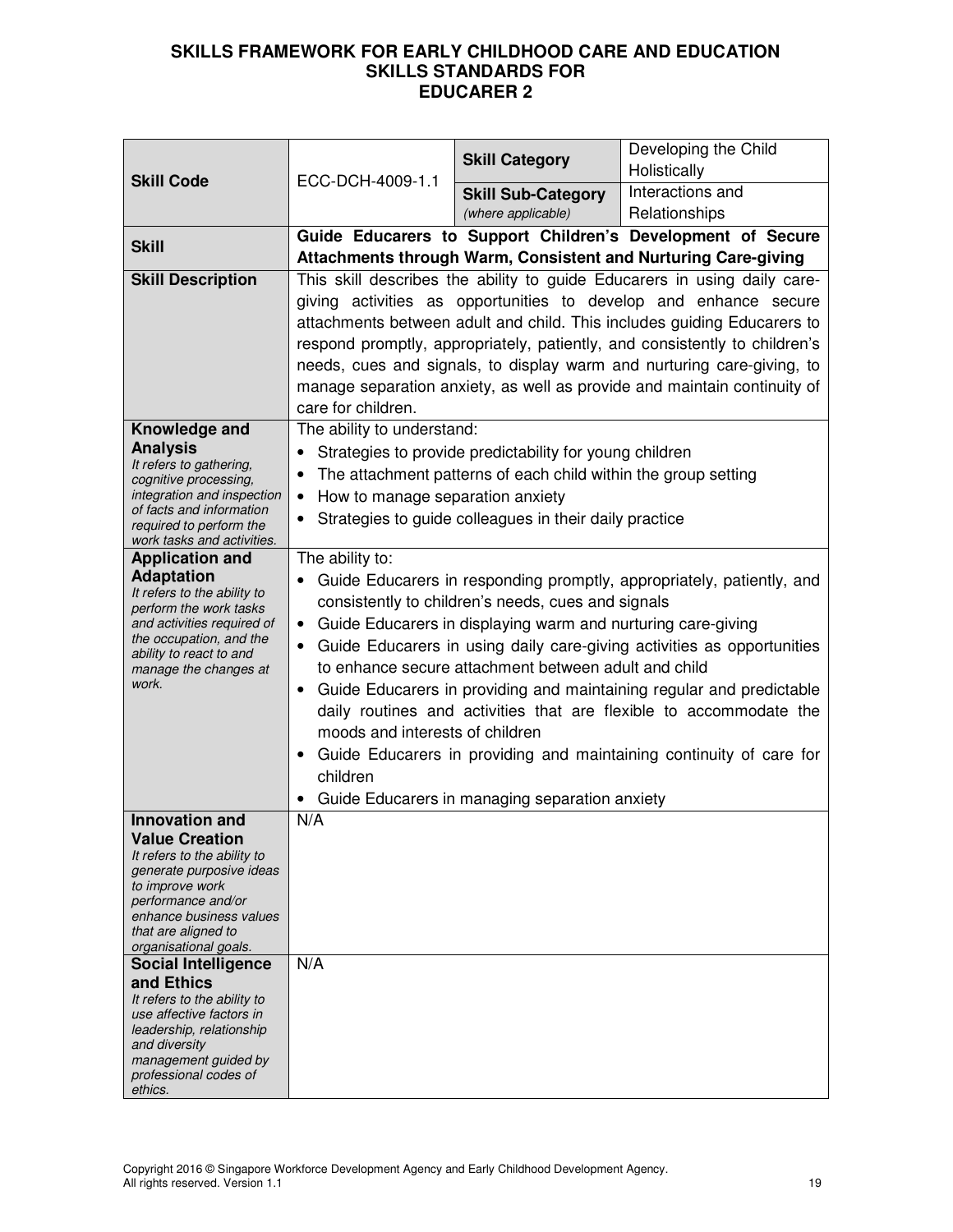| <b>Learning to Learn</b><br>It refers to the ability to<br>develop and improve<br>one's self within and<br>outside of one's area of<br>work.              | N/A                                                                                                                                                                                                                            |
|-----------------------------------------------------------------------------------------------------------------------------------------------------------|--------------------------------------------------------------------------------------------------------------------------------------------------------------------------------------------------------------------------------|
| Range of<br><b>Application</b><br>(where applicable)<br>It refers to the critical<br>circumstances and<br>contexts that the skill<br>may be demonstrated. | Strategies to provide predictability for young children may include, but are<br>not limited to:<br>Offering predictable daily routines and programmes.<br>Ensuring frequent and consistent meaningful adult-child interactions |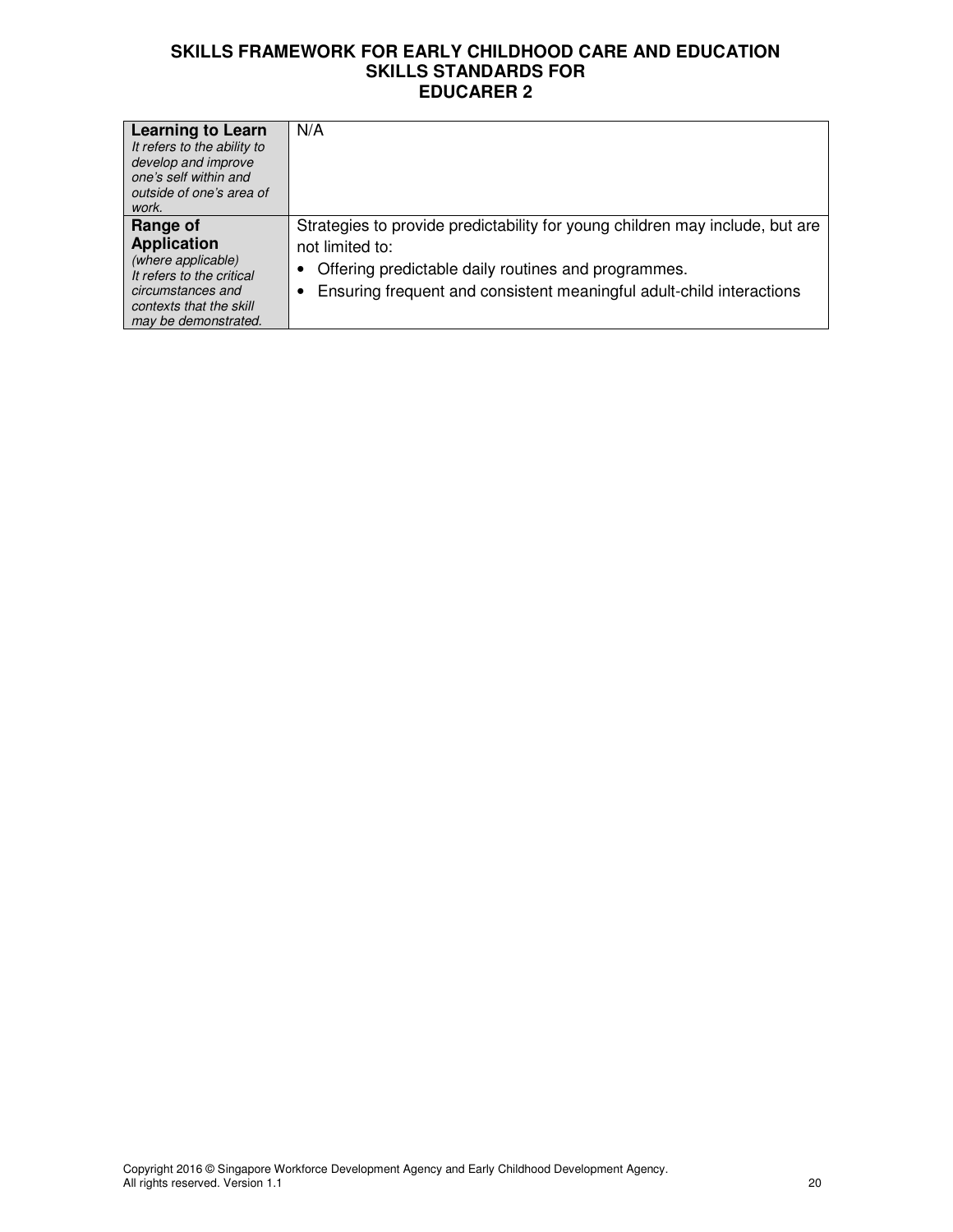| <b>Skill Code</b>                                                                                                                                                                                                                                                                                                                                                                                         | ECC-DCH-4010-1.1                                                                                                                                                                                                                                                                                                                                                                                                                                                                                                                                                                                                                             | <b>Skill Category</b>                                                                          | Developing the Child<br>Holistically                                                                                                                                                                                    |
|-----------------------------------------------------------------------------------------------------------------------------------------------------------------------------------------------------------------------------------------------------------------------------------------------------------------------------------------------------------------------------------------------------------|----------------------------------------------------------------------------------------------------------------------------------------------------------------------------------------------------------------------------------------------------------------------------------------------------------------------------------------------------------------------------------------------------------------------------------------------------------------------------------------------------------------------------------------------------------------------------------------------------------------------------------------------|------------------------------------------------------------------------------------------------|-------------------------------------------------------------------------------------------------------------------------------------------------------------------------------------------------------------------------|
|                                                                                                                                                                                                                                                                                                                                                                                                           |                                                                                                                                                                                                                                                                                                                                                                                                                                                                                                                                                                                                                                              | <b>Skill Sub-Category</b><br>(where applicable)                                                | Health, Safety and<br>Nutrition                                                                                                                                                                                         |
| <b>Skill</b>                                                                                                                                                                                                                                                                                                                                                                                              | <b>Children (Educarer 2)</b>                                                                                                                                                                                                                                                                                                                                                                                                                                                                                                                                                                                                                 |                                                                                                | Implement Appropriate Course of Action for the Protection of                                                                                                                                                            |
| <b>Skill Description</b>                                                                                                                                                                                                                                                                                                                                                                                  | This skill describes the ability to identify and report suspected emotional<br>distress, abuse and neglect in children, and seek professional guidance<br>or advice where needed, in accordance with centre's standard operating<br>procedures. It includes obtaining feedback from colleagues and reflecting<br>on own effectiveness in identifying and applying the appropriate positive<br>guidance techniques to support children's emotional development. It also<br>involves working with external agencies, specialists and other<br>stakeholders to protect and support children experiencing emotional<br>stress, abuse or neglect. |                                                                                                |                                                                                                                                                                                                                         |
| Knowledge and<br><b>Analysis</b><br>It refers to gathering,<br>cognitive processing,<br>integration and inspection<br>of facts and information<br>required to perform the<br>work tasks and activities.                                                                                                                                                                                                   | The ability to understand:<br>$\bullet$<br>$\bullet$<br>Child protection procedures<br>٠<br>children<br>of children                                                                                                                                                                                                                                                                                                                                                                                                                                                                                                                          | The importance of the protection of children<br>Different ways in which children can be harmed | Signs and symptoms of emotional stress, abuse or neglect in children<br>• Practices or situations which violate the safety and well-being of<br>Strategies to implement appropriate course of action for the protection |
| <b>Application and</b><br><b>Adaptation</b><br>It refers to the ability to<br>perform the work tasks<br>and activities required of<br>the occupation, and the<br>ability to react to and<br>manage the changes at<br>work.                                                                                                                                                                                | The ability to:<br>$\bullet$                                                                                                                                                                                                                                                                                                                                                                                                                                                                                                                                                                                                                 | professional guidance or advice where needed                                                   | Recognise emotional stress, abuse or neglect in children and seek<br>Identify and report suspected emotional distress, abuse and neglect of<br>children, in accordance with centre's standard operating procedures      |
| <b>Innovation and</b><br><b>Value Creation</b><br>It refers to the ability to<br>generate purposive ideas<br>to improve work<br>performance and/or<br>enhance business values<br>that are aligned to<br>organisational goals.<br><b>Social Intelligence</b><br>and Ethics<br>It refers to the ability to<br>use affective factors in<br>leadership, relationship<br>and diversity<br>management guided by | N/A<br>The ability to:<br>neglect                                                                                                                                                                                                                                                                                                                                                                                                                                                                                                                                                                                                            |                                                                                                | Work with external agencies, specialists and other stakeholders to<br>protect and support children experiencing emotional stress, abuse or                                                                              |
| professional codes of<br>ethics.<br>Learning to Learn<br>It refers to the ability to<br>develop and improve<br>one's self within and                                                                                                                                                                                                                                                                      | The ability to:<br>Reflect on<br>own<br>appropriate                                                                                                                                                                                                                                                                                                                                                                                                                                                                                                                                                                                          | effectiveness<br>in identifying<br>positive guidance                                           | and<br>applying<br>the<br>techniques to<br>support children's                                                                                                                                                           |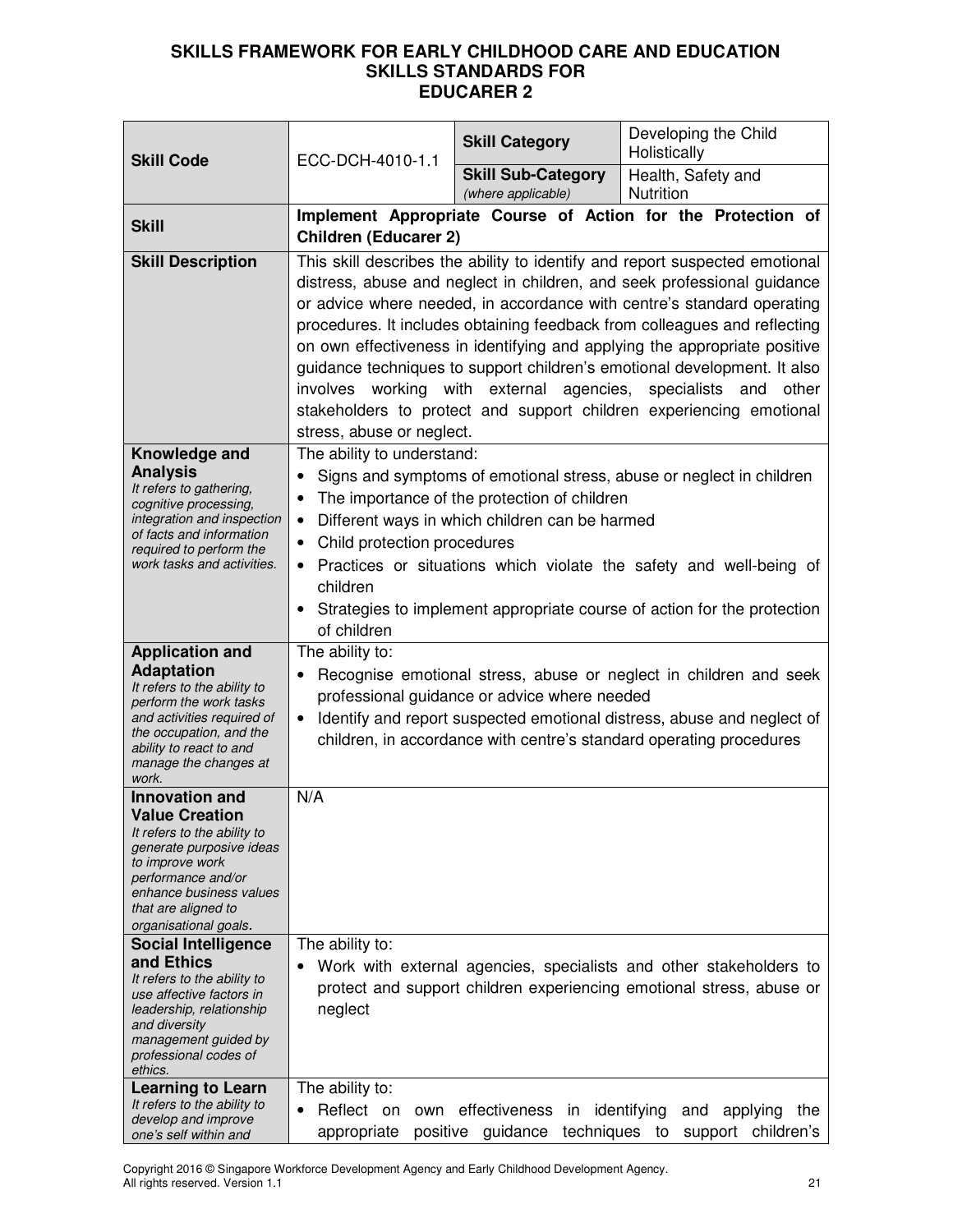| outside of one's area of<br>work.                                                                                                                         | emotional development<br>Obtain feedback from colleagues to improve one's skill in applying the<br>positive guidance techniques                                        |
|-----------------------------------------------------------------------------------------------------------------------------------------------------------|------------------------------------------------------------------------------------------------------------------------------------------------------------------------|
| Range of<br><b>Application</b><br>(where applicable)<br>It refers to the critical<br>circumstances and<br>contexts that the skill<br>may be demonstrated. | Child protection procedures must include, but are not limited to:<br>Actions for the abuse of a child within the centre<br>Procedures for recording and reporting<br>٠ |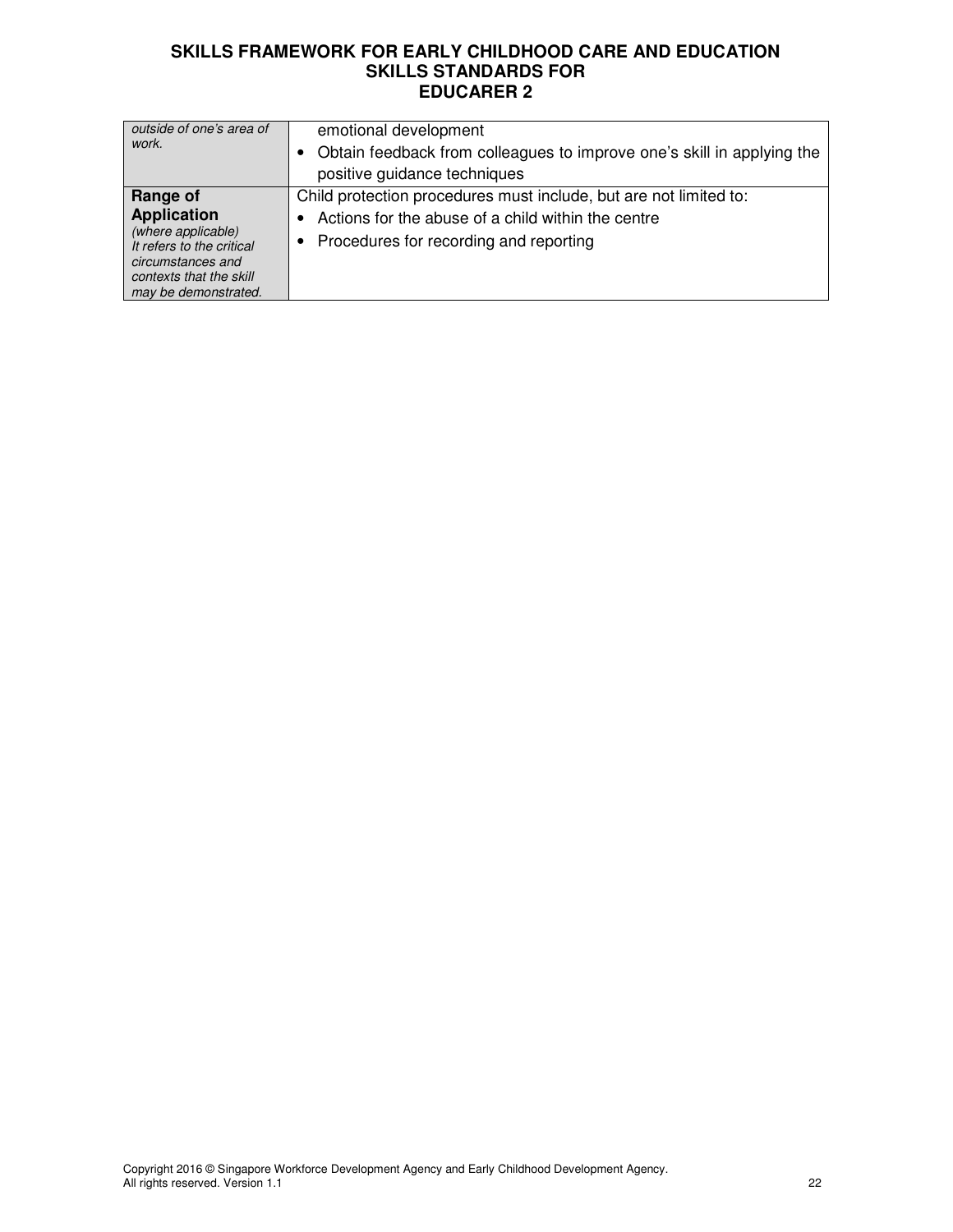| <b>Skill Code</b>                                                                                          | ECC-DCH-4011-<br>1.1       | <b>Skill Category</b>                                        | Developing the Child<br>Holistically                                                                                                                                                                                                                                                                                                                                                                                                                                                                                                                                                                                                                  |
|------------------------------------------------------------------------------------------------------------|----------------------------|--------------------------------------------------------------|-------------------------------------------------------------------------------------------------------------------------------------------------------------------------------------------------------------------------------------------------------------------------------------------------------------------------------------------------------------------------------------------------------------------------------------------------------------------------------------------------------------------------------------------------------------------------------------------------------------------------------------------------------|
|                                                                                                            |                            | <b>Skill Sub-Category</b>                                    | Health, Safety and                                                                                                                                                                                                                                                                                                                                                                                                                                                                                                                                                                                                                                    |
| <b>Skill</b>                                                                                               |                            | (where applicable)                                           | Nutrition                                                                                                                                                                                                                                                                                                                                                                                                                                                                                                                                                                                                                                             |
|                                                                                                            |                            | Establish a Safe and Healthy Environment within the Centre   |                                                                                                                                                                                                                                                                                                                                                                                                                                                                                                                                                                                                                                                       |
| <b>Skill Description</b>                                                                                   | wellbeing.                 |                                                              | This skill describes the ability to ensure adherence to procedures for<br>illnesses, accidents and emergencies, that protocols for children with<br>specific health care needs are in place and readily available, and that<br>any concerns or questions about a child's health needs are<br>conveyed to the family. It also includes identifying and reporting<br>suspected emotional distress, abuse and neglect of children, in<br>appropriate ways, conducting regular emergency drills with children<br>and colleagues, as well as enacting strategies to support children to<br>take increasing responsibility of their own health and physical |
| Knowledge and                                                                                              | The ability to understand: |                                                              |                                                                                                                                                                                                                                                                                                                                                                                                                                                                                                                                                                                                                                                       |
| <b>Analysis</b><br>It refers to gathering, cognitive                                                       |                            | Basic first aid for infants and young children               | Rationale for procedures for illnesses, accidents and emergencies                                                                                                                                                                                                                                                                                                                                                                                                                                                                                                                                                                                     |
| processing, integration and                                                                                |                            | The identification of symptoms of basic ailments in children |                                                                                                                                                                                                                                                                                                                                                                                                                                                                                                                                                                                                                                                       |
| inspection of facts and<br>information required to perform                                                 | ٠                          | The practices of safe food handling and general sanitation   |                                                                                                                                                                                                                                                                                                                                                                                                                                                                                                                                                                                                                                                       |
| the work tasks and activities.                                                                             |                            |                                                              |                                                                                                                                                                                                                                                                                                                                                                                                                                                                                                                                                                                                                                                       |
| <b>Application and</b>                                                                                     | The ability to:            |                                                              |                                                                                                                                                                                                                                                                                                                                                                                                                                                                                                                                                                                                                                                       |
| <b>Adaptation</b><br>It refers to the ability to                                                           | emergencies                |                                                              | Ensure adherence to procedures for illnesses, accidents and                                                                                                                                                                                                                                                                                                                                                                                                                                                                                                                                                                                           |
| perform the work tasks and                                                                                 |                            |                                                              | Identify and report suspected emotional distress, abuse and                                                                                                                                                                                                                                                                                                                                                                                                                                                                                                                                                                                           |
| activities required of the<br>occupation, and the ability to                                               |                            | neglect of children, in appropriate ways                     |                                                                                                                                                                                                                                                                                                                                                                                                                                                                                                                                                                                                                                                       |
| react to and manage the                                                                                    |                            |                                                              | Ensure that protocols for children with specific health care needs                                                                                                                                                                                                                                                                                                                                                                                                                                                                                                                                                                                    |
| changes at work.                                                                                           |                            | are in place and readily available                           | Conduct regular emergency drills with children and colleagues                                                                                                                                                                                                                                                                                                                                                                                                                                                                                                                                                                                         |
| <b>Innovation and Value</b>                                                                                | The ability to:            |                                                              |                                                                                                                                                                                                                                                                                                                                                                                                                                                                                                                                                                                                                                                       |
| <b>Creation</b><br>It refers to the ability to<br>generate purposive ideas to                              | Enact strategies to        | responsibility of their own health and physical wellbeing    | support children to take increasing                                                                                                                                                                                                                                                                                                                                                                                                                                                                                                                                                                                                                   |
| improve work performance<br>and/or enhance business<br>values that are aligned to<br>organisational goals. |                            |                                                              |                                                                                                                                                                                                                                                                                                                                                                                                                                                                                                                                                                                                                                                       |
| Social Intelligence and                                                                                    | The ability to:            |                                                              |                                                                                                                                                                                                                                                                                                                                                                                                                                                                                                                                                                                                                                                       |
| <b>Ethics</b>                                                                                              |                            |                                                              | Ensure that any concerns or questions about a child's health                                                                                                                                                                                                                                                                                                                                                                                                                                                                                                                                                                                          |
| It refers to the ability to use<br>affective factors in leadership,                                        |                            | needs are conveyed to their family                           |                                                                                                                                                                                                                                                                                                                                                                                                                                                                                                                                                                                                                                                       |
| relationship and diversity<br>management guided by                                                         |                            |                                                              |                                                                                                                                                                                                                                                                                                                                                                                                                                                                                                                                                                                                                                                       |
| professional codes of ethics.                                                                              |                            |                                                              |                                                                                                                                                                                                                                                                                                                                                                                                                                                                                                                                                                                                                                                       |
| <b>Learning to Learn</b>                                                                                   | N/A                        |                                                              |                                                                                                                                                                                                                                                                                                                                                                                                                                                                                                                                                                                                                                                       |
| It refers to the ability to<br>develop and improve one's                                                   |                            |                                                              |                                                                                                                                                                                                                                                                                                                                                                                                                                                                                                                                                                                                                                                       |
| self within and outside of one's                                                                           |                            |                                                              |                                                                                                                                                                                                                                                                                                                                                                                                                                                                                                                                                                                                                                                       |
| area of work.<br><b>Range of Application</b>                                                               | N/A                        |                                                              |                                                                                                                                                                                                                                                                                                                                                                                                                                                                                                                                                                                                                                                       |
| (where applicable)                                                                                         |                            |                                                              |                                                                                                                                                                                                                                                                                                                                                                                                                                                                                                                                                                                                                                                       |
| It refers to the critical<br>circumstances and contexts                                                    |                            |                                                              |                                                                                                                                                                                                                                                                                                                                                                                                                                                                                                                                                                                                                                                       |
| that the skill may be                                                                                      |                            |                                                              |                                                                                                                                                                                                                                                                                                                                                                                                                                                                                                                                                                                                                                                       |
| demonstrated.                                                                                              |                            |                                                              |                                                                                                                                                                                                                                                                                                                                                                                                                                                                                                                                                                                                                                                       |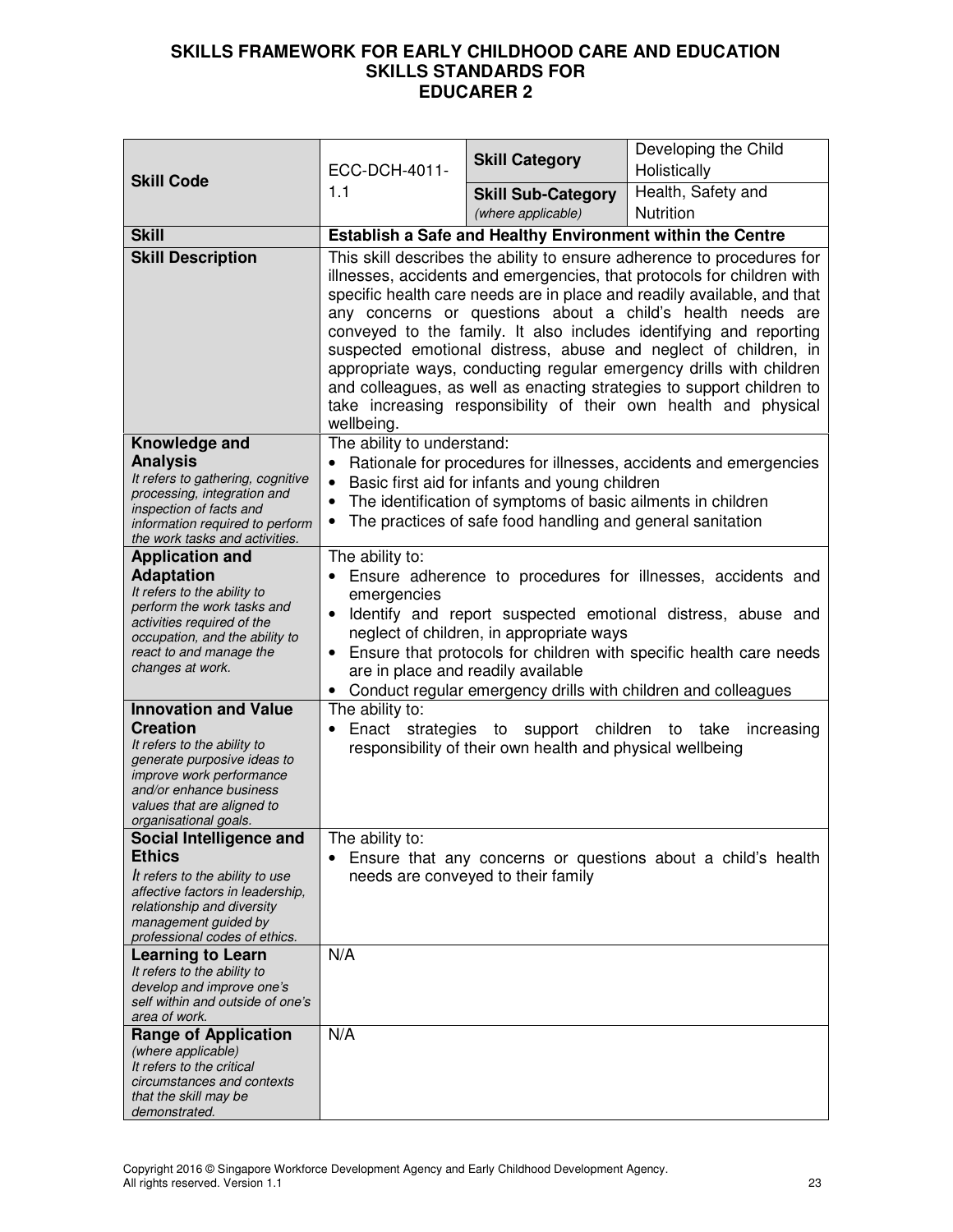|                                                                            |                                   | <b>Skill Category</b>                                          | Collaborating with                                                         |
|----------------------------------------------------------------------------|-----------------------------------|----------------------------------------------------------------|----------------------------------------------------------------------------|
| <b>Skill Code</b>                                                          | ECC-CFC-4001-1.1                  |                                                                | <b>Families and Community</b>                                              |
|                                                                            |                                   | <b>Skill Sub-Category</b>                                      | <b>Family and Community</b>                                                |
|                                                                            |                                   | (where applicable)                                             | Partnerships                                                               |
| <b>Skill</b>                                                               |                                   | <b>Establish Home-Centre Partnerships (Educarer 2)</b>         |                                                                            |
| <b>Skill Description</b>                                                   |                                   |                                                                | This skill describes the ability to establish positive home-centre         |
|                                                                            |                                   |                                                                | partnerships through regular interaction and effective communication. It   |
|                                                                            |                                   |                                                                | also includes understanding the role of families in supporting and shaping |
|                                                                            |                                   |                                                                | children's development, appreciating the benefits of establishing positive |
|                                                                            |                                   |                                                                | home-centre partnerships and developing awareness to conflicts that        |
|                                                                            | might arise during communication. |                                                                |                                                                            |
| Knowledge and<br><b>Analysis</b>                                           | The ability to understand:        |                                                                |                                                                            |
| It refers to gathering,                                                    |                                   | The benefits of establishing positive home-centre partnerships |                                                                            |
| cognitive processing,                                                      |                                   |                                                                | The role families play in supporting and shaping the children's            |
| integration and inspection<br>of facts and information                     | development                       |                                                                |                                                                            |
| required to perform the                                                    |                                   | Strategies for establishing home-centre partnerships           |                                                                            |
| work tasks and activities.                                                 | $\bullet$                         |                                                                | Modes of communication that facilitate home-centre partnerships            |
|                                                                            |                                   | Strategies for effective communication                         |                                                                            |
| <b>Application and</b><br><b>Adaptation</b>                                | The ability to:<br>$\bullet$      |                                                                | Interact with families regularly to establish relationships that           |
| It refers to the ability to                                                |                                   |                                                                | encourage mutual exchange of resources and information about               |
| perform the work tasks<br>and activities required of                       | children                          |                                                                |                                                                            |
| the occupation, and the                                                    |                                   |                                                                | Utilise modes of communication that are preferred and suited for           |
| ability to react to and<br>varied families' needs<br>manage the changes at |                                   |                                                                |                                                                            |
| work.                                                                      |                                   |                                                                | Encourage families to play an active role in supporting and shaping        |
|                                                                            | their child's development         |                                                                |                                                                            |
|                                                                            |                                   |                                                                | Demonstrate respect and understanding towards diverse family               |
|                                                                            | values and belief systems         |                                                                |                                                                            |
| <b>Innovation and</b>                                                      | N/A                               |                                                                |                                                                            |
| <b>Value Creation</b><br>It refers to the ability to                       |                                   |                                                                |                                                                            |
| generate purposive ideas                                                   |                                   |                                                                |                                                                            |
| to improve work                                                            |                                   |                                                                |                                                                            |
| performance and/or<br>enhance business values                              |                                   |                                                                |                                                                            |
| that are aligned to                                                        |                                   |                                                                |                                                                            |
| organisational goals.<br><b>Social Intelligence</b>                        | The ability to:                   |                                                                |                                                                            |
| and Ethics                                                                 | $\bullet$                         |                                                                | Listen, reflect and respond appropriately when family members              |
| It refers to the ability to                                                |                                   | communicate concerns about their child                         |                                                                            |
| use affective factors in<br>leadership, relationship                       |                                   |                                                                | Communicate in a sensitive and reassuring manner that respects             |
| and diversity                                                              |                                   |                                                                | diversity, variations in home environment, and the way families raise      |
| management guided by<br>professional codes of                              | their children                    |                                                                |                                                                            |
| ethics.                                                                    |                                   |                                                                | Empathise with families in communicating and addressing concerns           |
|                                                                            | Maintain                          | confidentiality in communications regarding                    | children,                                                                  |
|                                                                            | families, and colleagues          |                                                                |                                                                            |
|                                                                            |                                   |                                                                | Build self-awareness of emotional responses that might arise due to        |
|                                                                            | differing opinions                |                                                                |                                                                            |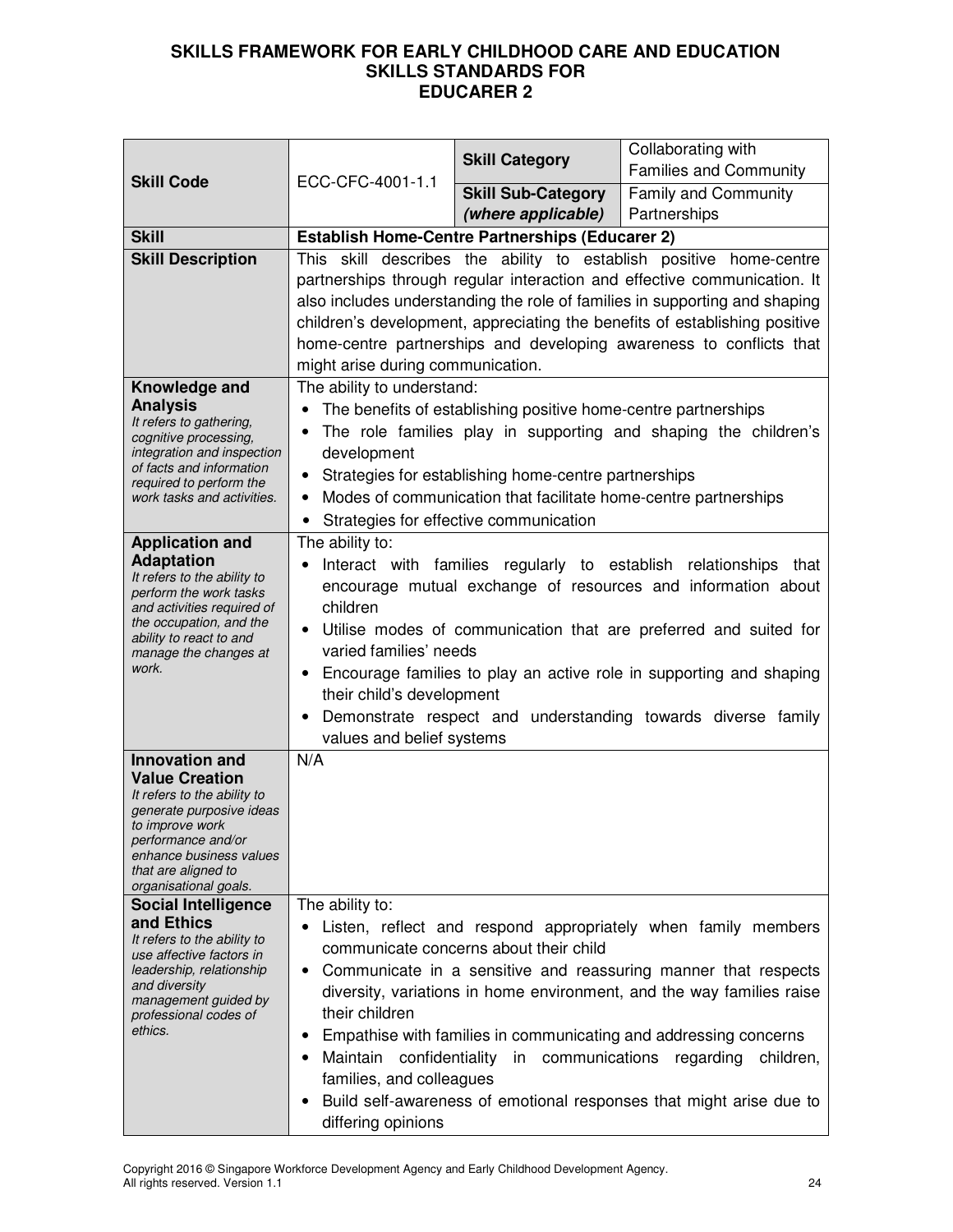| <b>Learning to Learn</b><br>It refers to the ability to<br>develop and improve<br>one's self within and<br>outside of one's area of<br>work.              | The ability to:<br>• Reflect on own practices and seek to continually develop own skills<br>and knowledge in working with families                                                                                                                                                                                                                                                                                                                                                                                                                                                                                                                                                                                                                                                                                                                                                                                                                                                                                                                                                                                                                                                                                                                                                                                                                                                                           |
|-----------------------------------------------------------------------------------------------------------------------------------------------------------|--------------------------------------------------------------------------------------------------------------------------------------------------------------------------------------------------------------------------------------------------------------------------------------------------------------------------------------------------------------------------------------------------------------------------------------------------------------------------------------------------------------------------------------------------------------------------------------------------------------------------------------------------------------------------------------------------------------------------------------------------------------------------------------------------------------------------------------------------------------------------------------------------------------------------------------------------------------------------------------------------------------------------------------------------------------------------------------------------------------------------------------------------------------------------------------------------------------------------------------------------------------------------------------------------------------------------------------------------------------------------------------------------------------|
| Range of<br><b>Application</b><br>(where applicable)<br>It refers to the critical<br>circumstances and<br>contexts that the skill<br>may be demonstrated. | The value of establishing positive home-centre partnerships may include,<br>but is not limited to:<br>Provision of a more emotionally secure environment for children and<br>enhancement of their learning through better understanding of the<br>children and families<br>Development of a sense of identity and belonging in children through<br>building on knowledge of their family background<br>Support and enhancement of centre's programme through leveraging<br>on parents' skills and expertise<br>Strategies for effective communication include, but not limited to:<br>• Communicating in a courteous and respectful manner that considers<br>differences in family backgrounds<br>Negotiating for mutually acceptable solutions by all parties<br>• Identifying signs, stages and causes of conflict with individuals or<br>groups of people<br>Highlighting points of differences or contention objectively, taking into<br>consideration social and cultural differences of parties involved<br>• Distinguishing between objective facts and subjective interpretation in<br>a conflict<br>Determining compatibility between communication techniques or tools<br>and the communication styles of people<br>Assessing conflict situation and developing appropriate conflict<br>$\bullet$<br>resolution strategies<br>Resolving conflict using appropriate conflict resolution strategies, |
|                                                                                                                                                           | approaches and techniques                                                                                                                                                                                                                                                                                                                                                                                                                                                                                                                                                                                                                                                                                                                                                                                                                                                                                                                                                                                                                                                                                                                                                                                                                                                                                                                                                                                    |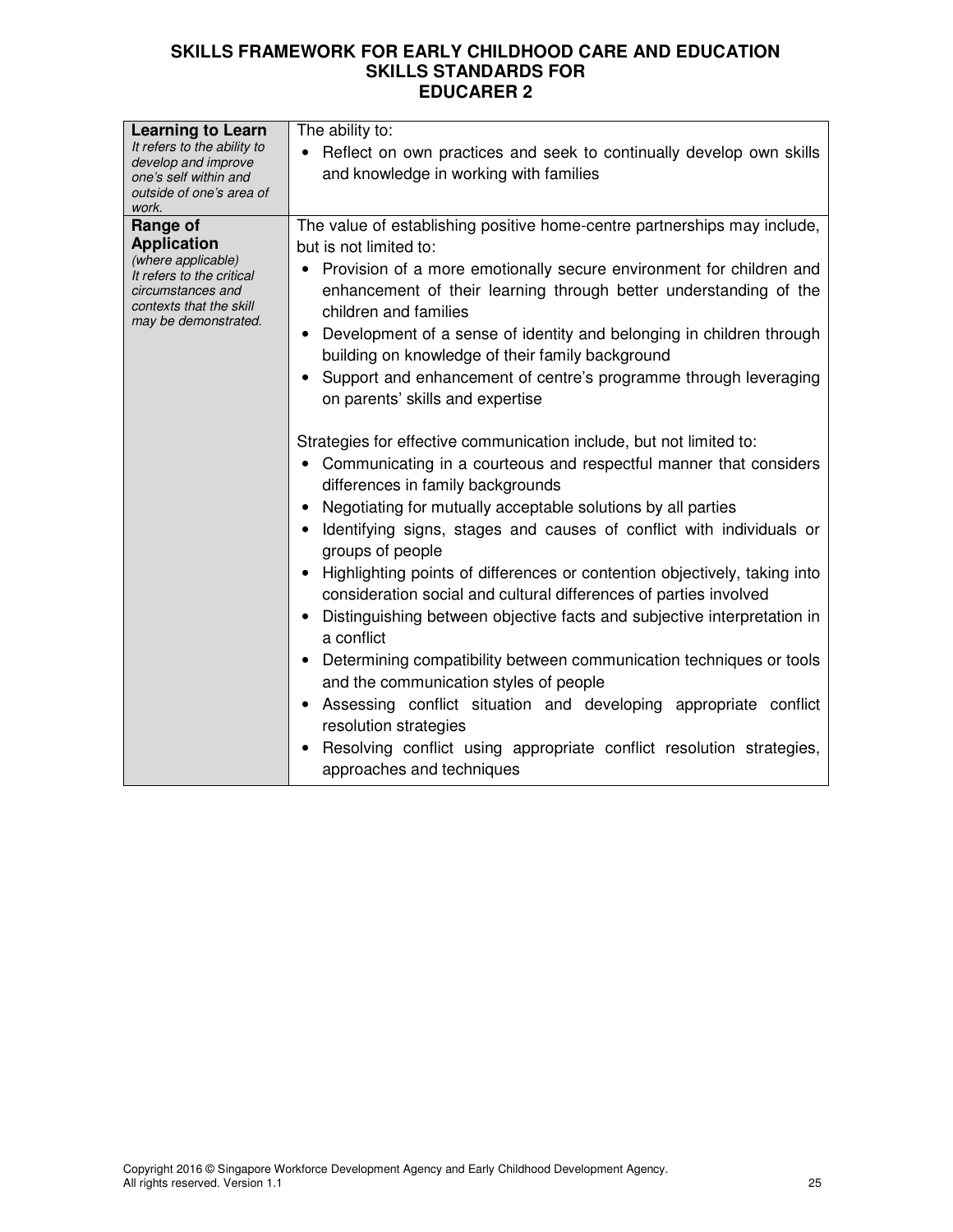|                                                         |                                                                                                                                                                                                                                                          |                                                                     | Collaborating with                                                                                                                               |
|---------------------------------------------------------|----------------------------------------------------------------------------------------------------------------------------------------------------------------------------------------------------------------------------------------------------------|---------------------------------------------------------------------|--------------------------------------------------------------------------------------------------------------------------------------------------|
| <b>Skill Code</b>                                       | ECC-CFC-4002-1.1                                                                                                                                                                                                                                         | <b>Skill Category</b>                                               | <b>Families and Community</b>                                                                                                                    |
|                                                         |                                                                                                                                                                                                                                                          | <b>Skill Sub-Category</b>                                           | <b>Family and Community</b>                                                                                                                      |
|                                                         |                                                                                                                                                                                                                                                          | (where applicable)                                                  | Partnerships                                                                                                                                     |
| <b>Skill</b>                                            | Co-lead <sup>1</sup> Collaborative Projects with                                                                                                                                                                                                         |                                                                     | <b>Community Stakeholders</b>                                                                                                                    |
|                                                         | (Educarer 2)                                                                                                                                                                                                                                             |                                                                     |                                                                                                                                                  |
| <b>Skill Description</b>                                |                                                                                                                                                                                                                                                          |                                                                     | This skill describes the ability to co-lead collaborative projects with                                                                          |
|                                                         |                                                                                                                                                                                                                                                          |                                                                     | community stakeholders to benefit children and families by developing                                                                            |
|                                                         |                                                                                                                                                                                                                                                          |                                                                     | effective long-term partnerships, planning collaborative classroom and                                                                           |
|                                                         |                                                                                                                                                                                                                                                          |                                                                     | centre-wide projects and creating opportunities for stakeholders'                                                                                |
|                                                         |                                                                                                                                                                                                                                                          |                                                                     | involvement in centre programmes and activities. It also includes co-<br>evaluation of projects, co-facilitation of the exchange of information, |
|                                                         |                                                                                                                                                                                                                                                          |                                                                     | working co-operatively and communicating effectively with stakeholders                                                                           |
|                                                         |                                                                                                                                                                                                                                                          | while maintaining professionalism to benefit children and families. |                                                                                                                                                  |
| Knowledge and                                           | The ability to understand:                                                                                                                                                                                                                               |                                                                     |                                                                                                                                                  |
| <b>Analysis</b>                                         |                                                                                                                                                                                                                                                          |                                                                     | Community stakeholders and resources available that can benefit                                                                                  |
| It refers to gathering,<br>cognitive processing,        | children and families                                                                                                                                                                                                                                    |                                                                     |                                                                                                                                                  |
| integration and inspection                              | $\bullet$                                                                                                                                                                                                                                                |                                                                     | Strategies to lead in developing effective long-term partnerships and                                                                            |
| of facts and information<br>required to perform the     |                                                                                                                                                                                                                                                          | collaborations with community stakeholders                          |                                                                                                                                                  |
| work tasks and activities.                              | $\bullet$                                                                                                                                                                                                                                                |                                                                     | Strategies to lead team in planning collaborative classroom projects                                                                             |
|                                                         | with community stakeholders                                                                                                                                                                                                                              |                                                                     |                                                                                                                                                  |
|                                                         | Effective communication strategies<br>$\bullet$                                                                                                                                                                                                          |                                                                     |                                                                                                                                                  |
| <b>Application and</b>                                  | The ability to:                                                                                                                                                                                                                                          |                                                                     |                                                                                                                                                  |
| <b>Adaptation</b><br>It refers to the ability to        | developing effective<br>Co-lead<br>long-term<br>partnerships<br>in<br>and<br>$\bullet$<br>collaborations with community stakeholders<br>Co-lead in planning collaborative classroom and centre-wide projects<br>$\bullet$<br>with community stakeholders |                                                                     |                                                                                                                                                  |
| perform the work tasks                                  |                                                                                                                                                                                                                                                          |                                                                     |                                                                                                                                                  |
| and activities required of<br>the occupation, and the   |                                                                                                                                                                                                                                                          |                                                                     |                                                                                                                                                  |
| ability to react to and                                 | Co-lead in creating opportunities for stakeholders' involvement in the                                                                                                                                                                                   |                                                                     |                                                                                                                                                  |
| manage the changes at<br>work.                          | centre programmes and activities                                                                                                                                                                                                                         |                                                                     |                                                                                                                                                  |
|                                                         | Co-evaluate the effectiveness of the collaborative projects<br>$\bullet$<br>- in                                                                                                                                                                         |                                                                     |                                                                                                                                                  |
|                                                         | supporting the children and families                                                                                                                                                                                                                     |                                                                     |                                                                                                                                                  |
| <b>Innovation and</b>                                   | N/A                                                                                                                                                                                                                                                      |                                                                     |                                                                                                                                                  |
| <b>Value Creation</b><br>It refers to the ability to    |                                                                                                                                                                                                                                                          |                                                                     |                                                                                                                                                  |
| generate purposive ideas                                |                                                                                                                                                                                                                                                          |                                                                     |                                                                                                                                                  |
| to improve work<br>performance and/or                   |                                                                                                                                                                                                                                                          |                                                                     |                                                                                                                                                  |
| enhance business values                                 |                                                                                                                                                                                                                                                          |                                                                     |                                                                                                                                                  |
| that are aligned to<br>organisational goals.            |                                                                                                                                                                                                                                                          |                                                                     |                                                                                                                                                  |
| <b>Social Intelligence</b>                              | The ability to:                                                                                                                                                                                                                                          |                                                                     |                                                                                                                                                  |
| and Ethics                                              |                                                                                                                                                                                                                                                          |                                                                     | Work cooperatively and communicate effectively with colleagues,                                                                                  |
| It refers to the ability to<br>use affective factors in |                                                                                                                                                                                                                                                          | children, families and community stakeholders                       |                                                                                                                                                  |
| leadership, relationship                                | Respect colleagues, families and community stakeholders and their<br>$\bullet$                                                                                                                                                                           |                                                                     |                                                                                                                                                  |
| and diversity<br>management guided by                   |                                                                                                                                                                                                                                                          |                                                                     | contribution to the intended outcomes of the collaborative projects                                                                              |
| professional codes of                                   | $\bullet$                                                                                                                                                                                                                                                |                                                                     | Demonstrate positive work and professional attitudes when working                                                                                |
| ethics.                                                 | with various stakeholders on collaborative projects                                                                                                                                                                                                      |                                                                     |                                                                                                                                                  |
|                                                         |                                                                                                                                                                                                                                                          |                                                                     | Share pertinent information, knowledge, resources and ideas with                                                                                 |

1 The Educarer 2 would co-lead with the Senior Educarer and/or Centre Leader.

Copyright 2016 © Singapore Workforce Development Agency and Early Childhood Development Agency. All rights reserved. Version 1.1 26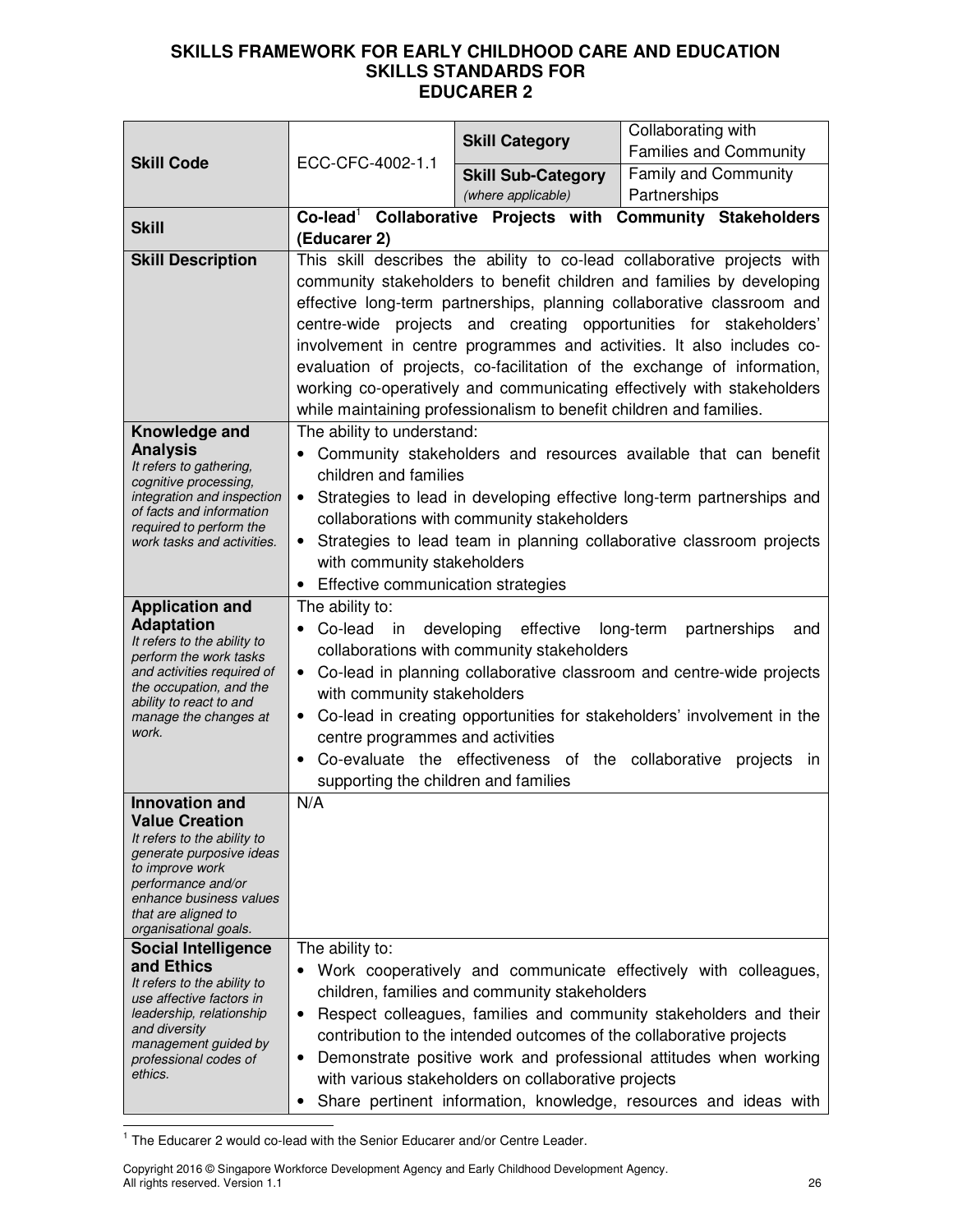|                                                                                                                                                           | colleagues, families and others to support children and families                                                                                                                                                                                                                                                                                                                                             |  |  |
|-----------------------------------------------------------------------------------------------------------------------------------------------------------|--------------------------------------------------------------------------------------------------------------------------------------------------------------------------------------------------------------------------------------------------------------------------------------------------------------------------------------------------------------------------------------------------------------|--|--|
| <b>Learning to Learn</b><br>It refers to the ability to<br>develop and improve<br>one's self within and<br>outside of one's area of<br>work.              | The ability to:<br>Stay informed about current research and key trends on home-centre-<br>community partnerships<br>Co-facilitate exchange of professional ideas for discussion amongst<br>colleagues and community stakeholders                                                                                                                                                                             |  |  |
| Range of<br><b>Application</b><br>(where applicable)<br>It refers to the critical<br>circumstances and<br>contexts that the skill<br>may be demonstrated. | Effective communication strategies may include, but are not limited to:<br>Listening<br>Facilitating<br>Questioning<br>Negotiating<br>Planning of collaborative classroom and centre-wide projects<br>with<br>community stakeholders may include, but is not limited to:<br>Identifying and engaging relevant stakeholders<br>Facilitating the alignment of expectations<br>Co-developing project work plans |  |  |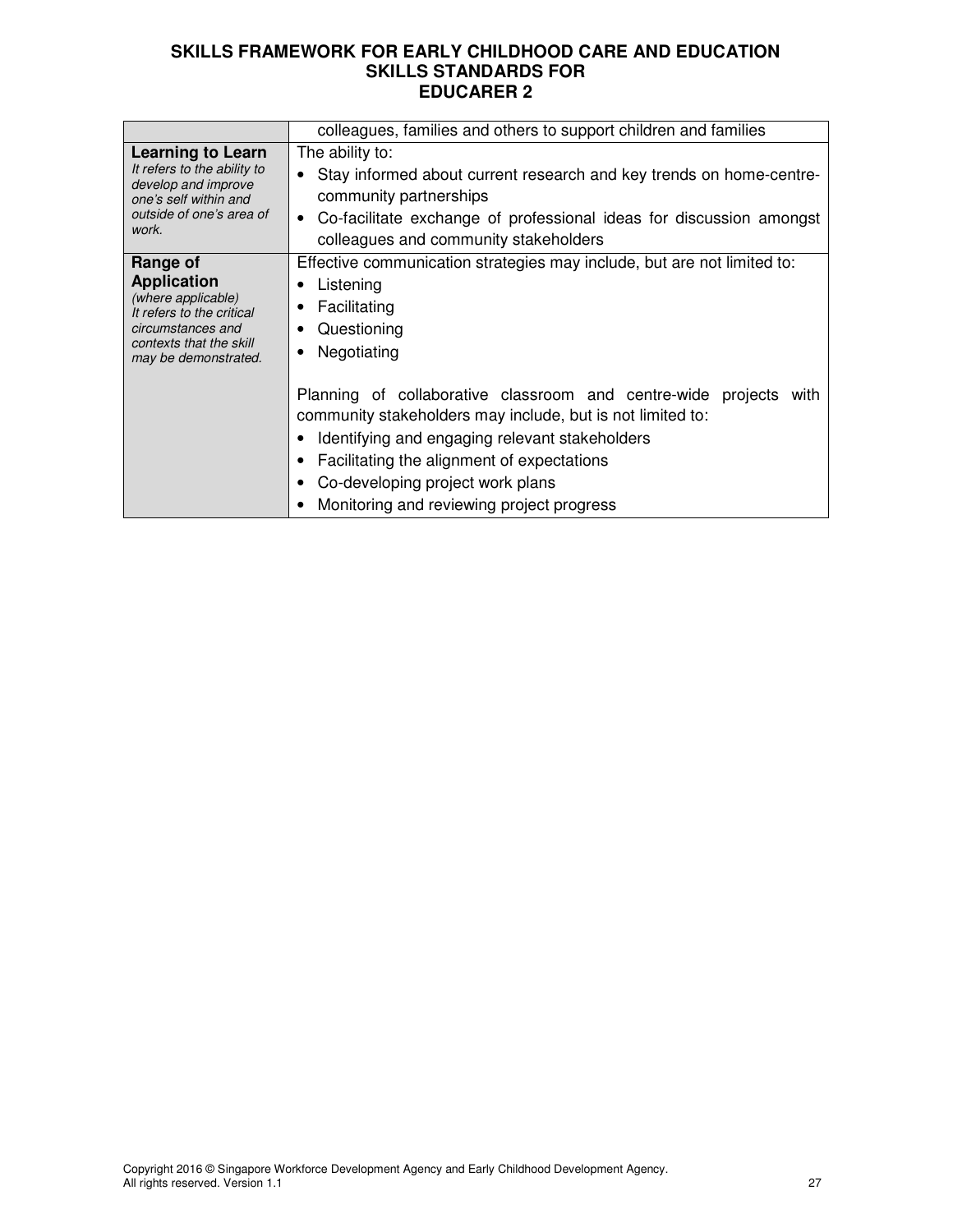| <b>Skill Code</b>                                                                                                                                                                                                             | ECC-BPC-4001-1.1                                                                                                                                                                                                                                                                                                                                                                                                                                                                                    | <b>Skill Category</b>                                                                                                                                                                                                                                              | <b>Building Professional</b><br>Capacity |
|-------------------------------------------------------------------------------------------------------------------------------------------------------------------------------------------------------------------------------|-----------------------------------------------------------------------------------------------------------------------------------------------------------------------------------------------------------------------------------------------------------------------------------------------------------------------------------------------------------------------------------------------------------------------------------------------------------------------------------------------------|--------------------------------------------------------------------------------------------------------------------------------------------------------------------------------------------------------------------------------------------------------------------|------------------------------------------|
|                                                                                                                                                                                                                               |                                                                                                                                                                                                                                                                                                                                                                                                                                                                                                     | <b>Skill Sub-Category</b><br>(where applicable)                                                                                                                                                                                                                    | <b>Professional Mastery</b>              |
| <b>Skill</b>                                                                                                                                                                                                                  | <b>Reflective Practice (Educarer 2)</b>                                                                                                                                                                                                                                                                                                                                                                                                                                                             | Guide Colleagues to Engage in Continuous Learning                                                                                                                                                                                                                  | and                                      |
| <b>Skill Description</b>                                                                                                                                                                                                      | This skill describes the ability to guide colleagues in continuous learning<br>and reflective practice through initiating professional exchange or<br>discussions, and reflecting on teaching practices, amongst others. It<br>includes the ability to encourage open and honest communication,<br>demonstrate respect, share experiences, and welcome diverse inputs<br>and ideas from colleagues. It also includes the ability to reflect and<br>improve on own efforts in supporting colleagues. |                                                                                                                                                                                                                                                                    |                                          |
| Knowledge and<br><b>Analysis</b><br>It refers to gathering,<br>cognitive processing,<br>integration and inspection<br>of facts and information<br>required to perform the<br>work tasks and activities.                       | The ability to understand:<br>The importance of engaging in continous learning and reflective<br>practice<br>Challenges faced by Educarers and how to share relevant<br>knowledge and experience<br>Communication skills needed in providing guidance to Educarers<br>$\bullet$                                                                                                                                                                                                                     |                                                                                                                                                                                                                                                                    |                                          |
| <b>Application and</b><br><b>Adaptation</b><br>It refers to the ability to<br>perform the work tasks and<br>activities required of the<br>occupation, and the ability<br>to react to and manage the<br>changes at work.       | The ability to:<br>Reflect on teaching practices with colleagues<br>Facilitate professional exchange or discussions with colleagues on<br>$\bullet$<br>their learning needs and professional development plans<br>Provide support to colleagues in thinking about their teaching<br>$\bullet$<br>practices and their personal philosophy of Early Childhood Care and<br>Education                                                                                                                   |                                                                                                                                                                                                                                                                    |                                          |
| <b>Innovation and</b><br><b>Value Creation</b><br>It refers to the ability to<br>generate purposive ideas<br>to improve work<br>performance and/or<br>enhance business values<br>that are aligned to<br>organisational goals. | The ability to:<br>$\bullet$<br>centre<br>$\bullet$                                                                                                                                                                                                                                                                                                                                                                                                                                                 | Initiate and engage Educarers in inquiry-based learning within the<br>Collaborate with Educarers in joint projects                                                                                                                                                 |                                          |
| <b>Social Intelligence</b><br>and Ethics<br>It refers to the ability to use<br>affective factors in<br>leadership, relationship<br>and diversity management<br>guided by professional<br>codes of ethics.                     | The ability to:<br>$\bullet$<br>Educarers<br>Establish,<br>maintain<br>$\bullet$<br>workplace relationships                                                                                                                                                                                                                                                                                                                                                                                         | Respect and welcome diverse input and ideas from colleagues<br>Encourage open and honest communication with colleagues<br>Share personal experiences to provide instructional support to<br>refine<br>collaborative<br>and                                         | productive<br>and                        |
| <b>Learning to Learn</b><br>It refers to the ability to<br>develop and improve one's<br>self within and outside of<br>one's area of work.                                                                                     | The ability to:<br>$\bullet$<br>$\bullet$<br>effective in helping or supporting others                                                                                                                                                                                                                                                                                                                                                                                                              | Initiate regular and dedicated time for discussions where Educarers<br>can discuss issues faced and strategies to overcome them<br>Reflect on own efforts in supporting colleagues to engage in<br>continuous learning and reflective practice, and how to be more |                                          |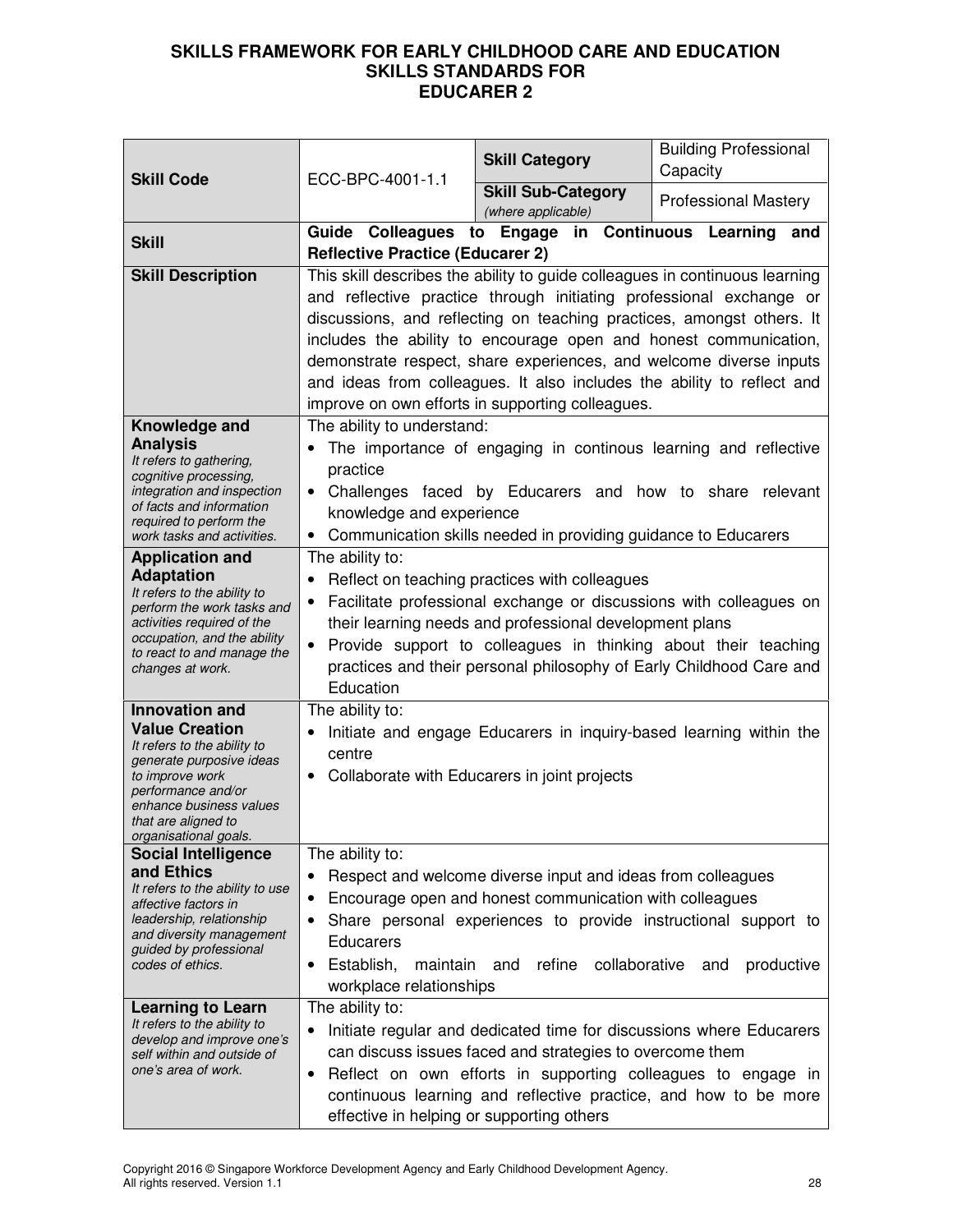| <b>Range of</b>             | N/A |
|-----------------------------|-----|
| Application                 |     |
| (where applicable)          |     |
| It refers to the critical   |     |
| circumstances and           |     |
| contexts that the skill may |     |
| be demonstrated.            |     |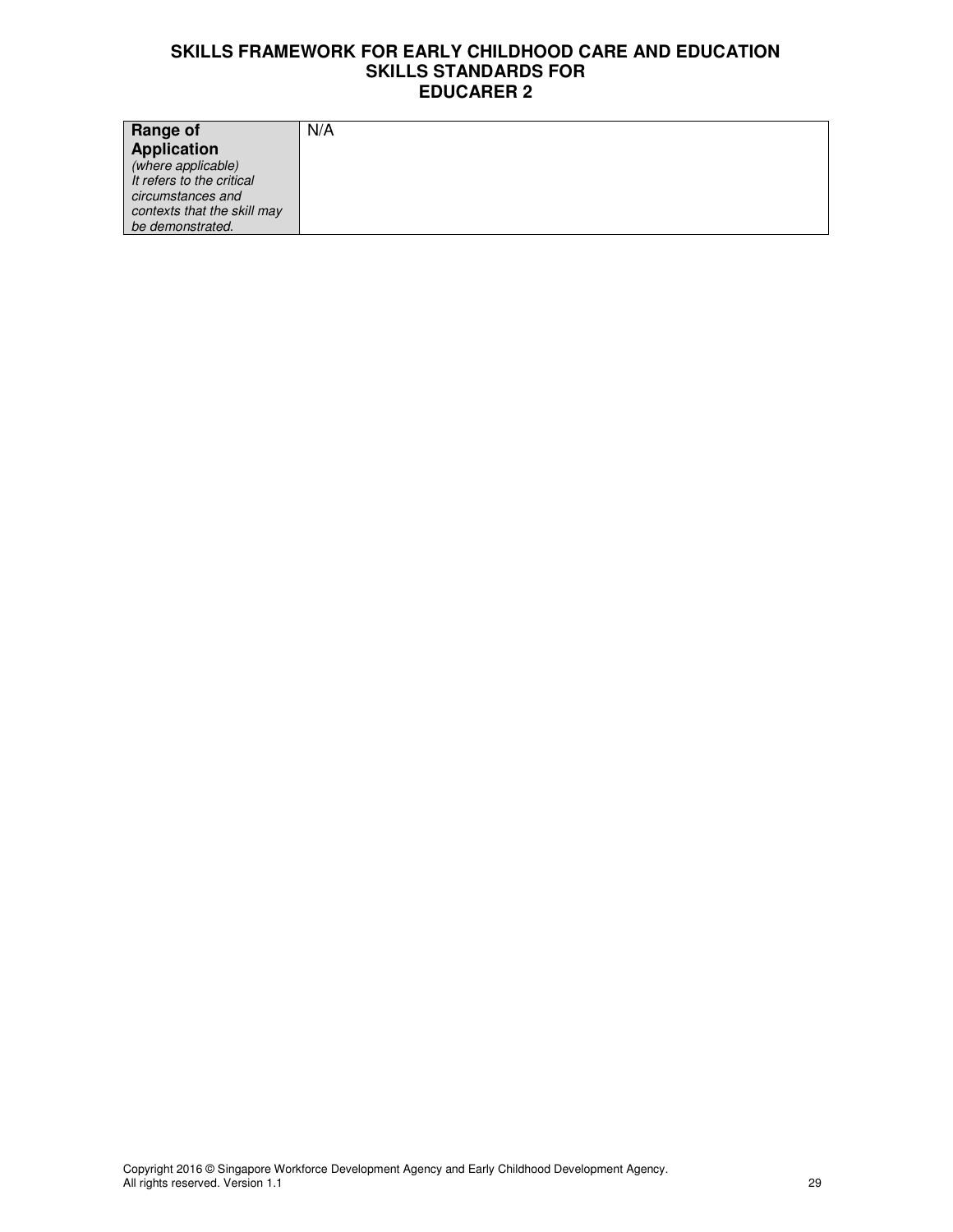| <b>Skill Code</b>                                                                                                                                                                                                                                                                                                                                                                                                                                                         | ECC-BPC-4002-1.1                                                                                                                                                                                                                                                                                                                                                                                                                                                                                                                                                                  | <b>Skill Category</b>       | <b>Building Professional</b><br>Capacity                              |
|---------------------------------------------------------------------------------------------------------------------------------------------------------------------------------------------------------------------------------------------------------------------------------------------------------------------------------------------------------------------------------------------------------------------------------------------------------------------------|-----------------------------------------------------------------------------------------------------------------------------------------------------------------------------------------------------------------------------------------------------------------------------------------------------------------------------------------------------------------------------------------------------------------------------------------------------------------------------------------------------------------------------------------------------------------------------------|-----------------------------|-----------------------------------------------------------------------|
|                                                                                                                                                                                                                                                                                                                                                                                                                                                                           | <b>Skill Sub-Category</b><br>(where applicable)                                                                                                                                                                                                                                                                                                                                                                                                                                                                                                                                   | <b>Professional Mastery</b> |                                                                       |
| <b>Skill</b>                                                                                                                                                                                                                                                                                                                                                                                                                                                              | 2)                                                                                                                                                                                                                                                                                                                                                                                                                                                                                                                                                                                |                             | Contribute to Fostering a Culture of Continuous Learning (Educarer    |
| <b>Skill Description</b>                                                                                                                                                                                                                                                                                                                                                                                                                                                  | This skill describes the ability to contribute to fostering a culture of<br>through understanding<br>the<br>continuous<br>learning<br>importance<br>οf<br>professional development. It includes conducting learning needs analysis<br>to identify areas of improvement in care and teaching practice, working<br>with a mentor to design own professional development plan, acquiring<br>and maintaining professional knowledge and skills through professional<br>development and other modes, as well as evaluating progress and<br>reassessing own critical development needs. |                             |                                                                       |
| Knowledge and<br><b>Analysis</b><br>It refers to gathering,<br>cognitive processing,<br>integration and inspection<br>of facts and information<br>required to perform the<br>work tasks and activities.                                                                                                                                                                                                                                                                   | The ability to understand:<br>The importance of professional development to self and others for<br>career development and for the learning of the children<br>The importance of a culture that supports continuous learning<br>Features of a culture of continuous learning<br>$\bullet$<br>The distinct stages of learning needs analysis<br>Strategies to evaluate own professional development plan critically                                                                                                                                                                 |                             |                                                                       |
| <b>Application and</b><br><b>Adaptation</b><br>It refers to the ability to<br>perform the work tasks<br>and activities required of<br>the occupation, and the<br>ability to react to and<br>manage the changes at<br>work.                                                                                                                                                                                                                                                | The ability to:<br>Conduct learning needs analysis for self to improve care and teaching<br>practice<br>Work with mentor or Centre Leader to design own professional<br>$\bullet$<br>development plan for deepening and acquiring additional knowledge<br>and skills<br>Acquire and maintain professional knowledge and skills based on<br>$\bullet$<br>professional development plan<br>Evaluate progress and reassess own needs and skills, based on<br>professional development plan                                                                                           |                             |                                                                       |
| <b>Innovation and</b><br><b>Value Creation</b><br>It refers to the ability to<br>generate purposive ideas<br>to improve work<br>performance and/or<br>enhance business values<br>that are aligned to<br>organisational goals.<br><b>Social Intelligence</b><br>and Ethics<br>It refers to the ability to<br>use affective factors in<br>leadership, relationship<br>and diversity<br>management guided by<br>professional codes of<br>ethics.<br><b>Learning to Learn</b> | N/A<br>N/A<br>The ability to:                                                                                                                                                                                                                                                                                                                                                                                                                                                                                                                                                     |                             |                                                                       |
| It refers to the ability to<br>develop and improve                                                                                                                                                                                                                                                                                                                                                                                                                        | $\bullet$                                                                                                                                                                                                                                                                                                                                                                                                                                                                                                                                                                         |                             | Share information and knowledge obtained from participation in formal |

Copyright 2016 © Singapore Workforce Development Agency and Early Childhood Development Agency. All rights reserved. Version 1.1 30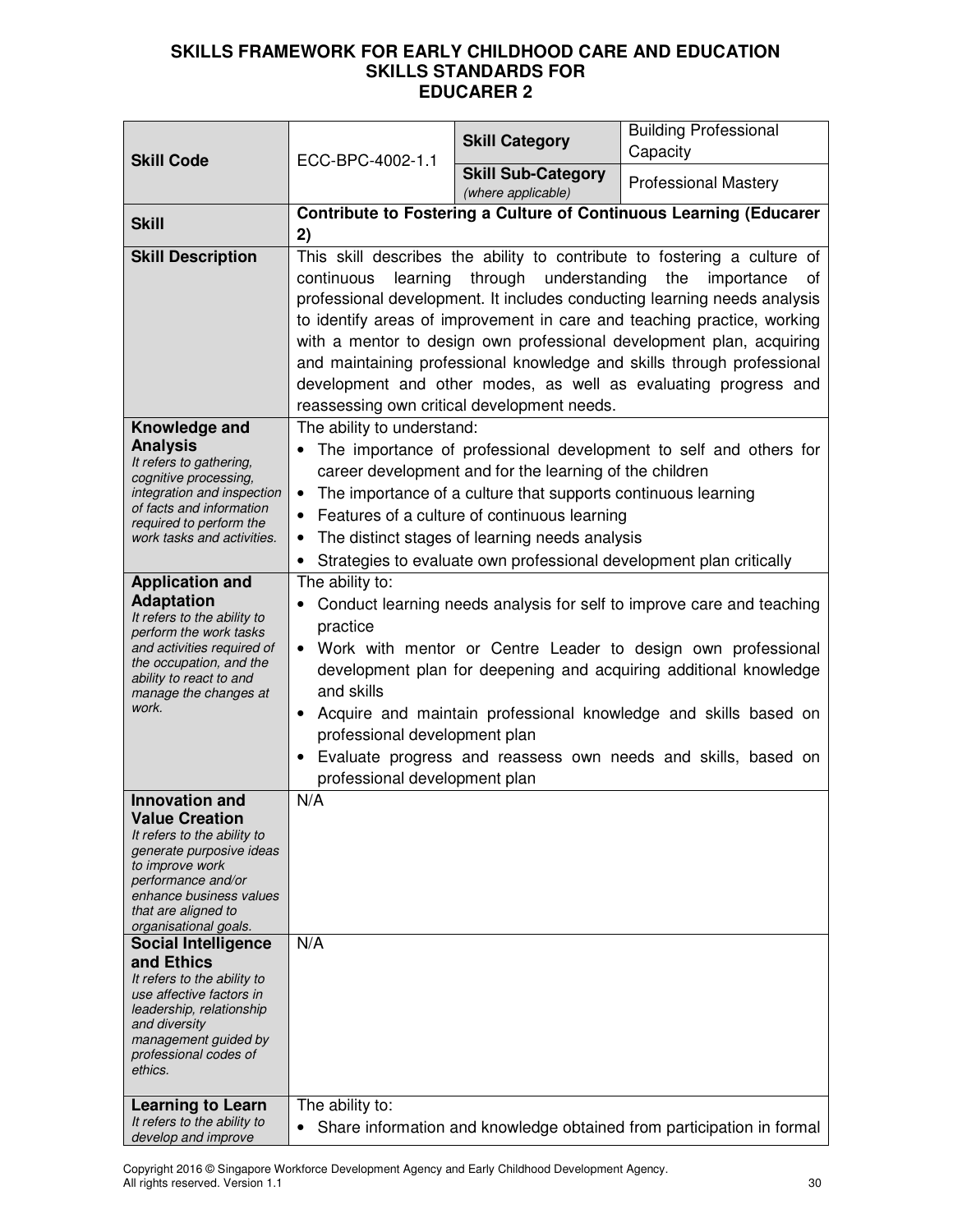| one's self within and<br>outside of one's area of<br>work.                                                                                                | professional development activities with colleagues                                                                                                                                                                                                                                                                                                                                                                                                                                                                                                                  |
|-----------------------------------------------------------------------------------------------------------------------------------------------------------|----------------------------------------------------------------------------------------------------------------------------------------------------------------------------------------------------------------------------------------------------------------------------------------------------------------------------------------------------------------------------------------------------------------------------------------------------------------------------------------------------------------------------------------------------------------------|
| Range of<br><b>Application</b><br>(where applicable)<br>It refers to the critical<br>circumstances and<br>contexts that the skill<br>may be demonstrated. | Features of a culture of continuous learning may include, but are not<br>limited to:<br>• A community of educators continuously and collectively seeking to<br>improve teaching practice through acquisition and application of new<br>knowledge and skills to achieve the goals of the centre<br>An environment where:<br>• Educators feel safe asking difficult questions regarding current<br>centre practices for the purpose of improvement.<br>• Pro-active learning occurs, through formal and informal means<br>• Educators are part of learning communities |
|                                                                                                                                                           | The four distinct stages of learning needs analysis must include:<br>Identifying learning needs and proposing a professional development<br>plan<br>Discussing the professional development plan with supervisor<br>Implementing professional development plan<br>Evaluating progress                                                                                                                                                                                                                                                                                |

#### Remarks:

This Skills Standard should be referenced together with:

- **BM-SPI-303E-1** Measure and Plan Own Performance and Behaviour
- **ES-ACE-101G-1** Solve Problems and Make Decisions at Operations Level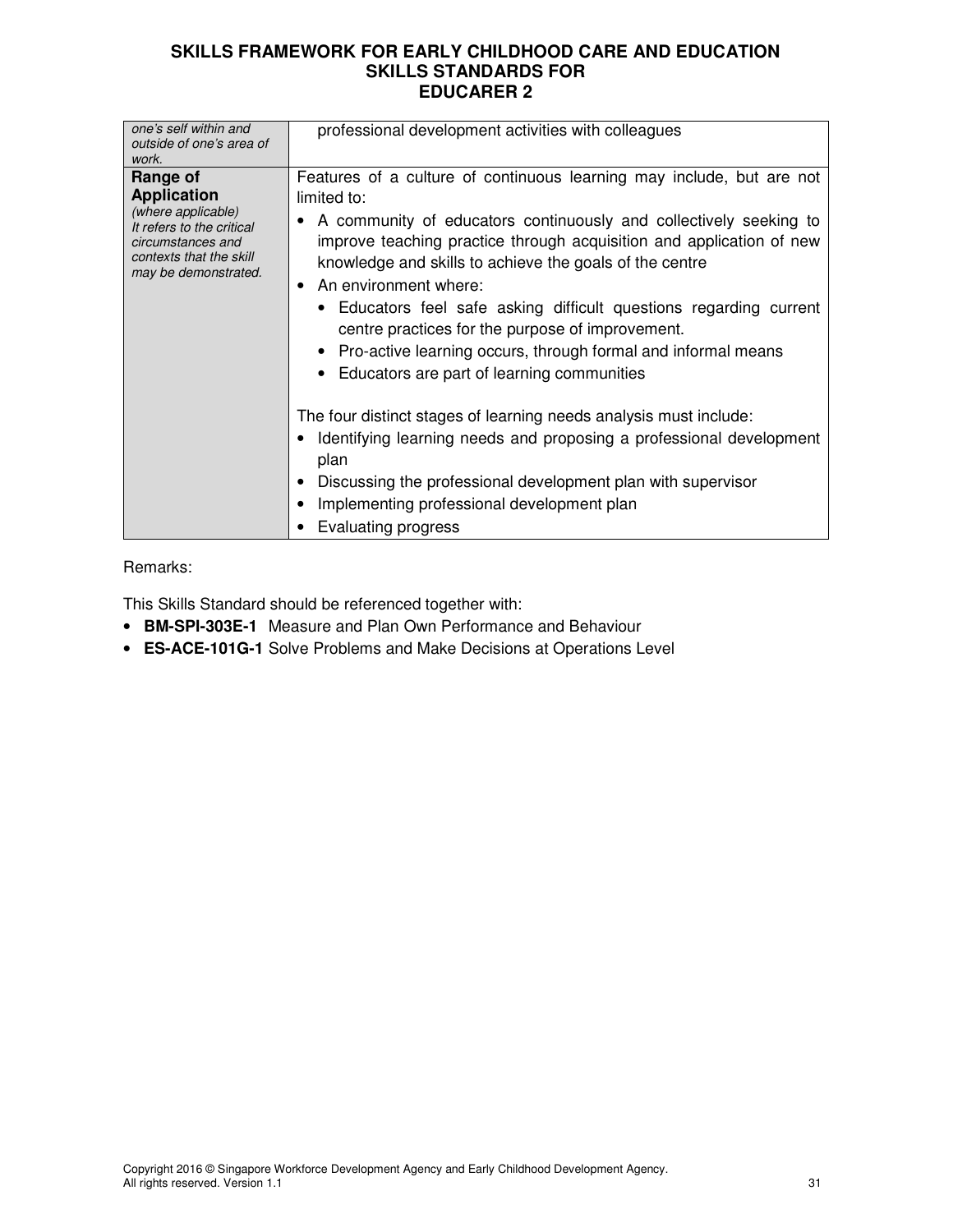| <b>Skill Code</b>                                                                                                                                                                                                             | BM-SPI-303E-1                                                                                                                                                                                                                                                                                              | <b>Skill Category</b>                                                                                 | Planning and<br>Implementation                                                                                                      |
|-------------------------------------------------------------------------------------------------------------------------------------------------------------------------------------------------------------------------------|------------------------------------------------------------------------------------------------------------------------------------------------------------------------------------------------------------------------------------------------------------------------------------------------------------|-------------------------------------------------------------------------------------------------------|-------------------------------------------------------------------------------------------------------------------------------------|
|                                                                                                                                                                                                                               |                                                                                                                                                                                                                                                                                                            | <b>Skill Sub-Category</b><br>(where applicable)                                                       |                                                                                                                                     |
| <b>Skill</b>                                                                                                                                                                                                                  |                                                                                                                                                                                                                                                                                                            | Measure and Plan Own Performance and Behaviour                                                        |                                                                                                                                     |
| <b>Skill Description</b>                                                                                                                                                                                                      | This skill describes the ability to evaluate and plan own performance and<br>behaviour to support organisational strategies and objectives. It includes<br>identifying own roles, responsibilities and key performance indicators,<br>evaluating own performance and establishing actions for improvement. |                                                                                                       |                                                                                                                                     |
| Knowledge and<br><b>Analysis</b><br>It refers to gathering,<br>cognitive processing,<br>integration and inspection<br>of facts and information<br>required to perform the<br>work tasks and activities.                       | The ability to understand:<br>Roles and responsibilities within the team and organisation<br>$\bullet$<br>Own key performance indicators<br>٠<br>Organisational key performance indicators<br>٠                                                                                                            |                                                                                                       |                                                                                                                                     |
| <b>Application and</b><br><b>Adaptation</b><br>It refers to the ability to<br>perform the work tasks<br>and activities required of<br>the occupation, and the<br>ability to react to and<br>manage the changes at<br>work.    | The ability to:<br>Identify own roles and responsibilities to support organisational<br>strategies and objectives<br>Identify and understand own key performance indicators to support<br>$\bullet$<br>organisational key performance indicators                                                           |                                                                                                       |                                                                                                                                     |
| <b>Innovation and</b><br><b>Value Creation</b><br>It refers to the ability to<br>generate purposive ideas<br>to improve work<br>performance and/or<br>enhance business values<br>that are aligned to<br>organisational goals. | The ability to:                                                                                                                                                                                                                                                                                            | objectives to improve organisational business processes                                               | Augment own performance to ensure alignment to organisational                                                                       |
| <b>Social Intelligence</b>                                                                                                                                                                                                    | The ability to:                                                                                                                                                                                                                                                                                            |                                                                                                       |                                                                                                                                     |
| and Ethics<br>It refers to the ability to<br>use affective factors in<br>leadership, relationship<br>and diversity<br>management guided by<br>professional codes of<br>ethics.                                                | own professional practice                                                                                                                                                                                                                                                                                  | Exercise self-awareness and self-management strategies when                                           | measuring and planning own performance and behaviour to improve                                                                     |
| <b>Learning to Learn</b><br>It refers to the ability to<br>develop and improve<br>one's self within and<br>outside of one's area of<br>work.                                                                                  | The ability to:<br>$\bullet$                                                                                                                                                                                                                                                                               | own and organisational key performance indicators<br>support organisational strategies and objectives | Evaluate own behaviours to identify areas for improvement based on<br>Determine and establish actions to improve own performance to |
| Range of<br><b>Application</b><br>(where applicable)<br>It refers to the critical<br>circumstances and<br>contexts that the skill<br>may be demonstrated.                                                                     | N/A                                                                                                                                                                                                                                                                                                        |                                                                                                       |                                                                                                                                     |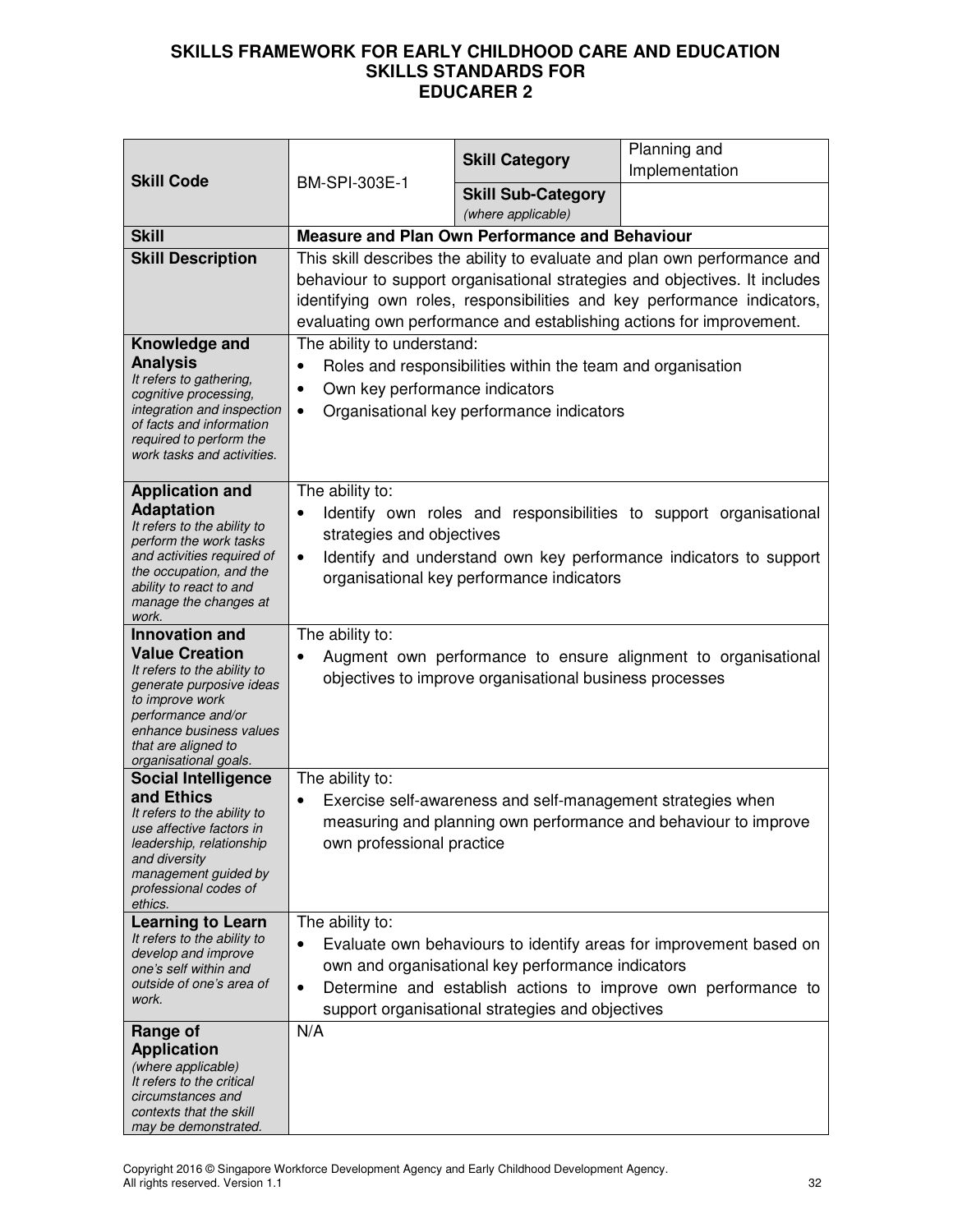| <b>Skill Code</b>                                                                                                                                                                                                                                                                                                                                                                                                                  | ES-ACE-101G-1                                                                                                                                                                                                                                                 | <b>Skill Category</b>                                                                                                                                                                                                                                                            | Analytical, Conceptual and<br><b>Evaluative Skills</b>                                                                                                                                                                                                                                                                                                                                                                         |
|------------------------------------------------------------------------------------------------------------------------------------------------------------------------------------------------------------------------------------------------------------------------------------------------------------------------------------------------------------------------------------------------------------------------------------|---------------------------------------------------------------------------------------------------------------------------------------------------------------------------------------------------------------------------------------------------------------|----------------------------------------------------------------------------------------------------------------------------------------------------------------------------------------------------------------------------------------------------------------------------------|--------------------------------------------------------------------------------------------------------------------------------------------------------------------------------------------------------------------------------------------------------------------------------------------------------------------------------------------------------------------------------------------------------------------------------|
|                                                                                                                                                                                                                                                                                                                                                                                                                                    |                                                                                                                                                                                                                                                               | <b>Skill Sub-Category</b><br>(where applicable)                                                                                                                                                                                                                                  |                                                                                                                                                                                                                                                                                                                                                                                                                                |
| <b>Skill</b>                                                                                                                                                                                                                                                                                                                                                                                                                       |                                                                                                                                                                                                                                                               | <b>Solve Problems and Make Decisions at Operations Level</b>                                                                                                                                                                                                                     |                                                                                                                                                                                                                                                                                                                                                                                                                                |
| <b>Skill Description</b>                                                                                                                                                                                                                                                                                                                                                                                                           | This skill describes the ability to acquire problem-solving and decision-<br>making techniques. It also includes proactively identifying the root causes<br>to a problem and taking responsibility for the decisions within one's own<br>circle of influence. |                                                                                                                                                                                                                                                                                  |                                                                                                                                                                                                                                                                                                                                                                                                                                |
| Knowledge and<br><b>Analysis</b><br>It refers to gathering,<br>cognitive processing,<br>integration and inspection<br>of facts and information<br>required to perform the<br>work tasks and activities.                                                                                                                                                                                                                            | The ability to understand:<br>$\bullet$<br>$\bullet$<br>$\bullet$<br>each selected idea<br>$\bullet$<br>$\bullet$<br>and action plan<br>$\bullet$<br>Types of corrective action(s)<br>$\bullet$                                                               | Procedure for evaluating selected ideas for problem-solving<br>Areas of impact from implementation of an action plan<br>implemented solution(s) and action plan<br>Potential area(s) requiring corrective action<br>Reflective mechanisms for the entire problem-solving process | Factors to consider in selecting suitable mode(s) of communication<br>Methods to determine the strengths and limitations or constraints of<br>Types of evaluation methods to determine effectiveness<br>οt<br>Techniques to identify sources of failure in the implemented solution                                                                                                                                            |
| <b>Application and</b>                                                                                                                                                                                                                                                                                                                                                                                                             | The ability to:                                                                                                                                                                                                                                               |                                                                                                                                                                                                                                                                                  |                                                                                                                                                                                                                                                                                                                                                                                                                                |
| <b>Adaptation</b><br>It refers to the ability to<br>perform the work tasks<br>and activities required of<br>the occupation, and the<br>ability to react to and<br>manage the changes at<br>work.                                                                                                                                                                                                                                   | $\bullet$<br>symptom(s) identified<br>$\bullet$<br>tools and techniques<br>$\bullet$<br>at the workplace                                                                                                                                                      | workplace using appropriate tools and techniques                                                                                                                                                                                                                                 | Recognise symptom(s) that could lead to potential problem(s) at the<br>Identify deviations from organisational norm and SOPs based on<br>Identify the possible root cause(s) of the problem(s) using appropriate<br>Develop an action plan for implementation of the chosen solution(s)<br>Identify preventive measure(s) to avoid recurrence of similar<br>problem(s) in the future based on appropriate tools and techniques |
| <b>Innovation and</b><br><b>Value Creation</b><br>It refers to the ability to<br>generate purposive ideas<br>to improve work<br>performance and/or<br>enhance business values<br>that are aligned to<br>organisational goals.<br><b>Social Intelligence</b><br>and Ethics<br>It refers to the ability to<br>use affective factors in<br>leadership, relationship<br>and diversity<br>management guided by<br>professional codes of | The ability to:<br>logical thinking<br>$\bullet$<br>$\bullet$<br>The ability to:<br>$\bullet$                                                                                                                                                                 | desirable one(s) as solution(s) to the problem(s)<br>plan and initiate corrective actions where necessary<br>relevant parties on chosen solution(s) and action plan                                                                                                              | Generate and select ideas to solve the problem using creative and<br>Evaluate selected ideas using pertinent criteria and choose the most<br>Evaluate the effectiveness of the implemented solution(s) and action<br>Identify relevant parties' priorities and concerns and use suitable<br>communication mechanisms and modes to garner agreement from                                                                        |

Copyright 2016 © Singapore Workforce Development Agency and Early Childhood Development Agency. All rights reserved. Version 1.1 33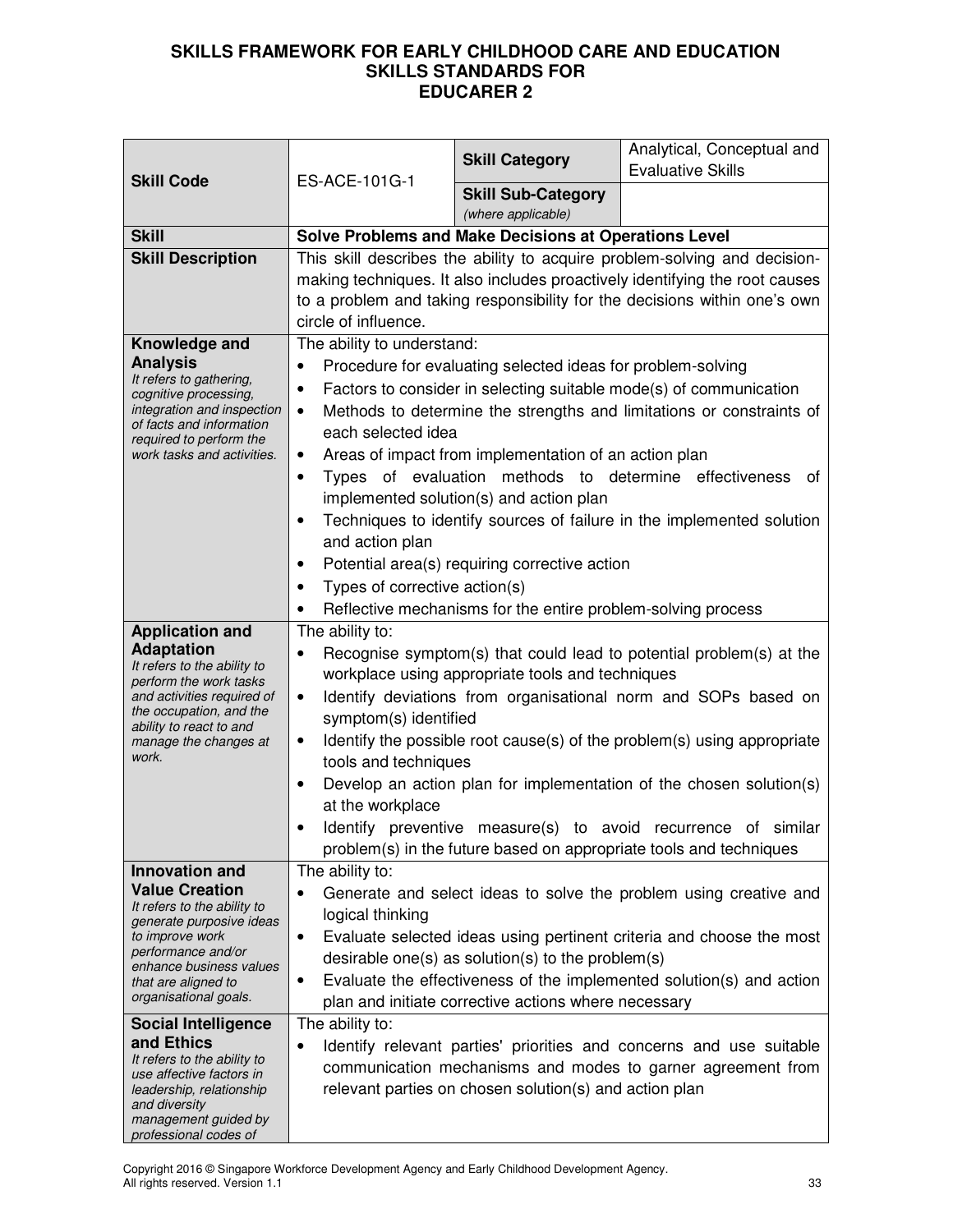| ethics.                                                                                                                                                   |                                                                                                                                                                                         |
|-----------------------------------------------------------------------------------------------------------------------------------------------------------|-----------------------------------------------------------------------------------------------------------------------------------------------------------------------------------------|
| <b>Learning to Learn</b><br>It refers to the ability to<br>develop and improve<br>one's self within and<br>outside of one's area of<br>work.              | The ability to:<br>Identify impact of the problem(s) on one's job responsibilities and<br>٠<br>other parties involved and make adjustments of own work processes<br>and working methods |
| Range of<br><b>Application</b><br>(where applicable)<br>It refers to the critical<br>circumstances and<br>contexts that the skill<br>may be demonstrated. | N/A                                                                                                                                                                                     |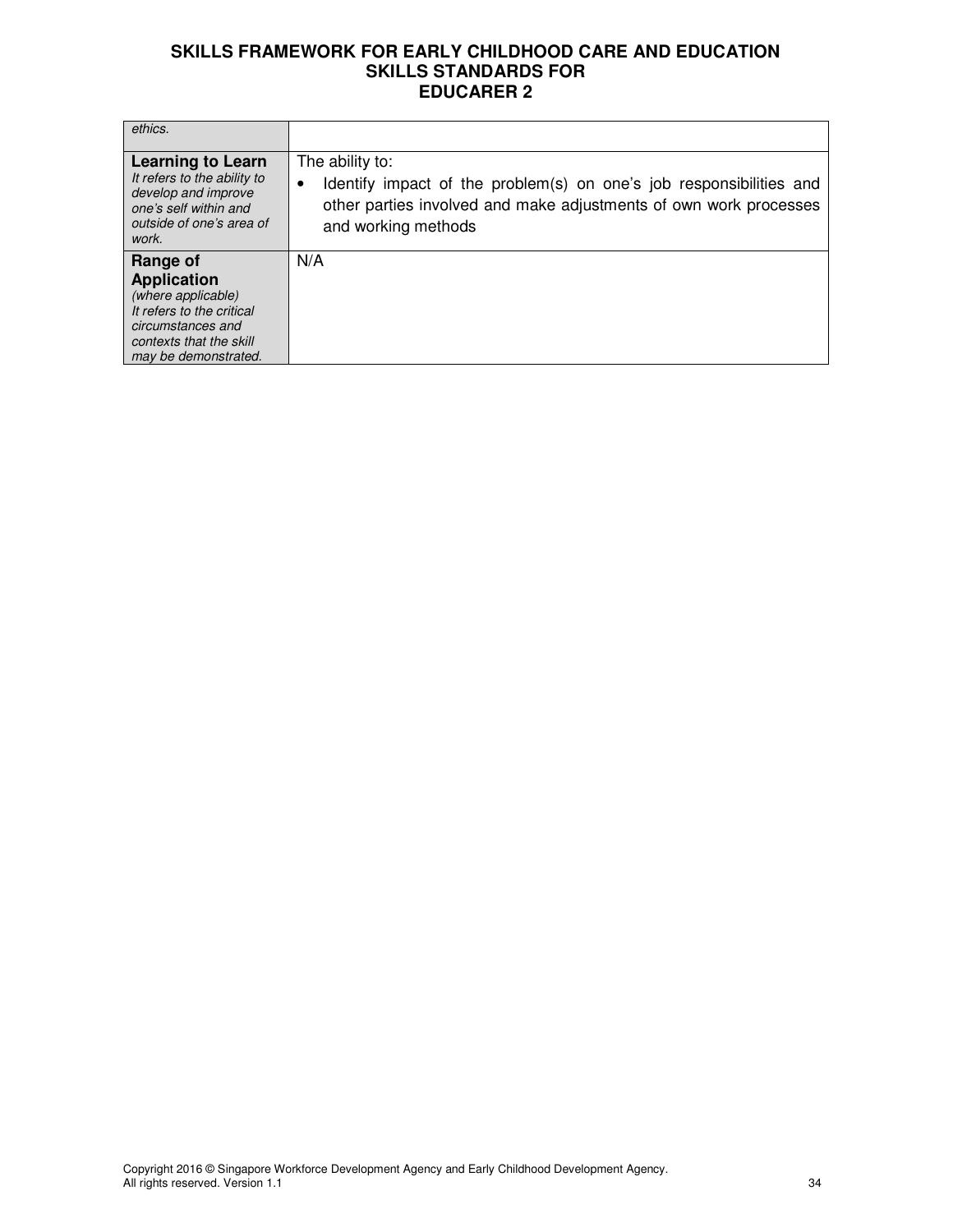|                                                                                                                                                                                                                                                                                                                                                                                   | <b>Skill Code</b><br>ECC-BPC-4003-1.1                                                                                                                                                                                                                                                                                                                                                                                          | <b>Skill Category</b>                           | <b>Building Professional</b><br>Capacity |
|-----------------------------------------------------------------------------------------------------------------------------------------------------------------------------------------------------------------------------------------------------------------------------------------------------------------------------------------------------------------------------------|--------------------------------------------------------------------------------------------------------------------------------------------------------------------------------------------------------------------------------------------------------------------------------------------------------------------------------------------------------------------------------------------------------------------------------|-------------------------------------------------|------------------------------------------|
|                                                                                                                                                                                                                                                                                                                                                                                   |                                                                                                                                                                                                                                                                                                                                                                                                                                | <b>Skill Sub-Category</b><br>(where applicable) | Professional Values and<br><b>Ethics</b> |
| <b>Skill</b>                                                                                                                                                                                                                                                                                                                                                                      | Articulate What Constitutes Ethical Behaviour and Professionalism<br>When Interacting with Families, Colleagues and the Community<br>(Educarer 2)                                                                                                                                                                                                                                                                              |                                                 |                                          |
| <b>Skill Description</b>                                                                                                                                                                                                                                                                                                                                                          | This skill describes the ability to display professionalism in interactions<br>with families, colleagues, and the community through establishing<br>professional boundaries and mutual respect in building relationships with<br>children, families and the community and guiding colleagues on ethical<br>conduct, professional integrity, and the core values of the AECES Code<br>of Ethics.                                |                                                 |                                          |
| Knowledge and<br><b>Analysis</b><br>It refers to gathering,<br>cognitive processing,<br>integration and inspection<br>of facts and information<br>required to perform the<br>work tasks and activities.                                                                                                                                                                           | The ability to understand:<br>Ethical standards as outlined by various National and International<br>documents<br>The core values central to the AECES Code of Ethics<br>$\bullet$<br>Expectations for ethical conduct and professional integrity in early<br>$\bullet$<br>childhood settings<br>• Foundations of professional responsibilities and obligations with the<br><b>ECCE</b> sector                                 |                                                 |                                          |
| <b>Application and</b><br><b>Adaptation</b><br>It refers to the ability to<br>perform the work tasks<br>and activities required of<br>the occupation, and the<br>ability to react to and<br>manage the changes at<br>work.                                                                                                                                                        | The ability to:<br>Establish professional boundaries in building relationships with<br>children, families and the community<br>Display professionalism in communication with and attitudes towards<br>$\bullet$<br>families, colleagues and stakeholders                                                                                                                                                                       |                                                 |                                          |
| <b>Innovation and</b><br><b>Value Creation</b><br>It refers to the ability to<br>generate purposive ideas<br>to improve work<br>performance and/or<br>enhance business values<br>that are aligned to<br>organisational goals.<br><b>Social Intelligence</b><br>and Ethics<br>It refers to the ability to<br>use affective factors in<br>leadership, relationship<br>and diversity | The ability to:<br>Assist in advocating the value of early childhood education and<br>promoting learning in the wider community<br>The ability to:<br>Guide colleagues on ethical conduct, professional integrity, and the<br>$\bullet$<br>core values of the AECES Code of Ethics<br>Establish and maintain mutual respect, confidentiality and privacy with<br>$\bullet$<br>families, children, colleagues and the community |                                                 |                                          |
| management guided by<br>professional codes of<br>ethics.<br><b>Learning to Learn</b><br>It refers to the ability to<br>develop and improve<br>one's self within and<br>outside of one's area of<br>work.                                                                                                                                                                          | N/A                                                                                                                                                                                                                                                                                                                                                                                                                            |                                                 |                                          |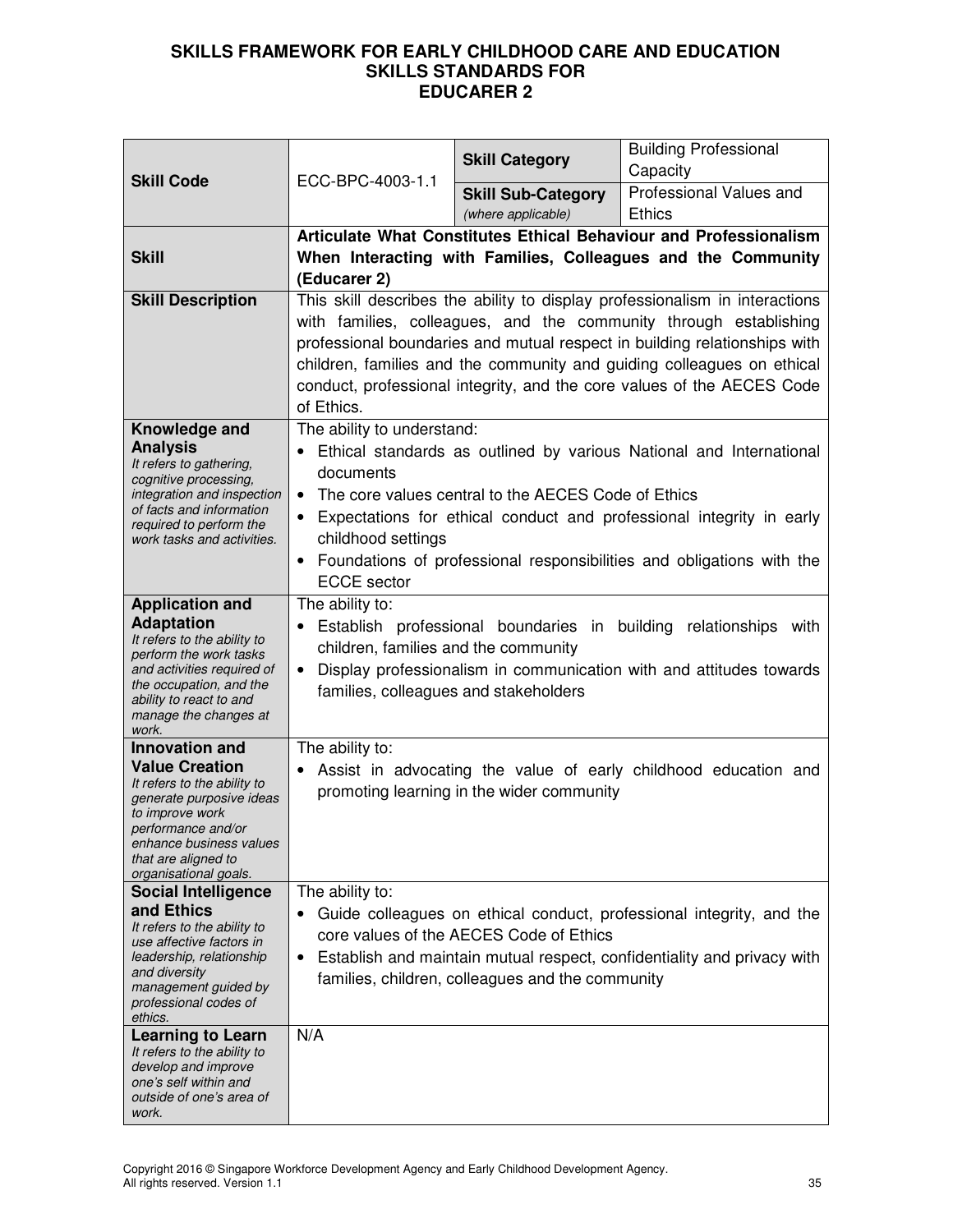| Range of                  | N/A |
|---------------------------|-----|
| Application               |     |
| (where applicable)        |     |
| It refers to the critical |     |
| circumstances and         |     |
| contexts that the skill   |     |
| may be demonstrated.      |     |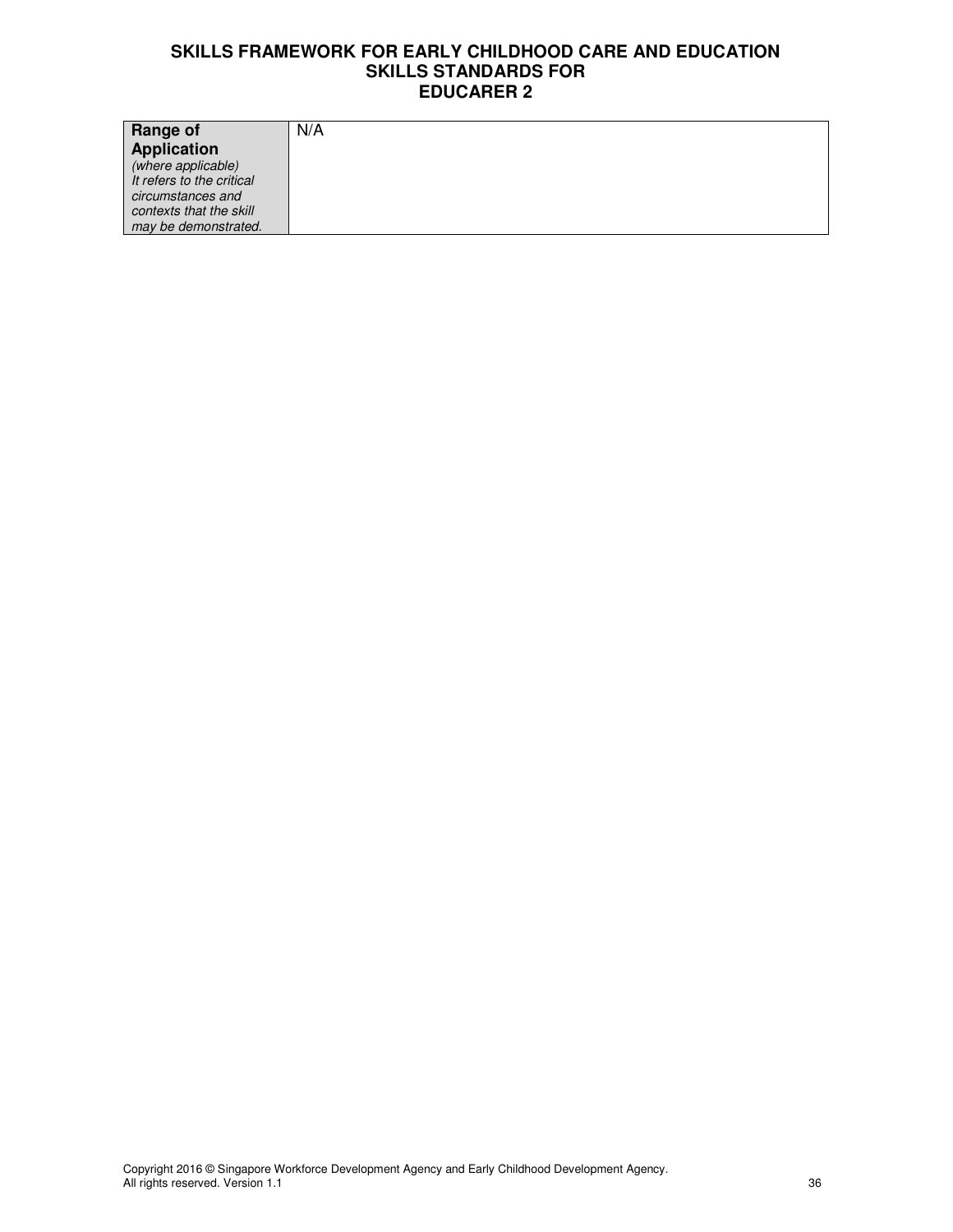|                                                                                                                                                                                                                                                                                                                                                              |                                                                                                                                                                                                                                                                                                                                                                                                                                                                  | <b>Skill Category</b>                                                                                                                                                                                                                                                     | <b>Building Organisational</b><br>Capacity                                                                |
|--------------------------------------------------------------------------------------------------------------------------------------------------------------------------------------------------------------------------------------------------------------------------------------------------------------------------------------------------------------|------------------------------------------------------------------------------------------------------------------------------------------------------------------------------------------------------------------------------------------------------------------------------------------------------------------------------------------------------------------------------------------------------------------------------------------------------------------|---------------------------------------------------------------------------------------------------------------------------------------------------------------------------------------------------------------------------------------------------------------------------|-----------------------------------------------------------------------------------------------------------|
| <b>Skill Code</b>                                                                                                                                                                                                                                                                                                                                            | ECC-BOC-4001-1.1                                                                                                                                                                                                                                                                                                                                                                                                                                                 | <b>Skill Sub-Category</b>                                                                                                                                                                                                                                                 | Teamwork and                                                                                              |
|                                                                                                                                                                                                                                                                                                                                                              |                                                                                                                                                                                                                                                                                                                                                                                                                                                                  | (where applicable)                                                                                                                                                                                                                                                        | Collaboration                                                                                             |
| <b>Skill</b>                                                                                                                                                                                                                                                                                                                                                 |                                                                                                                                                                                                                                                                                                                                                                                                                                                                  | <b>Contribute to Fostering a Culture of Collaboration (Educarer 2)</b>                                                                                                                                                                                                    |                                                                                                           |
| <b>Skill Description</b>                                                                                                                                                                                                                                                                                                                                     | This skill describes the ability to contribute to fostering a culture of<br>collaboration through co-developing structures and activities that promote<br>collaborations, initiating projects that support children's learning, planning<br>for lessons and sharing knowledge and resources with colleagues. It also<br>diverse<br>involves<br>respecting<br>input<br>and<br>ideas,<br>promoting<br>open<br>communication and resolving conflicts appropriately. |                                                                                                                                                                                                                                                                           |                                                                                                           |
| Knowledge and<br><b>Analysis</b><br>It refers to gathering,<br>cognitive processing,<br>integration and inspection<br>of facts and information<br>required to perform the<br>work tasks and activities.                                                                                                                                                      | The ability to understand:<br>Characteristics of a collaborative culture<br>$\bullet$<br>The value of a culture of collaboration<br>$\bullet$<br>Structures and activities that facilitate collborations among colleagues<br>٠<br>Different types of conflict resolution strategies<br>$\bullet$                                                                                                                                                                 |                                                                                                                                                                                                                                                                           |                                                                                                           |
| <b>Application and</b><br><b>Adaptation</b><br>It refers to the ability to<br>perform the work tasks<br>and activities required of<br>the occupation, and the<br>ability to react to and<br>manage the changes at<br>work.                                                                                                                                   | The ability to:<br>Co-develop <sup>2</sup> structures and activities that support collborations among<br>colleagues<br>Initiate projects with colleagues to support children's learning<br>$\bullet$<br>Plan for lessons and projects cooperatively with colleagues in teams<br>$\bullet$<br>Share knowledge and resources with colleagues<br>٠                                                                                                                  |                                                                                                                                                                                                                                                                           |                                                                                                           |
| <b>Innovation</b> and<br><b>Value Creation</b><br>It refers to the ability to<br>generate purposive ideas<br>to improve work<br>performance and/or<br>enhance business values<br>that are aligned to<br>organisational goals.                                                                                                                                | N/A                                                                                                                                                                                                                                                                                                                                                                                                                                                              |                                                                                                                                                                                                                                                                           |                                                                                                           |
| <b>Social Intelligence</b><br>and Ethics<br>It refers to the ability to<br>use affective factors in<br>leadership, relationship<br>and diversity<br>management guided by<br>professional codes of<br>ethics.<br><b>Learning to Learn</b><br>It refers to the ability to<br>develop and improve<br>one's self within and<br>outside of one's area of<br>work. | The ability to:<br>٠<br>٠<br>relationships<br>Resolve conflict<br>$\bullet$<br>The ability to:                                                                                                                                                                                                                                                                                                                                                                   | Respect and welcome diverse input and ideas from colleagues<br>Encourage open and honest communication with colleagues<br>colleagues<br>among<br>resolution strategies, approaches and techniques<br>Identify, reflect on and incorporate the contributions of colleagues | Establish, maintain and refine collaborative and productive workplace<br>conflict<br>using<br>appropriate |

 $2$  The Educarer 2 would co-develop with the Senior Educarer and/or Centre Leader.

Copyright 2016 © Singapore Workforce Development Agency and Early Childhood Development Agency. All rights reserved. Version 1.1 37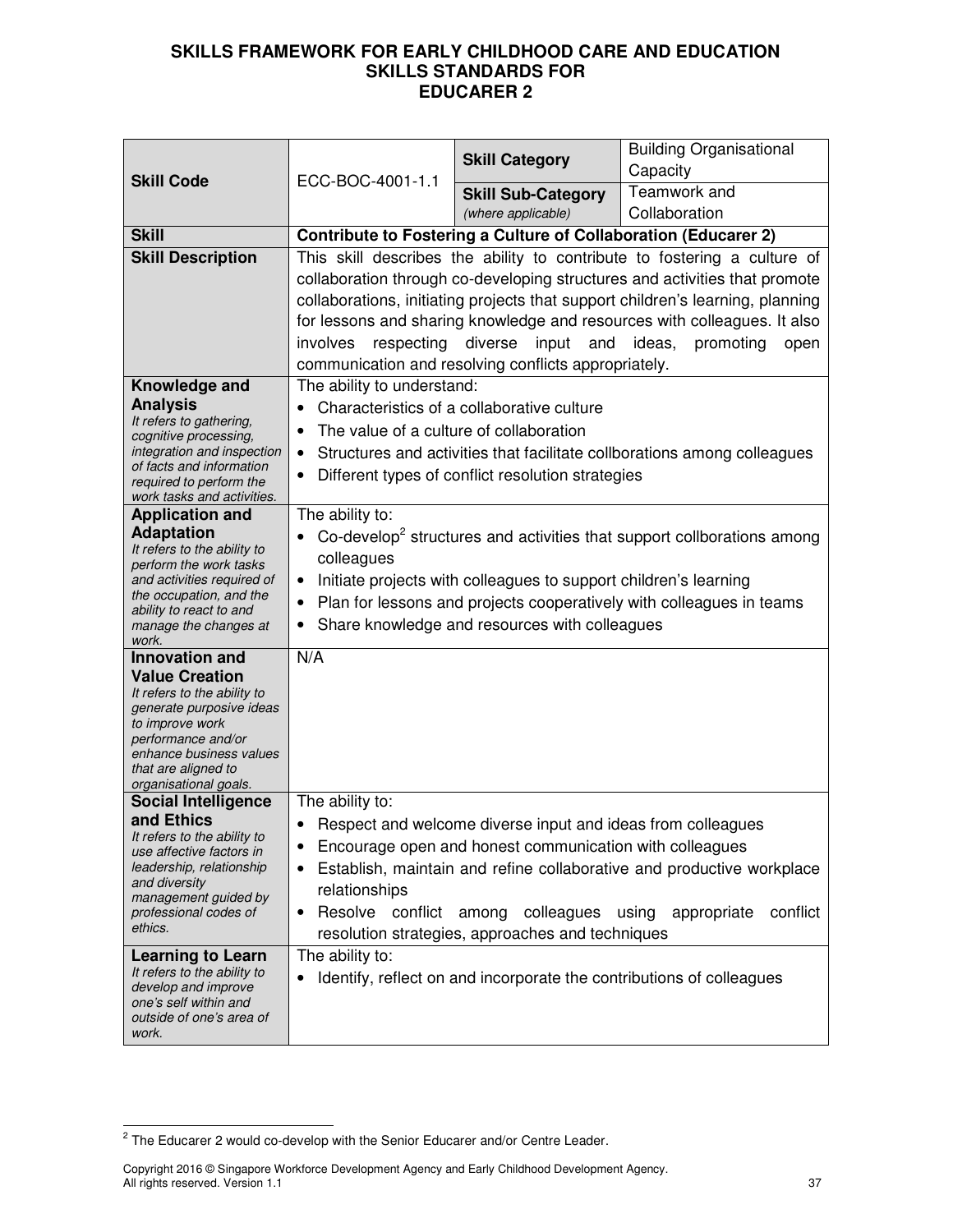| Range of<br><b>Application</b><br>(where applicable)<br>It refers to the critical<br>circumstances and<br>contexts that the skill<br>may be demonstrated. | Characteristics of a collaborative culture may include, but are not limited<br>to:<br>Regular opportunities for continuous improvement<br>More team teaching and shared decision-making<br>Sharing resources and supplies<br>Planning cooperatively<br>Increased confidence in and commitment to improvement of practice<br>The value of a culture of collaboration may include, but are not limited to:<br>• Shared ownership |
|-----------------------------------------------------------------------------------------------------------------------------------------------------------|--------------------------------------------------------------------------------------------------------------------------------------------------------------------------------------------------------------------------------------------------------------------------------------------------------------------------------------------------------------------------------------------------------------------------------|
|                                                                                                                                                           | Commitment to implementation of change efforts<br>Robust solutions to problems<br>Structures and activities that facilitate collaboration among colleagues<br>may include, but are not limited to:<br>Team teaching<br>Peer observation<br>Collaborative decision-making and planning of staff development<br>activities                                                                                                       |

Remarks:

This Skills Standard should be referenced together with:

• **ES-IP-102G-1** Work in a Team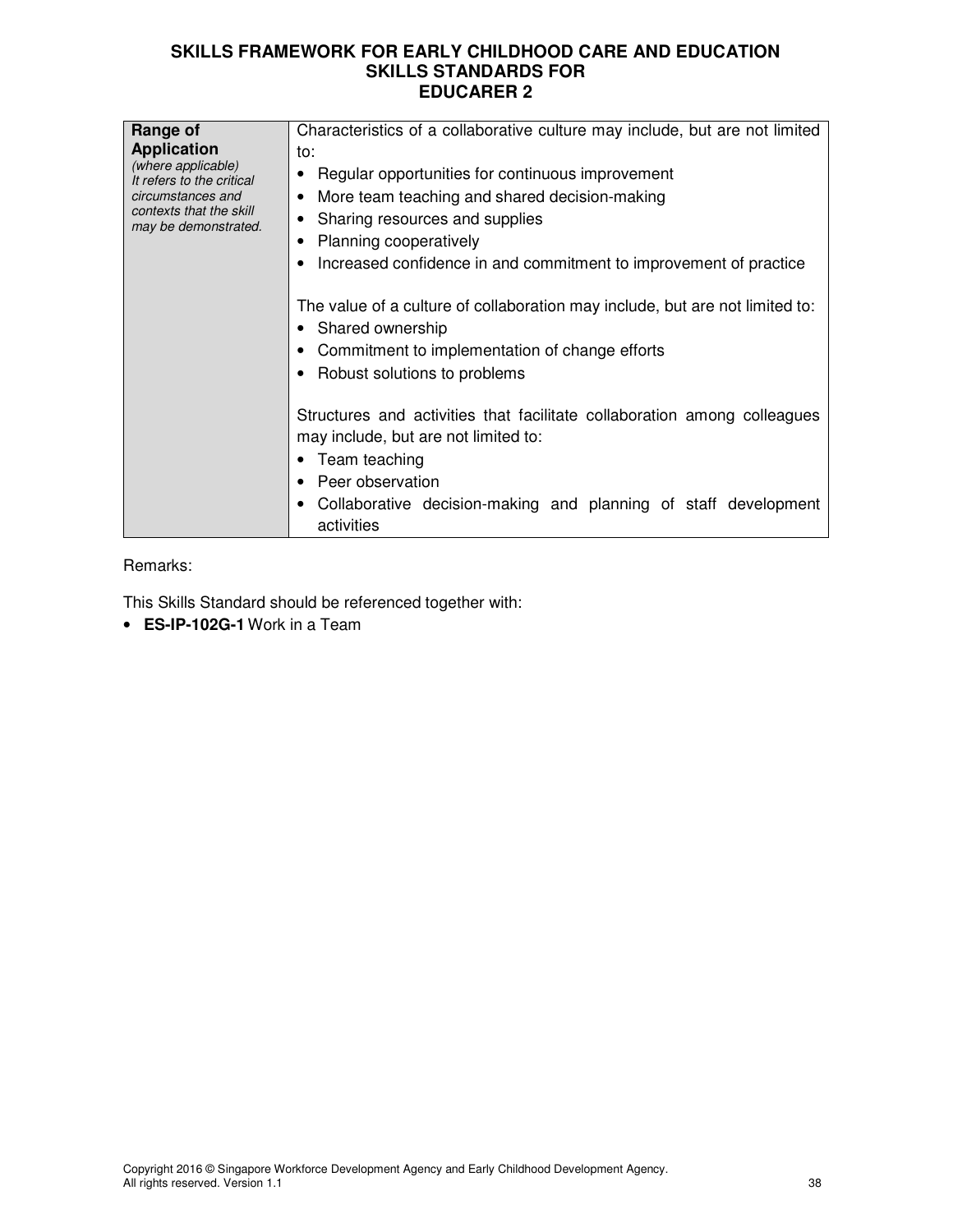| <b>Skill Code</b>                                                                                                                                                                                       | ES-IP-102G-1                                                                                                                                                              | <b>Skill Category</b>                                                                                                                                                                                                                                                                                                                                                                    | People and Relationship<br>Management                                                                                                                                                                                                                                |
|---------------------------------------------------------------------------------------------------------------------------------------------------------------------------------------------------------|---------------------------------------------------------------------------------------------------------------------------------------------------------------------------|------------------------------------------------------------------------------------------------------------------------------------------------------------------------------------------------------------------------------------------------------------------------------------------------------------------------------------------------------------------------------------------|----------------------------------------------------------------------------------------------------------------------------------------------------------------------------------------------------------------------------------------------------------------------|
|                                                                                                                                                                                                         |                                                                                                                                                                           | <b>Skill Sub-Category</b><br>(where applicable)                                                                                                                                                                                                                                                                                                                                          |                                                                                                                                                                                                                                                                      |
| <b>Skill</b>                                                                                                                                                                                            | <b>Work in a Team</b>                                                                                                                                                     |                                                                                                                                                                                                                                                                                                                                                                                          |                                                                                                                                                                                                                                                                      |
| <b>Skill Description</b>                                                                                                                                                                                | diversity issues.                                                                                                                                                         |                                                                                                                                                                                                                                                                                                                                                                                          | This skill describes the ability to apply effective communication<br>techniques to achieve individual and team goals. It also includes<br>providing support to team members while taking into consideration                                                          |
| Knowledge and<br><b>Analysis</b><br>It refers to gathering,<br>cognitive processing,<br>integration and inspection<br>of facts and information<br>required to perform the<br>work tasks and activities. | The ability to understand:<br>$\bullet$<br>$\bullet$<br>$\bullet$<br>$\bullet$<br>$\bullet$<br>$\bullet$<br>$\bullet$<br>assistance<br>٠<br>team and organisational goals | Definition of organisational vision, mission and goals<br>Different roles played by team members<br>Interdependence of roles within a team<br>Importance of maintaining open communication within a team<br>Effects of trust, respect and support within a team<br>Diversity issues and their impact on communication<br>Organisational policies, limits of autonomy and span of control | Relevant parties from whom one can seek feedback, advice and<br>Effects of organisational/industry/legislative requirements and work<br>performance standards and/or targets on attainment of individual,                                                            |
| <b>Application and</b>                                                                                                                                                                                  | The ability to:                                                                                                                                                           |                                                                                                                                                                                                                                                                                                                                                                                          |                                                                                                                                                                                                                                                                      |
| <b>Adaptation</b><br>It refers to the ability to<br>perform the work tasks<br>and activities required of<br>the occupation, and the<br>ability to react to and<br>manage the changes at<br>work.        | $\bullet$<br>goals<br>$\bullet$<br>$\bullet$                                                                                                                              | achievement of individual and team goals<br>overcome them, taking into consideration diversity issues                                                                                                                                                                                                                                                                                    | Define and align team goals with departmental and organisational<br>Demonstrate responsibility and commitment for work done and to the<br>Identify potential areas of conflict with team members and methods to                                                      |
| <b>Innovation and</b>                                                                                                                                                                                   | The ability to:                                                                                                                                                           |                                                                                                                                                                                                                                                                                                                                                                                          |                                                                                                                                                                                                                                                                      |
| <b>Value Creation</b><br>It refers to the ability to<br>generate purposive ideas<br>to improve work<br>performance and/or<br>enhance business values<br>that are aligned to<br>organisational goals.    | Listen<br>$\bullet$<br>a proactive manner                                                                                                                                 | communication techniques to achieve team goals                                                                                                                                                                                                                                                                                                                                           | to and contribute ideas and skills using appropriate<br>Recommend improvements to established policies and procedures in                                                                                                                                             |
| <b>Social Intelligence</b><br>and Ethics                                                                                                                                                                | The ability to:                                                                                                                                                           |                                                                                                                                                                                                                                                                                                                                                                                          |                                                                                                                                                                                                                                                                      |
| It refers to the ability to<br>use affective factors in<br>leadership, relationship<br>and diversity<br>management guided by<br>professional codes of<br>ethics.                                        | ٠<br>$\bullet$<br>daily activities to achieve team goals<br>$\bullet$<br>activities with supervisor                                                                       | and team goals to meet organisational requirements                                                                                                                                                                                                                                                                                                                                       | Maintain open communication with team members by sharing<br>information and discussing work-related issues to achieve individual<br>Demonstrate trust, respect and support towards team members in<br>Identify and resolve issues and concerns through collaborative |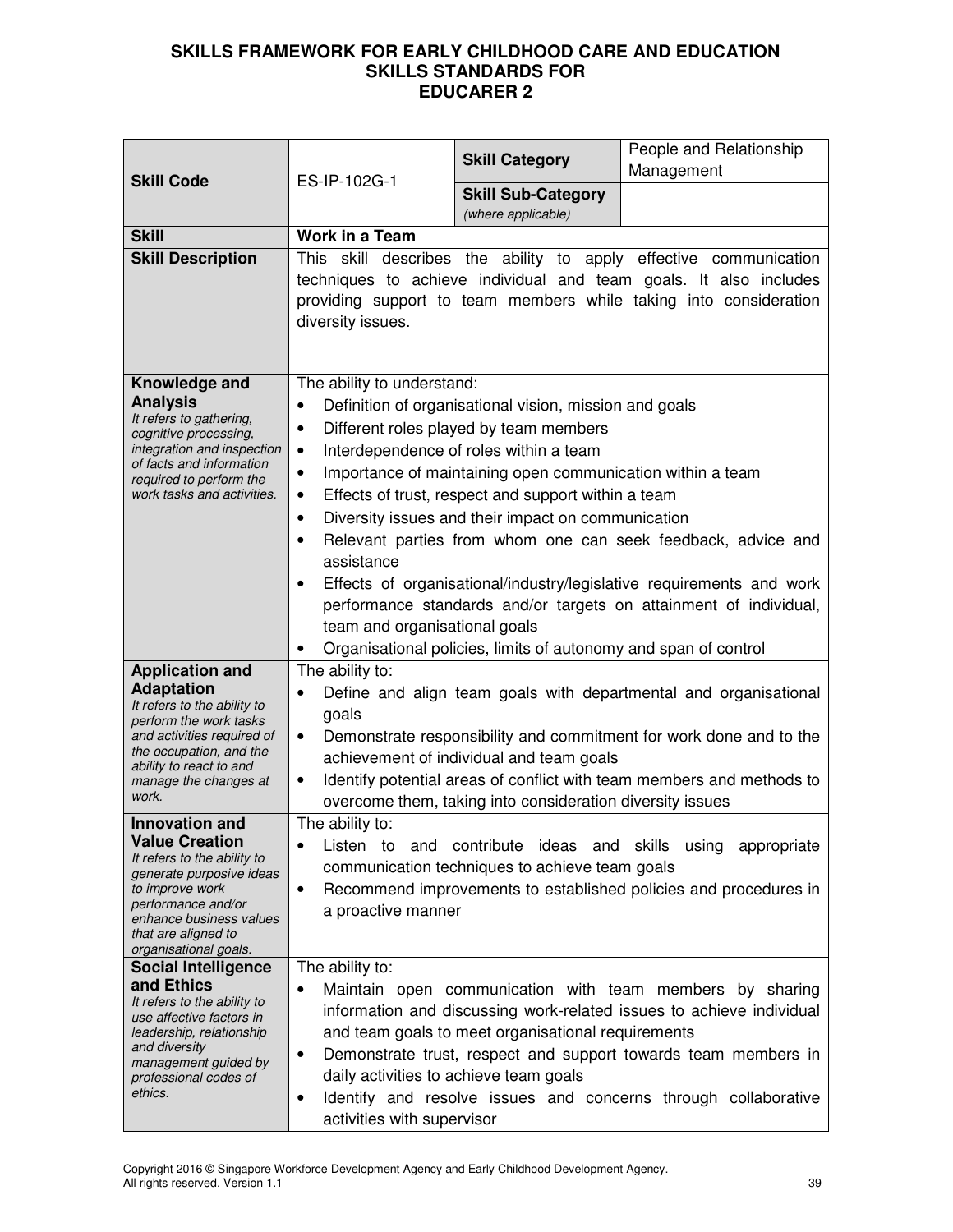| <b>Learning to Learn</b><br>It refers to the ability to<br>develop and improve<br>one's self within and<br>outside of one's area of<br>work.              | The ability to:<br>Define own and individual roles within the team and work within the<br>$\bullet$<br>team and organisation dynamics<br>Accept and provide feedback, advice and assistance in a considerate<br>٠<br>and constructive manner to accomplish task assigned |
|-----------------------------------------------------------------------------------------------------------------------------------------------------------|--------------------------------------------------------------------------------------------------------------------------------------------------------------------------------------------------------------------------------------------------------------------------|
| Range of<br><b>Application</b><br>(where applicable)<br>It refers to the critical<br>circumstances and<br>contexts that the skill<br>may be demonstrated. | N/A                                                                                                                                                                                                                                                                      |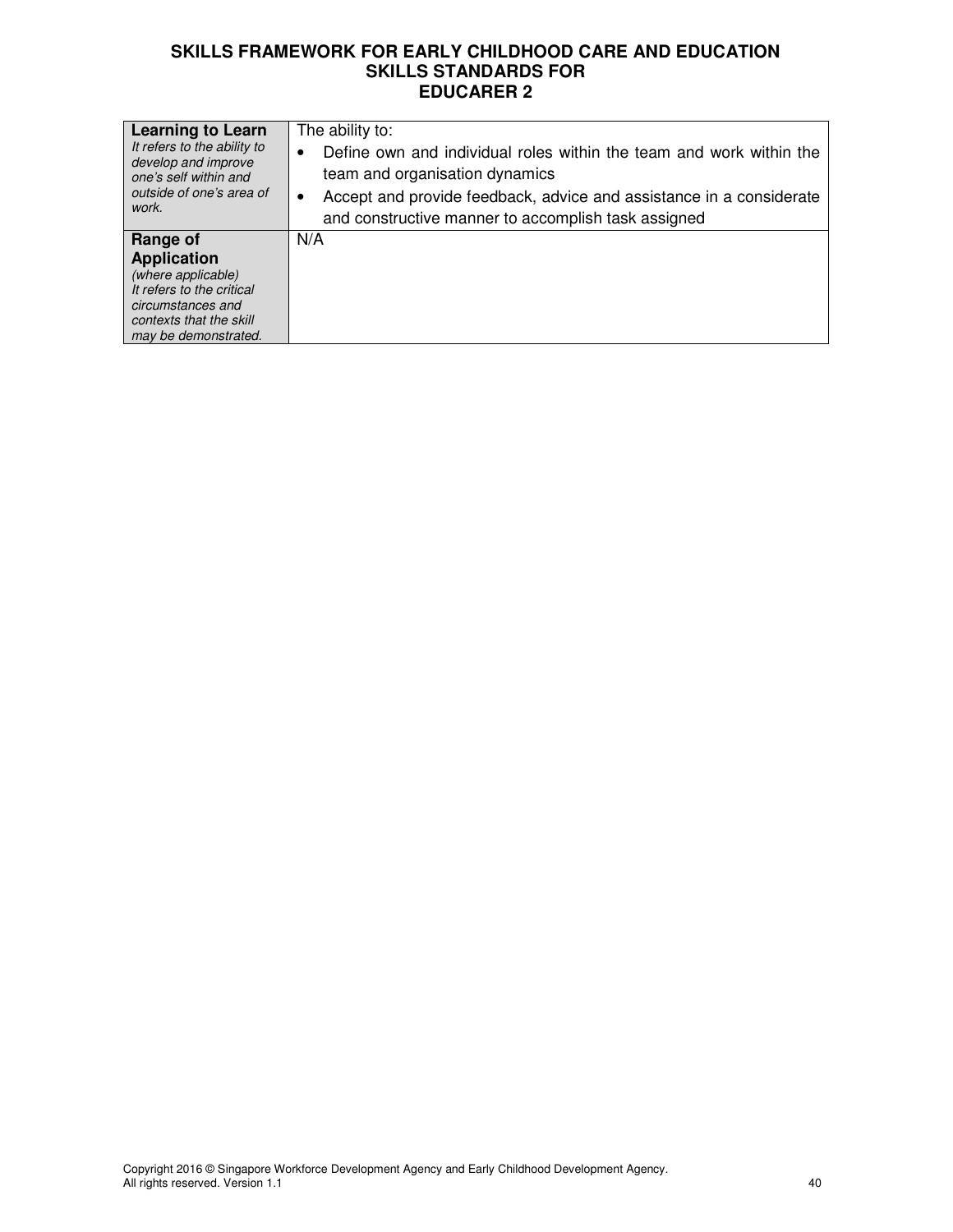| <b>Skill Code</b>                                                                                                                                                                                                             | ECC-BOC-4002-<br>1.1                                                                                                     | <b>Skill Category</b>                           | <b>Building Organisational</b><br>Capacity                                                                                                                                                                                                                                                  |
|-------------------------------------------------------------------------------------------------------------------------------------------------------------------------------------------------------------------------------|--------------------------------------------------------------------------------------------------------------------------|-------------------------------------------------|---------------------------------------------------------------------------------------------------------------------------------------------------------------------------------------------------------------------------------------------------------------------------------------------|
|                                                                                                                                                                                                                               |                                                                                                                          | <b>Skill Sub-Category</b><br>(where applicable) | Visioning and Planning                                                                                                                                                                                                                                                                      |
| <b>Skill</b>                                                                                                                                                                                                                  |                                                                                                                          |                                                 | Uphold the Vision, Mission and Values of the Centre (Educarer 2)                                                                                                                                                                                                                            |
| <b>Skill Description</b>                                                                                                                                                                                                      | modelling professional values and ethics.                                                                                |                                                 | This skill describes the ability to uphold and contribute to realising<br>centre's vision, mission, and values through aligning curriculum and<br>programmes, and contributing to the development of programme or<br>plans to achieve centre's vision, mission and values. It also includes |
| Knowledge and<br><b>Analysis</b><br>It refers to gathering,<br>cognitive processing,<br>integration and inspection<br>of facts and information<br>required to perform the<br>work tasks and activities.                       | The ability to understand:<br>directions                                                                                 |                                                 | The rationale behind centre's vision, mission, values and long term<br>Ways to contribute to realising centre's vision, mission and values                                                                                                                                                  |
| <b>Application and</b><br><b>Adaptation</b><br>It refers to the ability to<br>perform the work tasks and<br>activities required of the<br>occupation, and the ability<br>to react to and manage the<br>changes at work.       | The ability to:<br>values<br>$\bullet$<br>vision, mission and values<br>$\bullet$<br>centre's vision, mission and values |                                                 | Align curriculum and programmes to centre's vision, mission and<br>Participate in discussions during periodic review of the centre's<br>Contribute to the development of programmes or plans to achieve                                                                                     |
| <b>Innovation and</b><br><b>Value Creation</b><br>It refers to the ability to<br>generate purposive ideas<br>to improve work<br>performance and/or<br>enhance business values<br>that are aligned to<br>organisational goals. | N/A<br>The ability to:                                                                                                   |                                                 |                                                                                                                                                                                                                                                                                             |
| <b>Social Intelligence</b><br>and Ethics<br>It refers to the ability to use<br>affective factors in<br>leadership, relationship<br>and diversity management<br>guided by professional<br>codes of ethics.                     | values and ethics                                                                                                        |                                                 | Uphold centre's vision, mission and values by modelling professional                                                                                                                                                                                                                        |
| <b>Learning to Learn</b><br>It refers to the ability to<br>develop and improve one's<br>self within and outside of<br>one's area of work.                                                                                     | N/A                                                                                                                      |                                                 |                                                                                                                                                                                                                                                                                             |
| Range of<br><b>Application</b><br>(where applicable)<br>It refers to the critical<br>circumstances and<br>contexts that the skill may<br>be demonstrated.                                                                     | N/A                                                                                                                      |                                                 |                                                                                                                                                                                                                                                                                             |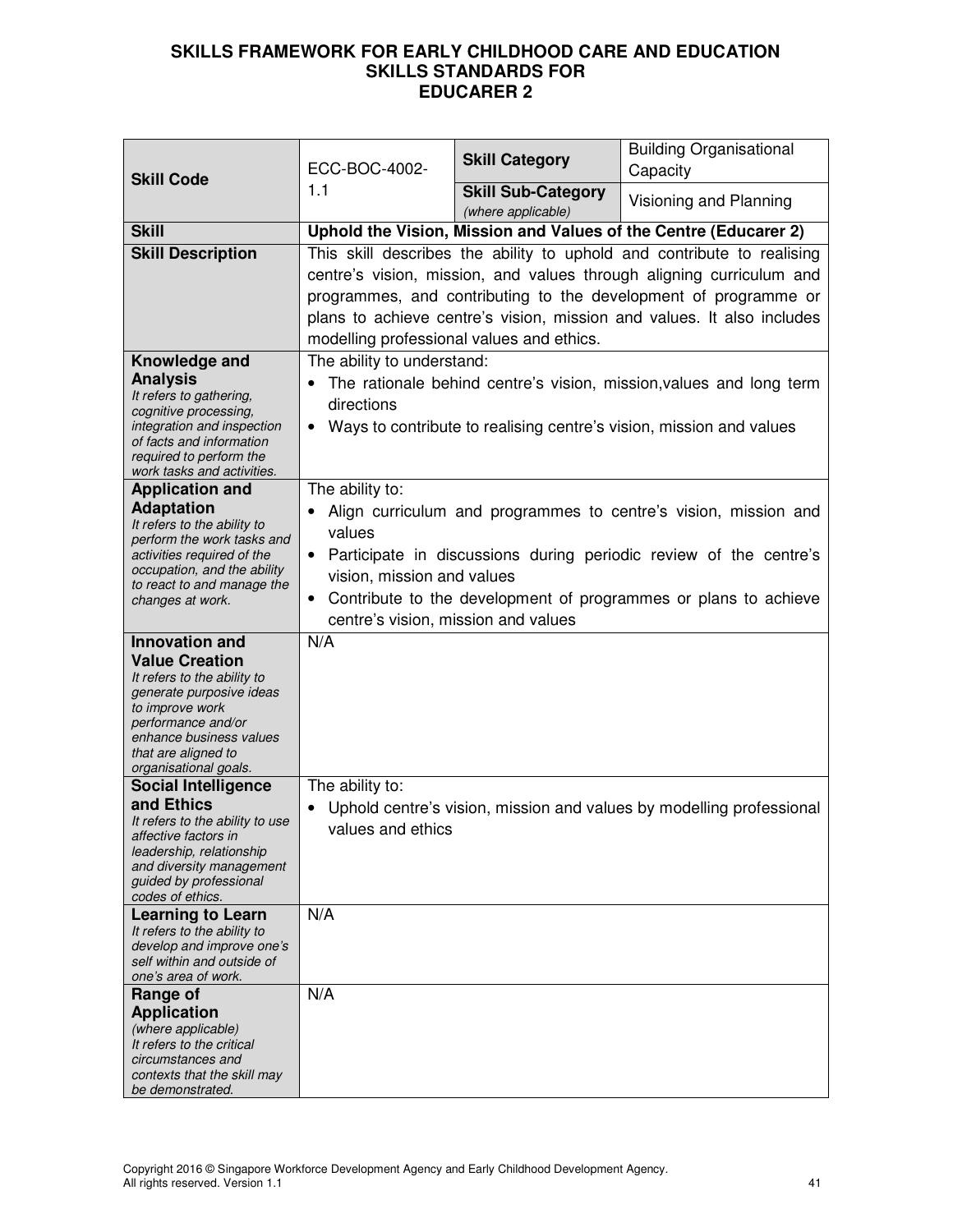# **Version Control**

| <b>Version</b> | <b>Date</b> | <b>Changes Made</b>    | <b>Edited by</b> |
|----------------|-------------|------------------------|------------------|
|                | 1 Oct 2016  | <b>Initial Version</b> | ECDA/WDA         |
|                |             |                        |                  |
|                |             |                        |                  |